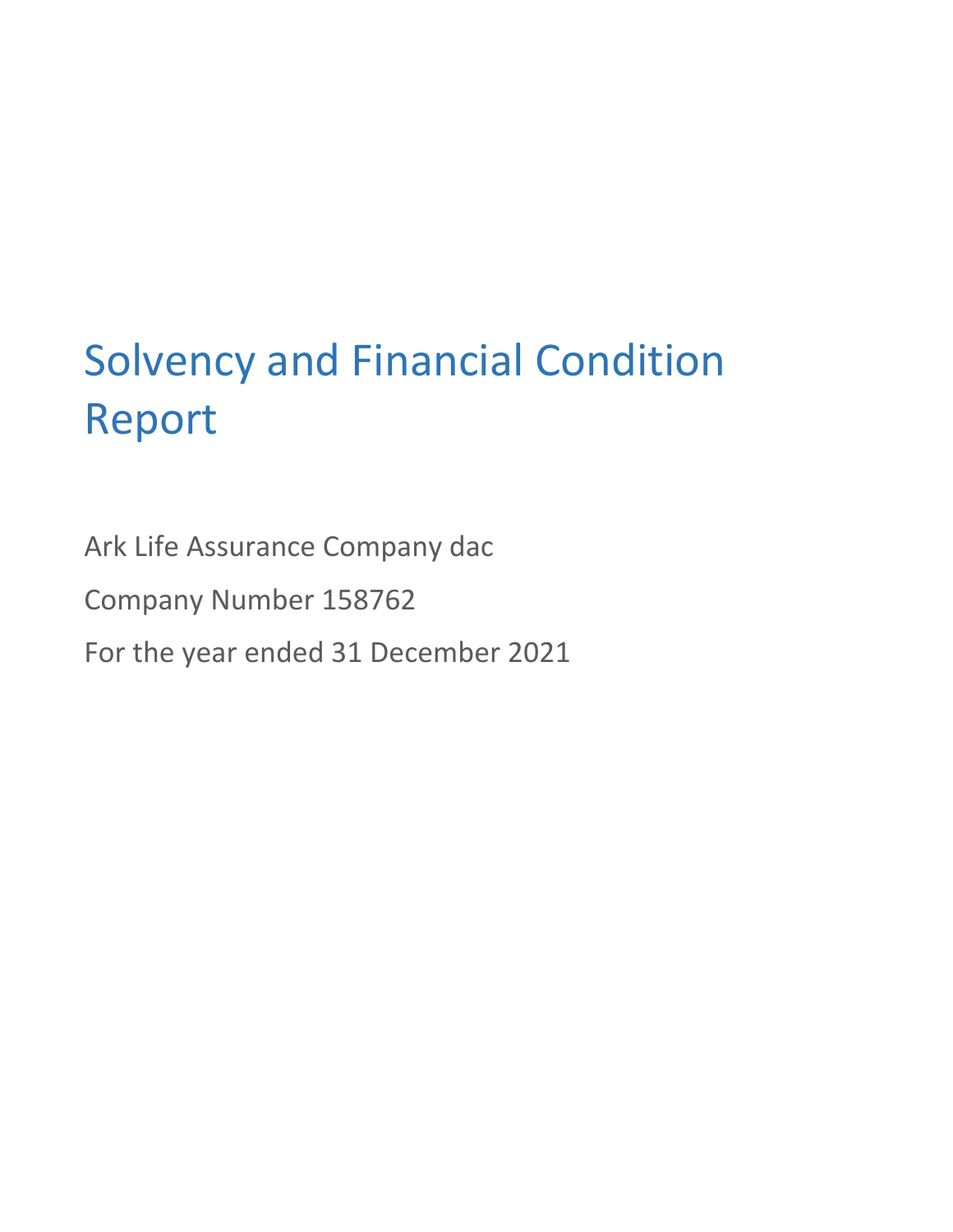| Α.             | 6              |
|----------------|----------------|
| A.1            | 6              |
| A.2            | $\overline{7}$ |
| A.3            | 9              |
| A.4            | 9              |
| A.5            | 9              |
| В.             | 10             |
| B.1            | 9              |
| B.2            | 12             |
| B.3            | 14             |
| B.4            | 14             |
| B.5            | 21             |
| <b>B.6</b>     | 22             |
| B.7            | 23             |
| <b>B.8</b>     | 25             |
| B.9            | 26             |
| C.             | 26             |
| C.1            | 26             |
| C.2            | 26             |
| C <sub>3</sub> | 27             |
| C.4            | 29             |
| C.5            | 29             |
| C.6            | 30             |
| C.7            | 31             |
| D.             | 31             |
| D.1            | 32             |
| D.2            | 35             |
| D.3            | 38             |
| D.4            | 40             |
| D.5            | 40             |
| E.             | 40             |
| E.1            | 40             |
| E.2            | 43             |
| E.3            | 44             |
| E.4            | 44             |
| F.             | 45             |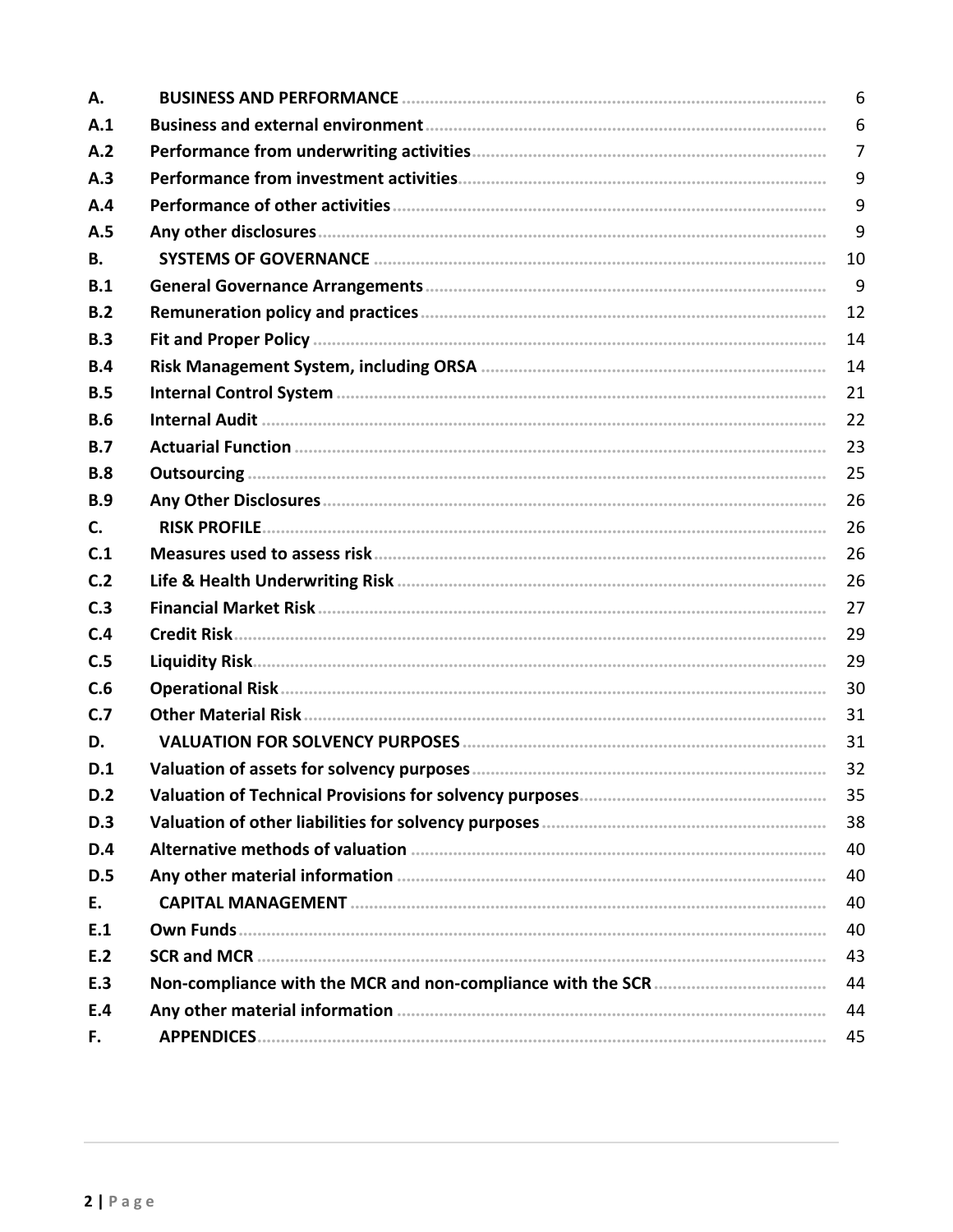# Executive Summary

## Business and performance

Ark Life Assurance Company dac ("the Company"), is a life assurance and pension business company incorporated in the Republic of Ireland.

The ultimate parent company is Great West Lifeco Inc. ("GWL"), a company which is incorporated in Canada. The direct parent company is ILHAWK Limited, a limited liability company incorporated and existing under the laws of Ireland.

On 1 November 2021, Phoenix Group Holdings Plc "PGHP" sold the Company to ILHAWK Limited, a subsidiary of the Irish Life Group ("ILG"). The ultimate parent of ILG is Great West Lifeco Inc. ("GWL"). Irish Life Group hold another life assurance and pensions company in Ireland, Irish Life Assurance ("ILA"). In conjunction with the Group, the company is currently exploring options to further integrate the business within the Group during 2022.

The Company's existing business mix contains conventional non-profit and unit-linked business. Furthermore, all the business is closed-book business.

For the year ended 31 December 2021 Ark Life made an IFRS profit of  $E10m$ . The following were the key drivers of the result:

- Premium income net of the associated reinsurance premium contributed €15m;
- Fund management charge income net of investment management costs contributed €19m;
- Investment income and fair value gains and losses  $£327m;$
- Claims paid and changes in investment contracts net of reinsurance ( $\epsilon$ 335m);
- Offset by expenses of €21m and tax of €5m.

COVID-19 has resulted in an unprecedented global crisis which has challenged each and every one of us as we undertake our day-to-day lives. The measures taken to reinforce the Company's resilience have ensured we have continued to provide services to policyholders and generate cash throughout these uncertain times. The Company's key priorities throughout the pandemic have been to support and ensure the safety of our colleagues and customers while protecting the long-term value of the Company.

## System of governance

The governance and organisational structure of the Company is set out in the Company's charters and the Board and the Board Committee's Terms of Reference. These define the responsibilities and authority of the members of the Board and Committees.

There have been no material changes to the Company's system of governance during the year.

The Company embeds a risk management system which articulates the core risk management and capital structure principles that govern risk management practices in the company.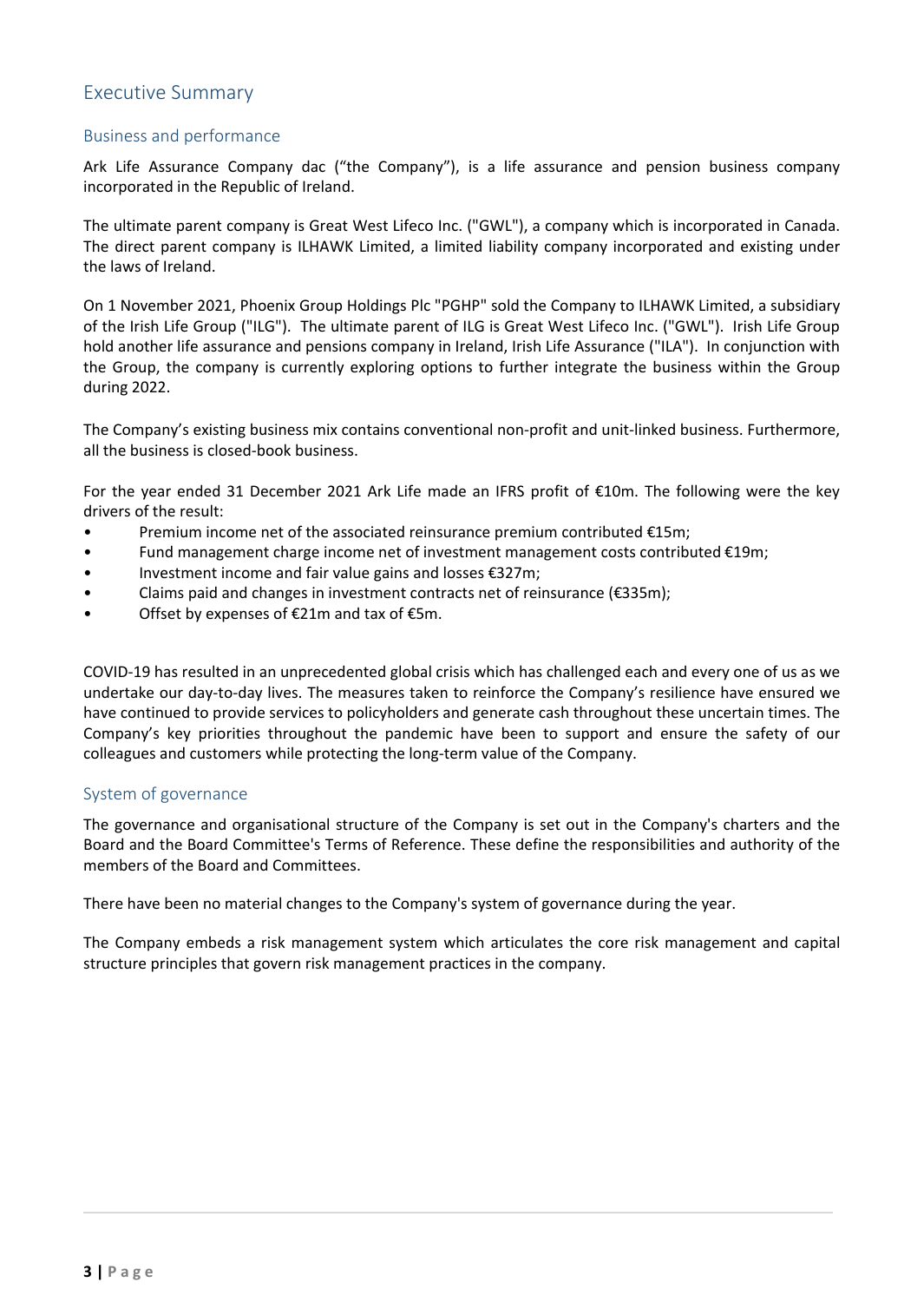## Risk profile

The Company faces a number of key risks which it manages by having a strong risk management framework and a culture of controlled risk taking. Due to the nature and composition of the business, key risks faced by the Company are lapse risk, expense risk, market risk (particularly in respect of unit-linked charges) and reinsurer credit risk. Company also faces operational risks in managing the run-off of the portfolio.

The Company manages its risks by having a clearly set out risk appetite and then managing the risks arising by having a robust risk management framework including processes for risk identification, measurement, monitoring and reporting. This framework ensures that the Company is well placed to implement risk mitigation actions in a timely manner should they be required.

## Valuation for solvency purposes

The Company's Technical Provisions as at 31 December 2021 were  $\epsilon$ 2,642m (2020:  $\epsilon$ 2,505m). They were comprised of the following components:

| 2021 €'m                     | <b>Technical</b><br><b>Provisions</b><br>As A Whole | <b>Best</b><br>estimate | <b>Reinsurance</b><br>recoverables | <b>Risk margin</b> | <b>Total net</b><br><b>Technical</b><br><b>Provisions</b> |
|------------------------------|-----------------------------------------------------|-------------------------|------------------------------------|--------------------|-----------------------------------------------------------|
| Index-linked and Unit-linked | 2,010                                               | (81)                    |                                    | 19                 | (62)                                                      |
| Other Life                   |                                                     | 640                     | 650                                | 30                 | 19                                                        |
| <b>Health SLT</b>            |                                                     | 22                      | 26                                 | 3                  | (1)                                                       |
| <b>Total</b>                 | 2,010                                               | 581                     | 676                                | 51                 | (44)                                                      |
|                              |                                                     |                         |                                    |                    |                                                           |
| 2020 €'m                     | <b>Technical</b><br>Provisions<br>As A Whole        | <b>Best</b><br>estimate | Reinsurance<br>recoverables        | Risk margin        | Total net<br><b>Technical</b><br>Provisions               |
| Index-linked and Unit-linked | 1,808                                               | (46)                    |                                    | 17                 | (30)                                                      |
| Other Life                   |                                                     | 663                     | 681                                | 33                 | 14                                                        |
| <b>Health SLT</b>            |                                                     | 27                      | 33                                 | 3                  | (3)                                                       |

The total Technical Provisions consist of Technical Provisions calculated as a whole, which is the value of the unit funds for all unit-linked policies, the Best Estimate Liabilities ('BEL'), the Risk Margin of the Company.

The calculation of the BEL involves discounting best estimate cash flows using a risk-free term structure prescribed by EIOPA.

## Capital management

A summary of the Company's Own Funds at year end was as follows:

| €'000                                                   | 2021    | 2020    | Change    |
|---------------------------------------------------------|---------|---------|-----------|
| Ordinary share capital                                  | 18.750  | 18,750  | 0         |
| Share premium account related to ordinary share capital | 296     | 296     | (0)       |
| Reconciliation reserve                                  | 222,572 | 233.060 | (10, 488) |
| Total                                                   | 241,618 | 252,106 | (10, 488) |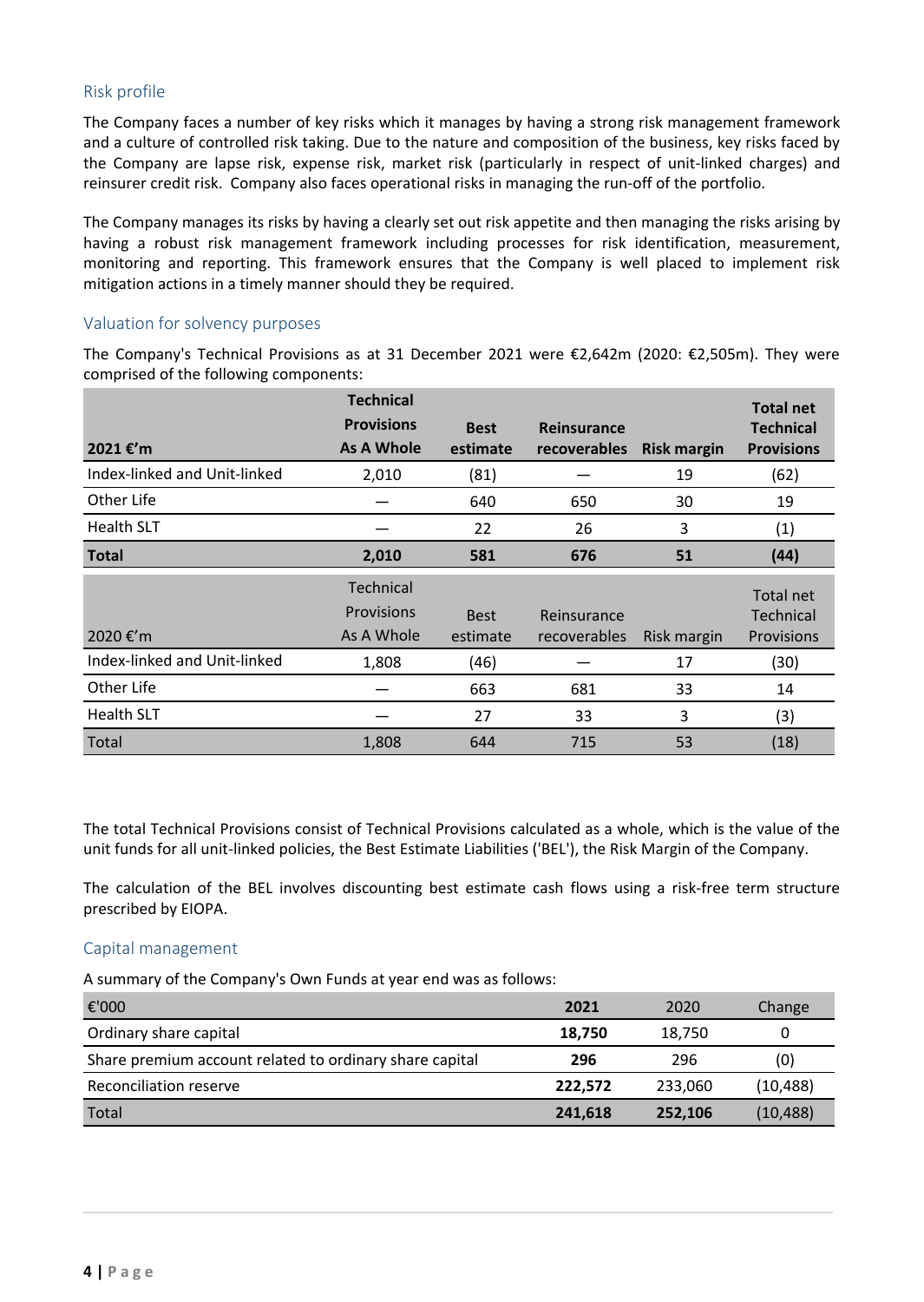There has been no change in the share capital or share premium of the Company during the period. The decrease in the reconciliation reserve arises from the decrease in retained earnings during the period. This was driven by profit arising in the Company during the year less the dividend payment, the main drivers of which are outlined in the business and performance section above. All capital held at the end of 2021 is Tier 1 capital fully available for absorbing losses without restrictions. The Company's assets and liabilities have been valued on a market consistent basis in accordance with the SII valuation guidance.

The Company had a solvency ratio of 204% (2020: 219%) at the year end. The Own Funds of €242m (2020: €252m) are fully available to cover the Minimum Capital Requirement (MCR). The Company MCR is €30m  $(2020: \text{\textsterling}28.8m)$ . The Company held own funds in excess of the MCR at all times during the year.

The Company paid a dividend of €25.85m during the year (2020: Nil). A €17.2m dividend is foreseeable. The capital policy will be reviewed as part of the 2021 ORSA process and the outlook for a dividend payment will be revisited at that point.

Ann Kelleher Chief Executive Officer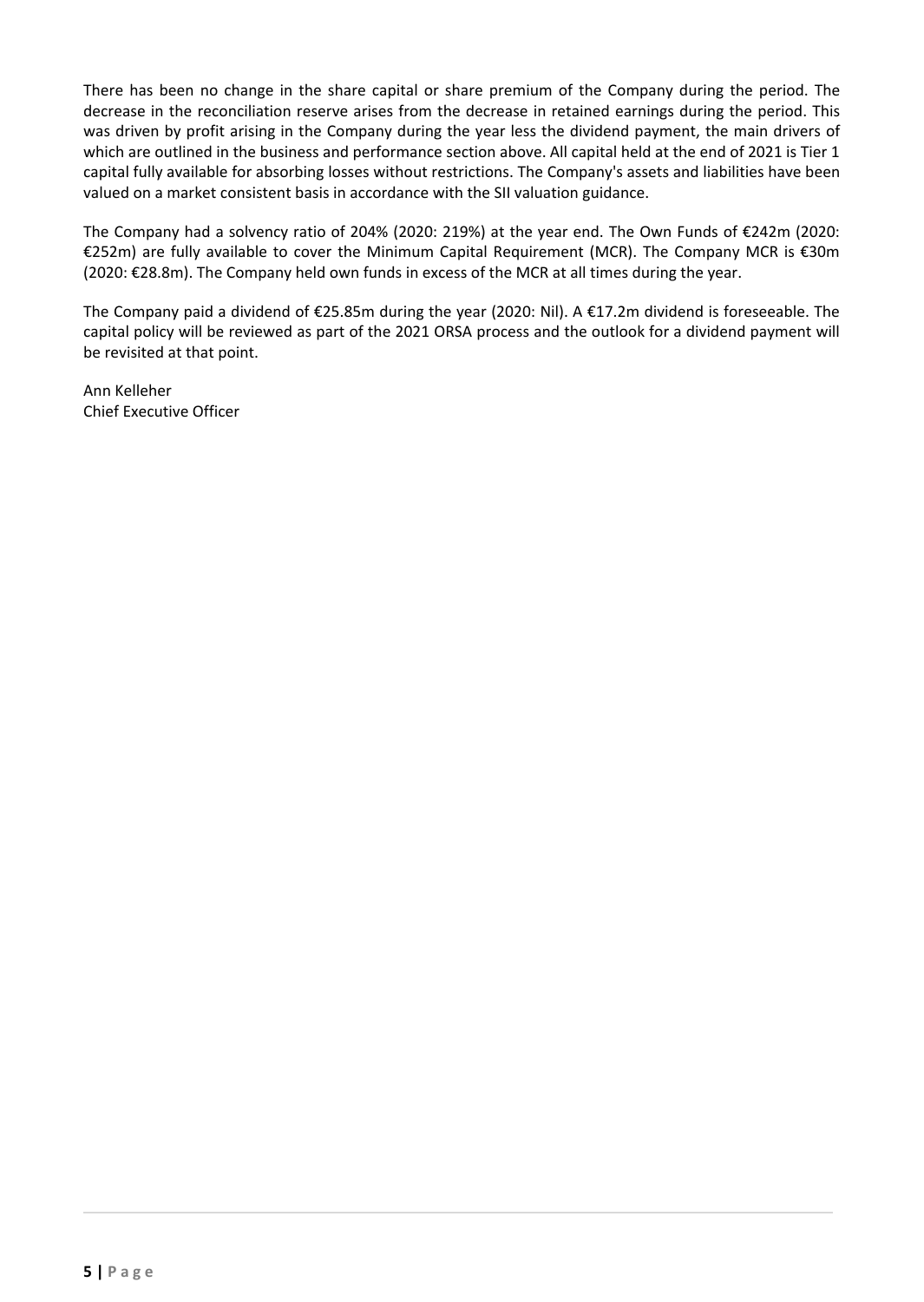# <span id="page-5-0"></span>A. BUSINESS AND PERFORMANCE

## A.1 Business and external environment

#### A.1.1 Name and legal form

The Company is a life assurance and pension business company incorporated in the Republic of Ireland, with registered office at College Park House, Nassau Street, Dublin 2 D02 VY46, as a limited liability Company under Irish Company law under number 158762, on 11 May 1990.

#### A.1.2 Name and contact details of the Company's Supervisory Authority

The Company is authorised by the Central Bank of Ireland (CBI) to conduct life insurance and pension business. 

Central Bank of Ireland New Wapping Street North Wall Quay Dublin 1. D01 F7X3 Tel: +353 1 2244000 Fax: +353 1 6715550 www.centralbank.ie

#### A.1.3 Name and contact details of the ultimate parent company's supervisor

The ultimate parent company is Great West Lifeco Inc., which is incorporated in Canada. For the purposes of this report, the ultimate parent company and all its subsidiaries are referred to as Great West Lifeco, the Great West Group or GWL. The Great West Lifeco Group supervisor is the Office of the Superintendent of Financial Institutions (OSFI), 225 Albert Street, 12th Floor, Ottawa, Ontario, K1A 0H2.

#### A.1.4 Name and contact details of External Auditor

The external auditor appointed by the shareholder of the Company is Ernst and Young. **Ernst and Young Harcourt Centre** Harcourt Street Dublin, 2 Ireland Telephone: + 353 1 475 0555 Fax: +353 1 4750599 www.EY.ie

#### A.1.5 Description of the holders of qualifying holdings in the Company

The Company's direct parent company is ILHAWK Limited, a limited liability company incorporated and existing under the laws of Ireland, with registered office at Irish Life Centre, Lower Abbey Street, Dublin 1, Ireland. Registered with the Companies Registration Office Ireland number 699868.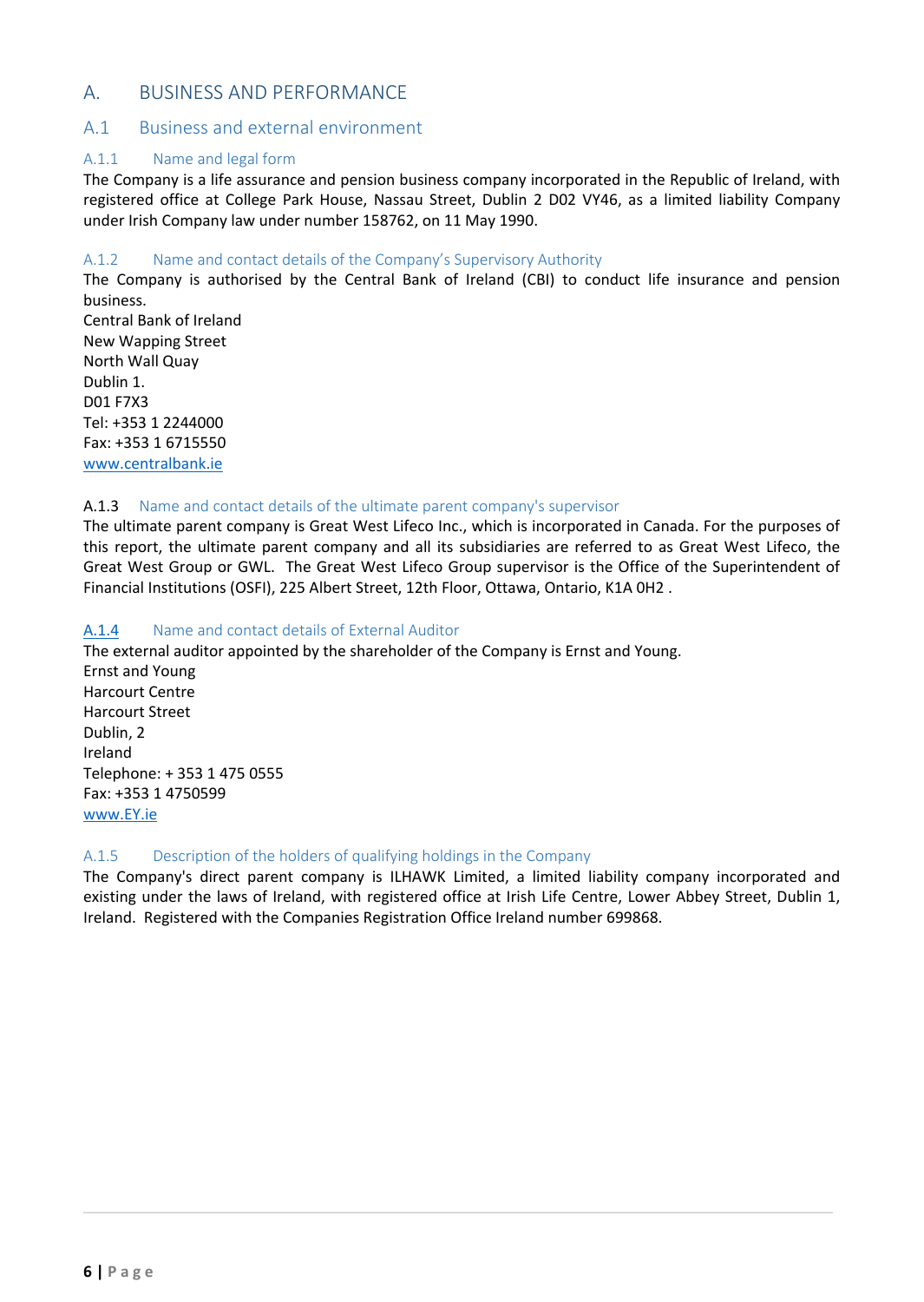<span id="page-6-0"></span>A.1.6 Details of the Company's position within the Great West Lifeco Inc. legal structure

The position of the Company within the legal structure of the Great West Lifeco Group is shown in the structure chart below.



On 1st November 2021, Phoenix Group Holdings Limited ("PGH") sold Ark Life dac to GWL.

## A.1.7 Material lines of business – geographical area

The Company's existing business mix contains conventional non-profit business and unit-linked business. Furthermore, all the business is closed-book business.

The material lines of business for the year ended 31 December 2021 were as follows:

- Index-linked and unit-linked life insurance.
- Other life Insurance.
- Health insurance.

The material geographic area for the year ended 31 December 2021 was the Republic of Ireland.

## A.1.8 Significant business or other events

On 1 November 2021, Phoenix Group Holdings Plc "PGHP" sold the Company to ILHAWK Limited, a subsidiary of the Irish Life Group ("ILG"). The ultimate parent of ILG is Great West Lifeco Inc. ("GWL"). The company is now part of the Great West Lifeco Group.

## A.1.9 Details of material related undertakings

As at 31 December 2021, the Company did not have any subsidiaries or investments in related undertakings.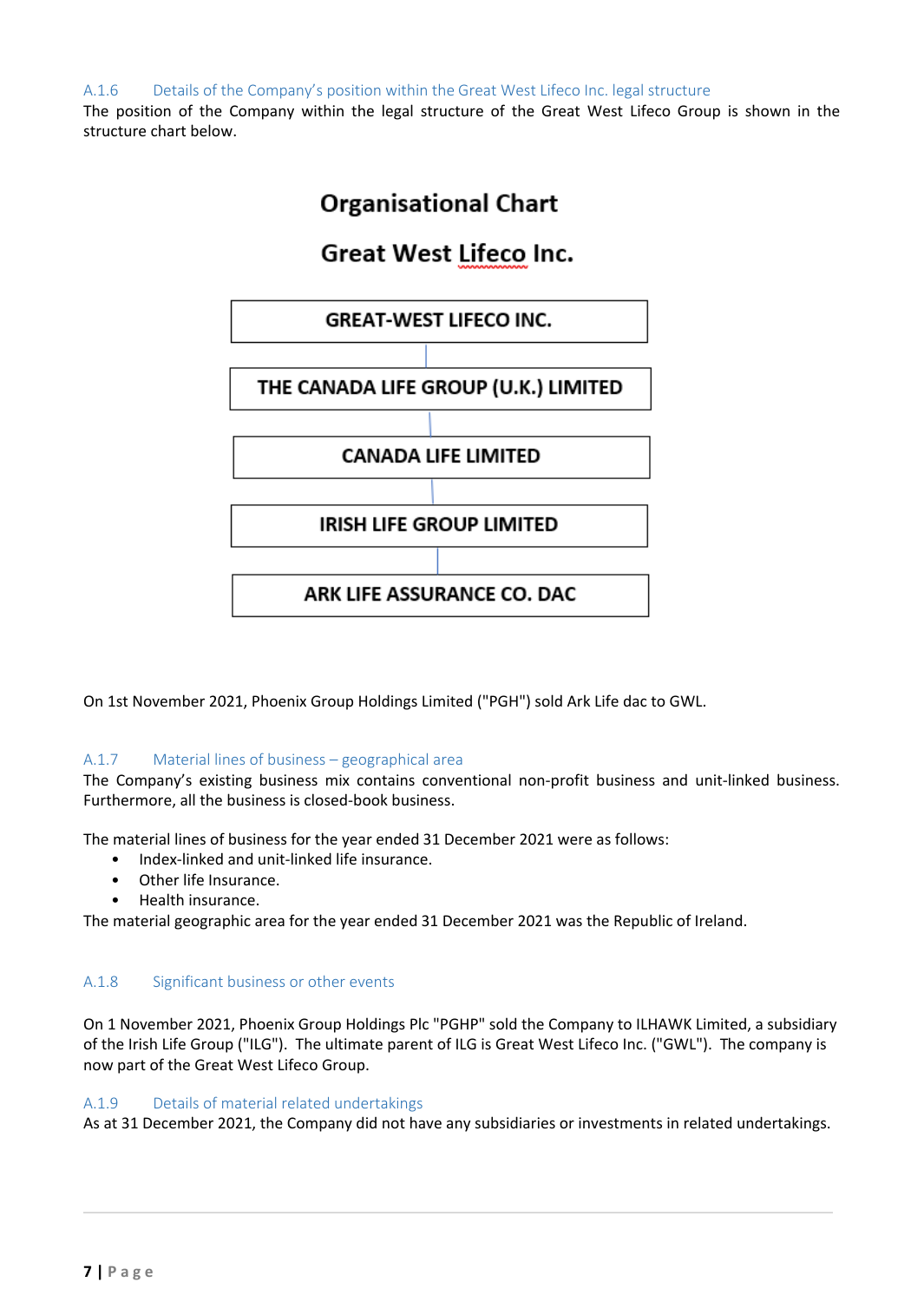# A.2 Performance from underwriting activities

## A.2.1 Underwriting performance

The Company's Financial Statements are prepared in accordance with International Financial Reporting Standards (IFRS) and the underwriting results are therefore accounted for on that basis. The underwriting performance, by material lines of business, for the year ended 31 December 2021 was as follows:

|                                       | Index-linked<br>and unit-<br>linked | Other life | Health    |           |
|---------------------------------------|-------------------------------------|------------|-----------|-----------|
| €'000                                 | insurance                           | insurance  | insurance | Total     |
| Net earned premiums                   | 2,661                               | 12,488     | 98        | 15,247    |
| Fee income                            | 18,642                              |            |           | 18,642    |
| Net claims incurred                   | (6, 320)                            | (1, 129)   | (750)     | (8, 198)  |
| <b>Change in Technical Provisions</b> | (315, 943)                          | (503)      |           | (316,446) |
| Net expenses incurred                 | (12, 724)                           | (7, 315)   | (1,203)   | (21, 242) |
| Investment return                     | 333,358                             | (5,035)    | (858)     | 327,465   |
| Underwriting/Investment performance   | 19,674                              | (1, 494)   | (2,712)   | 15,468    |

for the year ended 31 December 2020:

|                                     | Index-linked<br>and unit- |                         |                     |           |
|-------------------------------------|---------------------------|-------------------------|---------------------|-----------|
| €'000                               | linked<br>insurance       | Other life<br>insurance | Health<br>insurance | Total     |
|                                     |                           |                         |                     |           |
| Net earned premiums                 | 2,755                     | 13,137                  | 104                 | 15,996    |
| Fee income                          | 16,464                    |                         |                     | 16,464    |
| Net claims incurred                 | (9, 296)                  | (538)                   | (526)               | (10, 360) |
| Change in Technical Provisions      | (33, 551)                 | 4                       |                     | (33,547)  |
| Net expenses incurred               | (11, 698)                 | (6, 840)                | (1, 102)            | (19, 640) |
| Investment return                   | 46,307                    | 2,433                   | 408                 | 49,148    |
| Underwriting/Investment performance | 10,981                    | 8,196                   | (1, 116)            | 18,061    |

The positive unit-linked investment performance  $\epsilon$ 323.2m experienced in 2021 negatively impacts the technical provisions (i.e. it increases the level of reserves required), (2020: positive performance of €49m) but only the effect on technical provisions is reflected in the underwriting performance. The investment return itself is not part of the underwriting performance but is recorded here to make the table more relevant. The underwriting and investment performance above less tax of €5m gives rise to the overall IFRS Profit after Tax of €10m.

The underwriting performance by material countries, for the periods ended 31 December, was as follows:

|         |           | Underwriting performance |  |
|---------|-----------|--------------------------|--|
| €'000   | 2020      | 2021                     |  |
| Ireland | (31, 199) | (311,549)                |  |
| Other   | 112       | (447)                    |  |
| Total   | (31,087)  | (311,996)                |  |

The underwriting performance for 2021 resulted in a loss of  $\epsilon$ 312m, which was in line with management's expectations.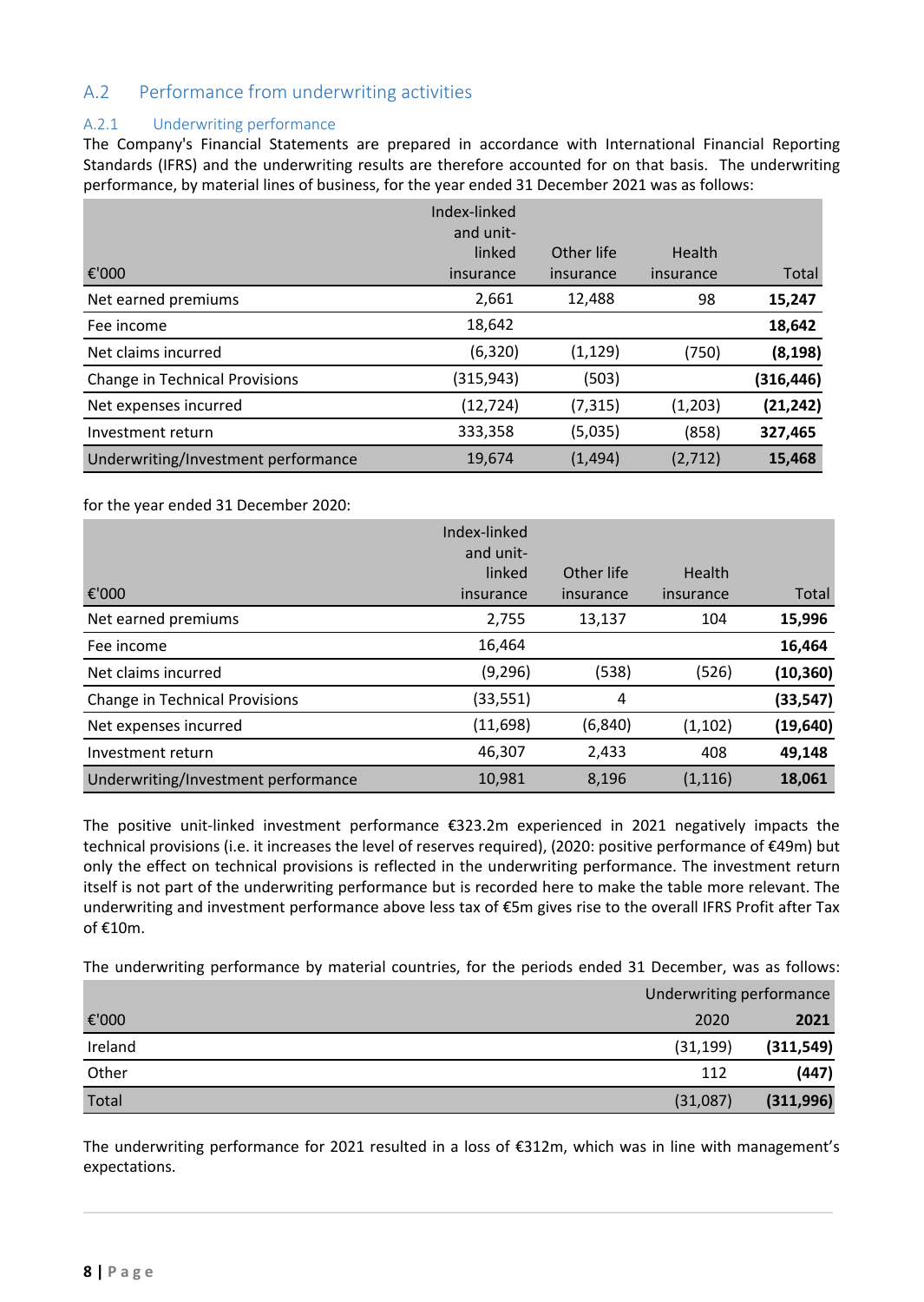# <span id="page-8-0"></span>A.3 Performance from investment activities

## A.3.1 Income and expenses arising from investments by asset class

The value of the investments by asset class as at 31 December 2021 is provided below, along with the income earned during 2021.

|                                  | 2021          |         |                         |               |         |                         |
|----------------------------------|---------------|---------|-------------------------|---------------|---------|-------------------------|
|                                  | <b>Assets</b> | Inv Inc | Gains/<br><b>Losses</b> | <b>Assets</b> | Inv Inc | Gains/<br><b>Losses</b> |
| <b>Equities</b>                  | 1,368.1       | 25.4    | 307.6                   | 1,156.9       | 26.4    | (0.3)                   |
| <b>Bonds</b>                     | 409.6         | 4.7     | (20.8)                  | 430.1         | 6.2     | 11.7                    |
| <b>Trackers</b>                  |               |         |                         |               |         |                         |
| <b>Unit Trusts</b>               | 271.9         |         | 1.8                     | 249.0         |         | 3.1                     |
| Property                         | –             |         |                         |               | 0.1     | 3.40                    |
| <b>Cash and cash equivalents</b> | 200.4         |         |                         | 216.0         |         |                         |
| <b>Derivatives</b>               | 0.2           |         | 7.9                     | 0.3           |         | 4.9                     |
| <b>Exchange Gains/Losses</b>     |               |         | (3.4)                   |               |         | (6.4)                   |
| <b>Total</b>                     | 2,250.2       | 30.1    | 293.1                   | 2,052.3       | 32.7    | 16.4                    |

For the year ended 31 December 2021, investment management expenses were incurred of  $\epsilon$ 2.36m (2020: €1.87m).

## A.3.2 Gains/losses recognised directly in equity

The Company does not recognise any gains or losses directly in equity.

## A.3.3 Information about investments in securitisation

The Company does not have any investments in tradable securities or other financial instruments based on repackaged loans.

# A.4 Performance of other activities

## A.4.1 Other operating revenue and costs

No other material income and expenses were incurred during the period ended 31 December 2021.

## A.4.2 Material leasing arrangements

The Company does not have any material financial or operating leasing arrangements.

## A.5 Any other disclosures

## A.5.1 Any other material disclosure

There is no other material information to report for 2021.

# B. SYSTEMS OF GOVERNANCE

## B.1 General Governance Arrangements

#### B.1.1 Overview of Governance Structure

The governance and organisational structure of the Company is set out in the Company's charters and the Board and Board Committee's Terms of Reference. These define the responsibilities and authority of the members of the Board and Committees.

The following chart outlines the Company's structure at both the Board and Management levels: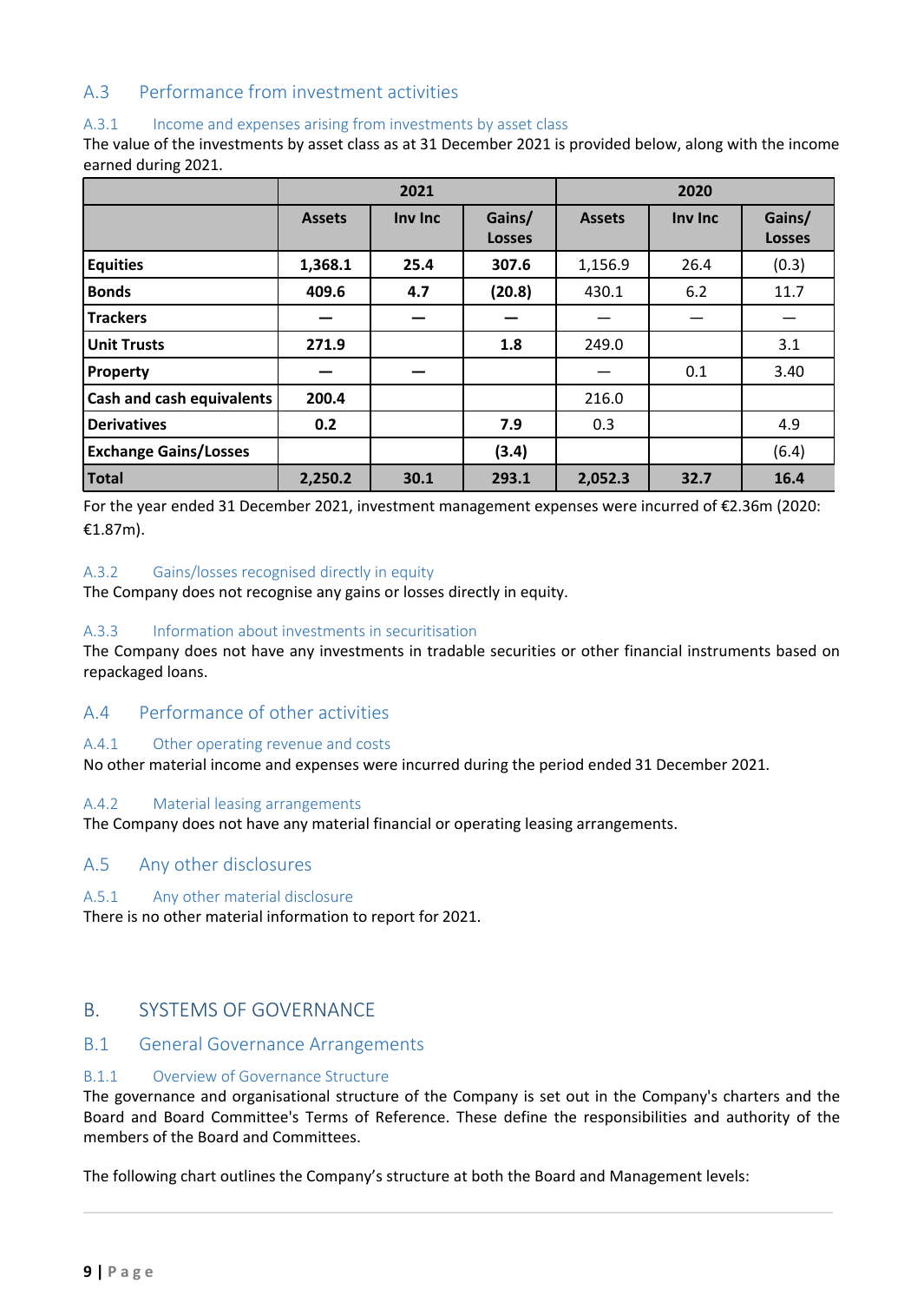| <b>Ark Life Board</b>                                                                                        |                            |                                       |                   |  |  |  |
|--------------------------------------------------------------------------------------------------------------|----------------------------|---------------------------------------|-------------------|--|--|--|
|                                                                                                              |                            |                                       |                   |  |  |  |
| <b>Board Sub Committees  </b><br><b>Banking Committee</b><br><b>Audit Committee</b><br><b>Risk Committee</b> |                            |                                       |                   |  |  |  |
|                                                                                                              |                            |                                       |                   |  |  |  |
| <b>Management</b><br><b>Committees</b>                                                                       | <b>Asset and Liability</b> | <b>Risk and Compliance</b><br>Control | <b>Operations</b> |  |  |  |

The Board is fully engaged and actively involved in the oversight of the business. The business is compliant with the requirements of the CBI Corporate Governance Code and the governance requirements of Solvency II.

## **Committees**

The following table provides a brief outline of the role of each committee and where it falls within the three lines of defence model:

| <b>Structure</b><br>Group | Board /<br>Committee /<br>Forum / | <b>Committee Role Overview</b>                                                                                                                                                                                                                                                                                                                                                                                                                                                                                                                                                                                                                                                                                   |                 | <b>Line of Defence</b> |                 |
|---------------------------|-----------------------------------|------------------------------------------------------------------------------------------------------------------------------------------------------------------------------------------------------------------------------------------------------------------------------------------------------------------------------------------------------------------------------------------------------------------------------------------------------------------------------------------------------------------------------------------------------------------------------------------------------------------------------------------------------------------------------------------------------------------|-----------------|------------------------|-----------------|
|                           | Group                             |                                                                                                                                                                                                                                                                                                                                                                                                                                                                                                                                                                                                                                                                                                                  | 1 <sup>st</sup> | 2 <sup>nd</sup>        | 3 <sup>rd</sup> |
| <b>Board</b>              | Board                             | The Company is a regulated entity and is a subsidiary of ILHAWK Limited.<br>The Board is comprised of two Executive Directors and four Non-<br>Executive Directors, three of which are independent. The Board's role<br>includes defining the Company's business strategy, risk appetite, right<br>compliance, policies, capital adequacy and solvency frameworks and to<br>ensure that all policies and functions take full account of Irish law and<br>regulations and the supervisory requirements of the CBI.                                                                                                                                                                                                | ✓               | ✓                      |                 |
|                           | <b>Risk</b><br>Committee          | The Risk Committee provides oversight, advice and assurance across the<br>Company's business. The Risk Committee is comprised of three Non-<br>Executive Directors and one Executive Director and is attended by the<br>relevant executive team members. Its duties include the setting of risk<br>appetite and future risk strategy, assessing risk tolerance and exposure,<br>overseeing the risk management framework, reviewing whistleblowing,<br>fraud prevention and detection procedures and assessing the adequacy of<br>the compliance function.                                                                                                                                                       | ×               | ✓                      |                 |
| <b>Committee</b>          | <b>Banking</b><br>Committee       | The Banking Committee provides oversight over all matters related to the<br>company's bank accounts. The Banking Committee is made up of at least<br>two members and the Company secretary acts as the secretary for the<br>committee. Its duties include responsibility over all actions related to<br>opening and closing the company bank accounts, removing and adding<br>individuals to the list of authorised signatories and/or list of online<br>administrators, and any other routine banking matters. In discharging its<br>duties, the Banking Committee takes into consideration the company risk<br>appetite concentration limits, meets as necessary and regulates its<br>meetings as it sees fit. | ✓               | ✓                      |                 |
|                           | Audit<br>Committee                | The Audit Committee performs oversight and independent assurance<br>over the effectiveness of systems of internal control. The Audit<br>Committee is comprised of three Non-Executive Directors and is attended<br>by the relevant executive team and internal audit and external audit<br>representatives. Its duties include reviewing the internal audit remit and<br>effectiveness, reviewing and challenging the Company's financial<br>statements and regulatory returns and assessing the effectiveness of the<br>external audit process. The Committee is also responsible for overseeing<br>the relationship with the external auditor.                                                                 | x               | $\mathbf x$            |                 |

The Company's system of governance meets all regulatory requirements and is the subject of periodic reviews, therefore it is management's view that it is appropriate taking into account the nature, scale and complexity of the risks inherent in the business.

## B.1.2 Key Functions

There is a clear separation between the risk-taking and risk controlling (assurance) roles. The role of the Assurance functions defined as key or critical under the Solvency II framework, i.e. Risk Management, Compliance, Internal Audit and Actuarial (referred to as "key functions"), is as follows: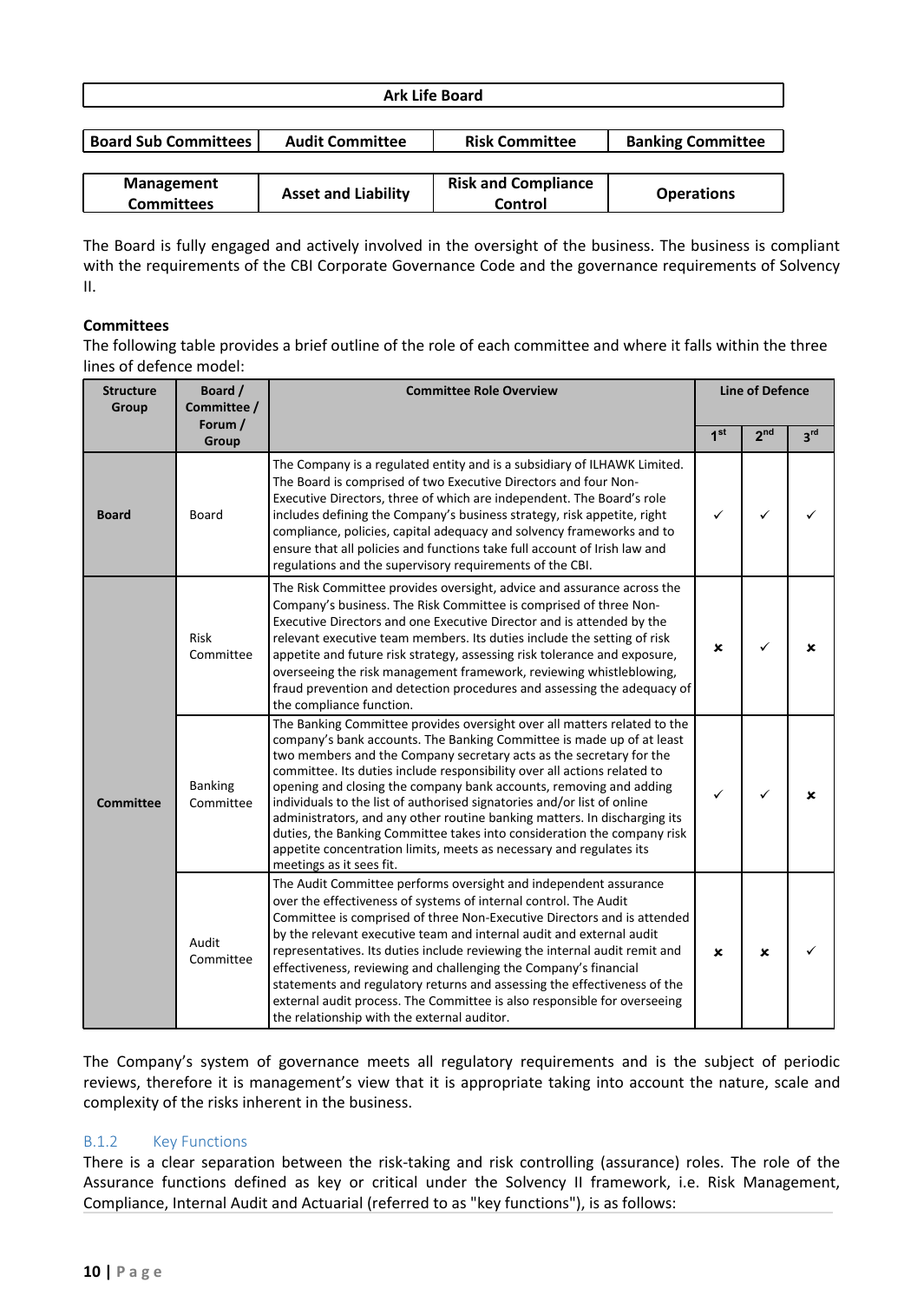#### **Risk Management**

The Company's Risk Management function led by the Chief Risk Officer (CRO) is responsible for designing and implementing the Company's Risk Management Framework (including the Company's risk appetite and risk policies).

The CRO provides risk reporting to the Board Risk Committee on a quarterly basis and is responsible for the Own Risk Solvency Assessment (ORSA) process. The CRO is supported by a team of risk professionals and has access to external support where required.

The Risk Management function is not involved in any of the business areas for which it provides oversight. Members of the Risk Management function attend the main management committees and the function has a reporting line to the Board Risk Committee.

#### **Compliance**

The Company's Compliance function is principally responsible for overseeing the Company's (i) compliance with applicable laws, regulations, rules and the Code of Conduct, and (ii) management of the risk of civil, criminal or regulatory sanctions resulting in a financial loss, loss of ability to conduct business or loss of reputation as a result of a failure to do so.

The Compliance function is led by the Head of Compliance who is supported by a number of compliance professionals and has access to external support where required. The Head of Compliance reports quarterly to the Board Risk Committee and the annual compliance plan, prepared by the Head of Compliance is approved by the Board Risk Committee.

The Compliance function is not involved in any of the business areas for which it provides oversight. Members of the Compliance function attend the main management committees and have a reporting line to the Board Risk Committee.

#### **Internal Audit**

The Company's Internal Audit function's main task is to provide independent, objective assurance to the Board. The goal is to perform audit activities designed to assess the adequacy and effectiveness of the Company's internal control systems, and to add value through improving the Company's operations.

The audit function is led by the Head of Internal Audit who is supported by a number of audit professionals (both internal and external). The Head of Internal Audit reports quarterly to the Board Audit Committee and the annual audit plan, prepared by the Head of Internal Audit is approved by the Board Audit Committee.

The Internal Audit function is not involved in any of the business areas for which it provides oversight. The Head of Internal Audit attends the Risk and Compliance committee and has an independent reporting line to the Board Audit Committee.

#### **Actuarial**

The Company's Actuarial Function led by the Head of Actuarial Function (HOAF) is responsible for calculating and monitoring the ongoing solvency of the Company on all applicable regulatory bases. The function is responsible for delivering the requirements of Article 48 of the SII Directive, including determining the adequacy of the technical provisions and giving an opinion on the overall underwriting policy and adequacy of the reinsurance arrangements. Other ancillary responsibilities include;

- Oversight of the company's reinsurance arrangements; and
- Providing advice, challenge, and analysis to management on actuarial matters

As part of reporting to the regulator, the responsibilities of the Actuarial Function also include coordination and oversight of the technical provisions calculation:

Ensuring the appropriateness of methodologies and underlying models used;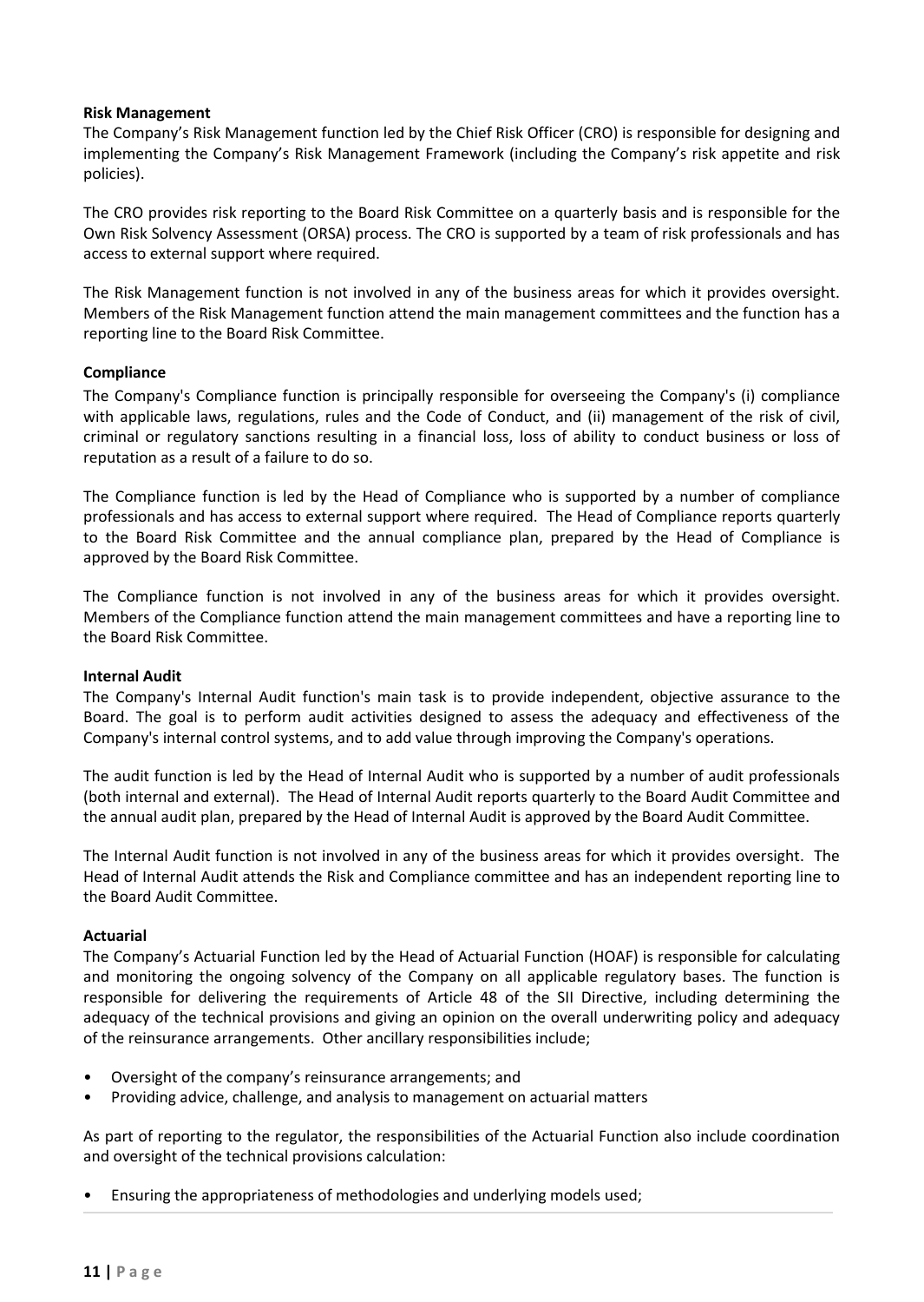- <span id="page-11-0"></span>• Ensuring appropriateness of assumptions made;
- Assessing sufficiency and quality of data used;
- Comparing best estimates against experience; and
- Informing the Board as to their adequacy.

The Actuarial Function contributes to the effective implementation of the risk management system and is responsible for calculating the Solvency Capital Requirement and supporting the Risk Management Function in preparing the ORSA.

The Actuarial Function is led by the HOAF who is supported by a number of qualified and student actuaries and has access to external support where required. The HOAF attends the Board and Board Committee meetings and produces a number of formal reports for the Board and Board Audit Committee.

The HOAF attends the main management committees and has an independent reporting line to the Board Audit Committee. Operational independence is ensured by a segregation of responsibilities and periodic external peer review of key reports.

## B.1.3 Delegation of responsibilities, reporting lines and allocation of functions

To facilitate its effective discharge of activities, the Board has made designated delegations of authority to its Board committees and the Chief Executive Officer (CEO).

To support the fulfilment of CEO delegations from the Board, the CEO has authorised authority to the Ark Management Group. The Ark Management Group has authorised management committees to support the discharge of these authorised authorities. The flow of authority across the Company is represented as follows:



# B.2 Remuneration policy and practices

## B.2.1 Remuneration policy and practices

In November 2021, the Company became part of the Irish Life Group. The Company continues to operate the compensation scheme put in place during its period of ownership by the Phoenix Group. It is expected that Ark Life employees will transition to the Irish Life compensation scheme during 2022.

The key principles of the remuneration policy which applies are: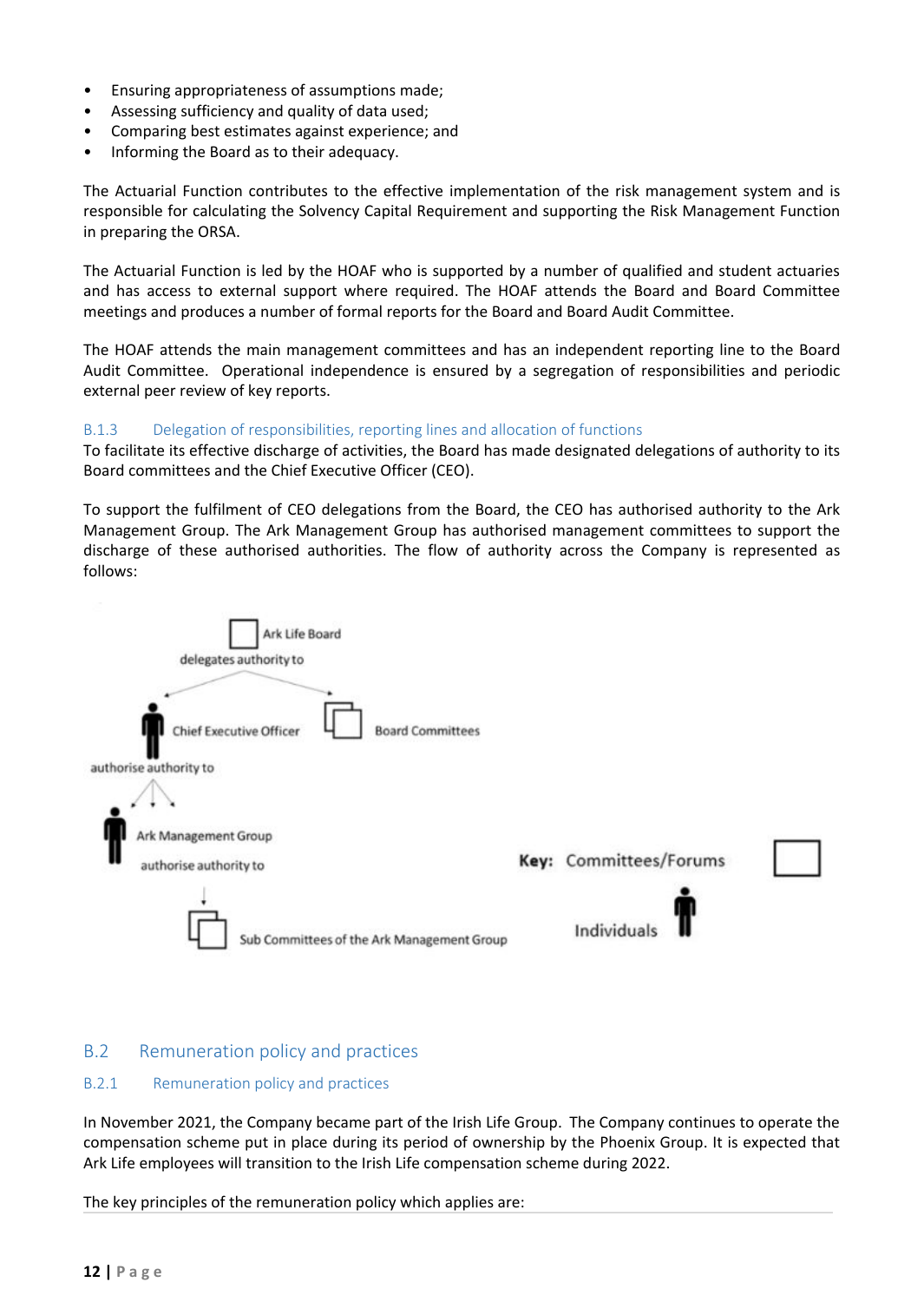- Attract, retain and motivate quality staff management keep remuneration practices under review to ensure that these support promotion of the long-term interests of the Group and its stakeholders and adequately and fairly reward staff.
- Remuneration is positioned appropriately against external benchmarks remuneration is benchmarked against independent third party data at appropriate intervals.
- Remuneration is aligned to the long-term success of the Company performance related components of remuneration are aligned to measures which reflect achievement of the Group's long-term success and strategy.
- Proportion of variable pay is appropriate and balanced and has due regard to any impact of risk  $-$  the ratio of fixed to variable remuneration will differ depending on the specific incentive schemes in operation across the business. However, Irish Life Group seeks to ensure that an appropriate balance between fixed and variable remuneration is maintained for all employees, with the fixed proportion being sufficient to allow variable pay to operate on a fully-flexible basis, including the possibility of no payments of variable remuneration in a year.
- Independence and strong governance in decision-making processes as the policy is overseen by the Remuneration Committee this ensures an appropriate level of independent challenge given the Remuneration Committee exclusively comprises independent NEDs. Certain roles within control functions (Risk, Compliance, Internal Audit and Actuarial) are also subject to different variable pay arrangements which exclude any linkage to financial performance for annual incentives.

# **Overview of the compensation components**

## **Fixed compensation**

## **Base salary**

The base salary is the fixed compensation that is paid to employees for carrying out their role and is established based on the following factors:

- scope and responsibilities of the role, as well as qualifications required to perform the role;
- market value of the role in the location where the talent is required: and
- skills and expertise of the individual in the role.

## **Variable compensation**

## **Annual Performance Incentive**

The Annual Performance Incentive is a discretionary, variable component of compensation. Combined with the base salary, it provides competitive total cash compensation when both business and individual performance targets are achieved. This represents a balanced scorecard which includes customer metrics in addition to financial and personal measures. This API framework applies to all employees.

## **Participation plans**

## **Long-term Incentive Plan**

The Phoenix Group operates a Long-term Incentive Plan ('LTIP') for selected senior members of staff. The remuneration committee sets performance measures for each LTIP grant. Performance measures include an appropriate mix of measures based on growth in suitable performance conditions set at the time of grant. Performance measures are subject to additional 'underpin' requirements which permit the remuneration committee to reduce or prevent vesting in appropriate circumstances.

## **Compensation framework for the Board**

## **Compensation structure for non-executive directors**

The non-executive members of the Board and Board Committees of the Company receive 100% of their fees in cash. The payments are made on a monthly basis. The fees are determined in advance at the start of the financial year. The fee level for each member is reviewed periodically and reflects their differing levels of responsibility and time commitment.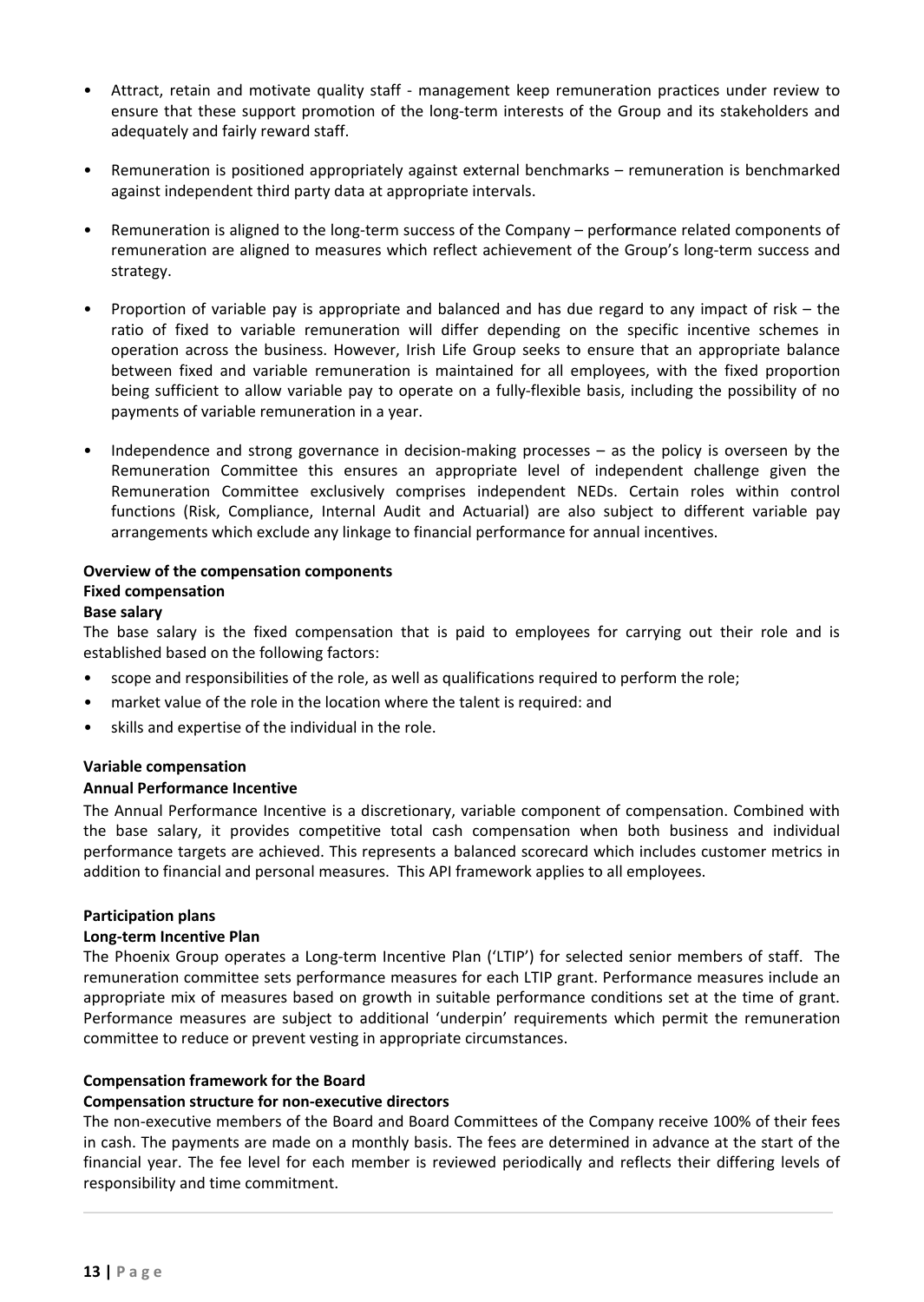## <span id="page-13-0"></span>**Compensation structure for executive directors**

Executive directors receive no additional fees for their services as members of the Board.

#### B.2.2 Supplementary Pension or Early Retirement Schemes

The Company does not have a policy of offering supplementary or enhanced early retirement to key individuals.

#### B.2.3 Material transactions

On the 1st November 2021, PGHP sold the Company to GWL.

## B.3 Fit and Proper Policy

#### B.3.1 Skills, knowledge and expertise requirements of persons managing the business

The Company have in place an effective system of governance which provides for sound and prudent management of the business. This includes a transparent organisational structure with a clear allocation and appropriate segregation of responsibilities, proportionate to the nature, scale and complexity of the business.

Part 3 of the Central Bank Reform Act 2010 provides that a person performing a controlled function must have a level of fitness and probity appropriate to the performance of that particular function. All control functions are required to adhere to the Central Bank Fitness and Probity Standards, which are consistent with the behavioural standards expected by the Company.

All control functions shall be fit and proper to fulfil their role taking into account the following factors:

- (a) Their professional qualifications, knowledge and experience are adequate to enable sound and prudent management (fit); and
- (b) They are of good repute and integrity (proper).

Control functions within the Company should collectively possess appropriate qualification, experience and knowledge in respect of:

- insurance and financial markets;
- business strategy and business model;
- system of governance;
- financial and actuarial analysis;
- regulatory framework and requirements.

## **Principles for assessing the fitness and propriety of persons managing the business**

Certain prescribed information is obtained as part of the assessment of the individual at recruitment, and on an ongoing basis to demonstrate the individual is and remains fit and proper to perform the role. The following key principles set out how the Company meet the fit and proper requirements:

- Apply the regulatory criteria for the assessment of the fit and proper requirements before an individual is appointed as a new control function.
- Obtain approval for a pre-approved control function in line with regulatory requirements.
- Assess competence and undertake the checks required, including adherence to the Fitness and Probity Standards on an ongoing basis.
- Assessments are conducted professionally, fairly and with integrity.
- Inform the CBI of any changes impacting the pre-approved control functions.

## B.4 Risk Management System, including ORSA

#### B.4.1 Risk management strategies, processes and reporting procedures

#### **Risk Management System**

The Company as directed by the Board has embedded a risk management system which articulates the core risk management and capital structure principles that govern risk management practices throughout Ark Life, including establishing responsibilities for key components of the risk management system such as the Board Risk Committee and Risk and Compliance Committee. The Chief Risk Officer (CRO) has been delegated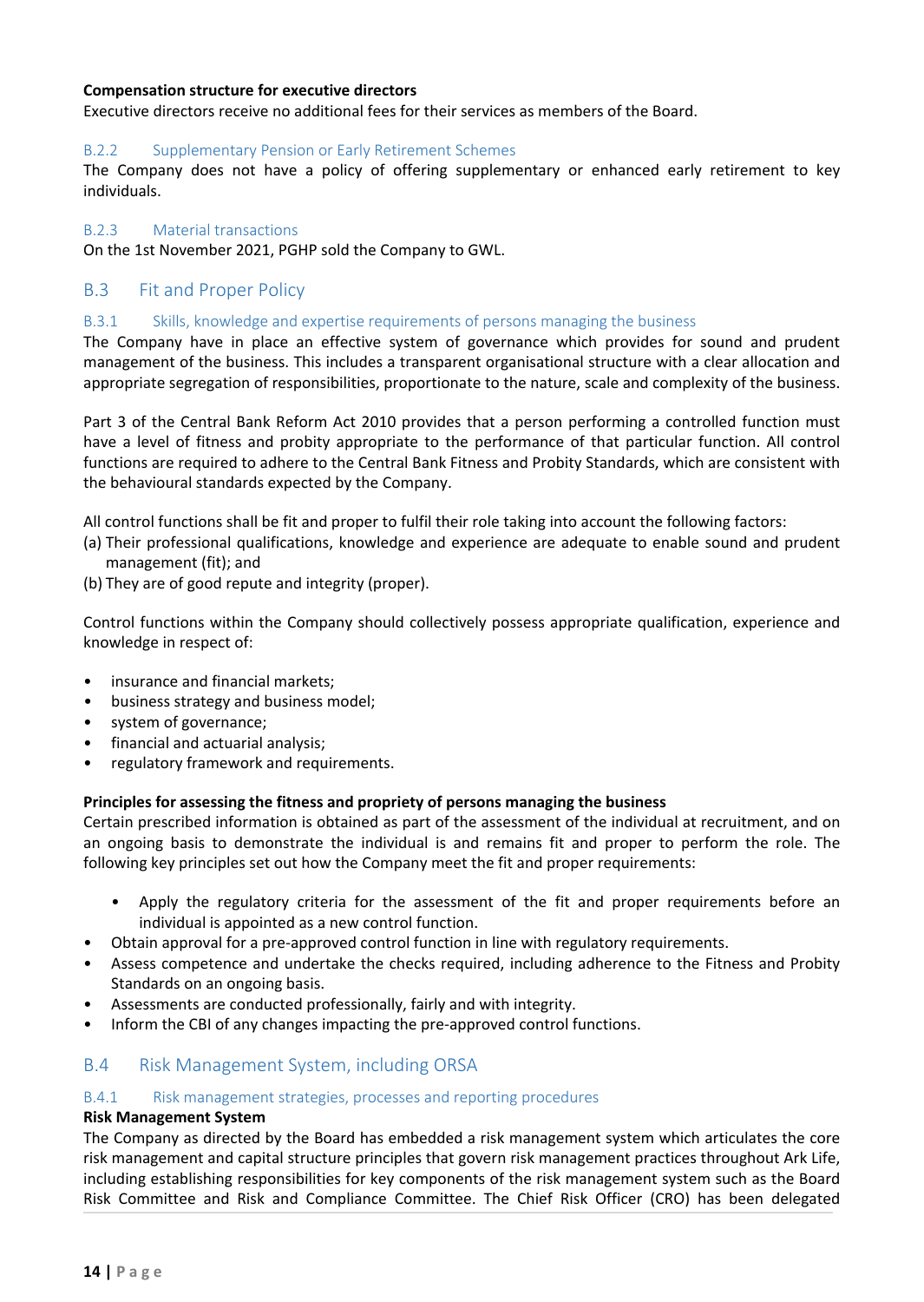primary responsibility by the Board for embedding the risk management framework in the company. The CRO and Risk Function report at least annually to the Board on the Company's compliance with the risk-owned risk policies. The Board has also approved a Risk Appetite Statement which outlines the Company's appetite for each type of risk the Company will accept within a defined set of limits.

## **Risk Strategy**

The Company's strategic objective is to run-off its in-force book of business whilst ensuring strong security of benefit payments to its policyholders, together with timely and accurate customer service.

The Company targets a high-quality approach for the management of its book of business, including risk and capital optimisation, investment excellence, efficient operations and strong financial controls. The Company maintains strong capital policies.

**Processes & Reporting Procedures**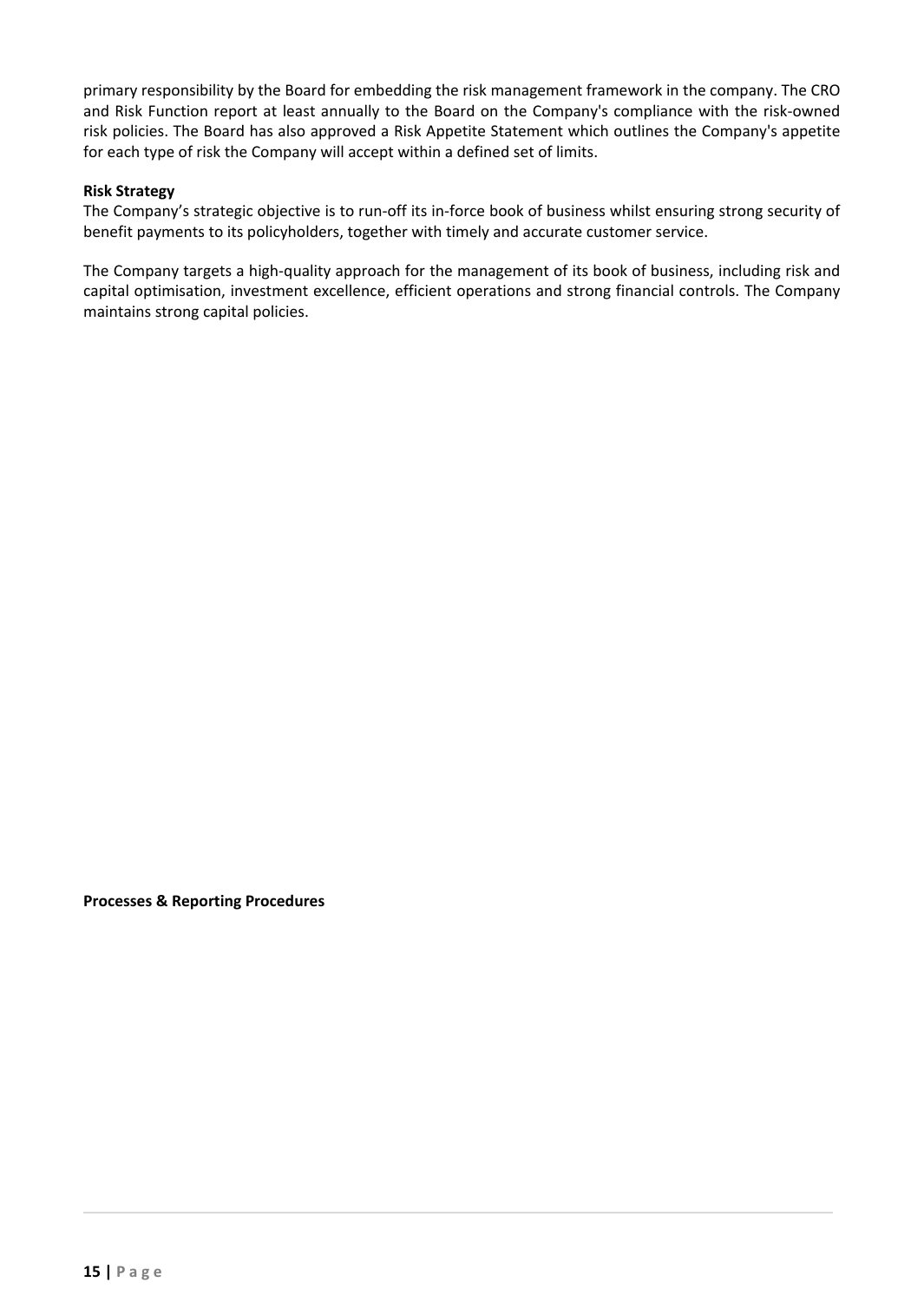|                                                                                                  | Identify                                                                                                                                                                                   | <b>Monitor &amp;</b><br><b>Measure</b>                                                                                                                                    | <b>Manage</b>                                                                                                                                                          | <b>Report</b>                                                                                                                                                                                                                                               |
|--------------------------------------------------------------------------------------------------|--------------------------------------------------------------------------------------------------------------------------------------------------------------------------------------------|---------------------------------------------------------------------------------------------------------------------------------------------------------------------------|------------------------------------------------------------------------------------------------------------------------------------------------------------------------|-------------------------------------------------------------------------------------------------------------------------------------------------------------------------------------------------------------------------------------------------------------|
| Life<br>insurance<br>risk<br>(including<br>Mortality,<br>Morbidity,<br>Persistency,<br>Expenses) | Life insurance risk is<br>identified by:<br>-Reviewing the key<br>risk register<br>-Emerging risk<br>horizon scanning<br>-2 <sup>nd</sup> and 3 <sup>rd</sup> line<br>assurance activities | Life insurance risk is<br>measured by:<br>-Stress and scenario<br>testing<br>Carrying out<br>experience analysis<br>Life insurance risk is<br>monitored:<br>-against plan | Life insurance risk is<br>managed by:<br>– Reinsurance<br>- Controls such as<br>underwriting and<br>expense<br>management<br>-Holding appropriate<br>levels of capital | Life insurance risk is<br>reported to:<br>-The Board and<br><b>Board Risk</b><br>Committee<br>- Management<br>Committees<br>Reporting outlines:<br>-The position against<br>plan and risk<br>appetite<br>-The results of stress<br>and scenario<br>testing. |
|                                                                                                  |                                                                                                                                                                                            |                                                                                                                                                                           |                                                                                                                                                                        |                                                                                                                                                                                                                                                             |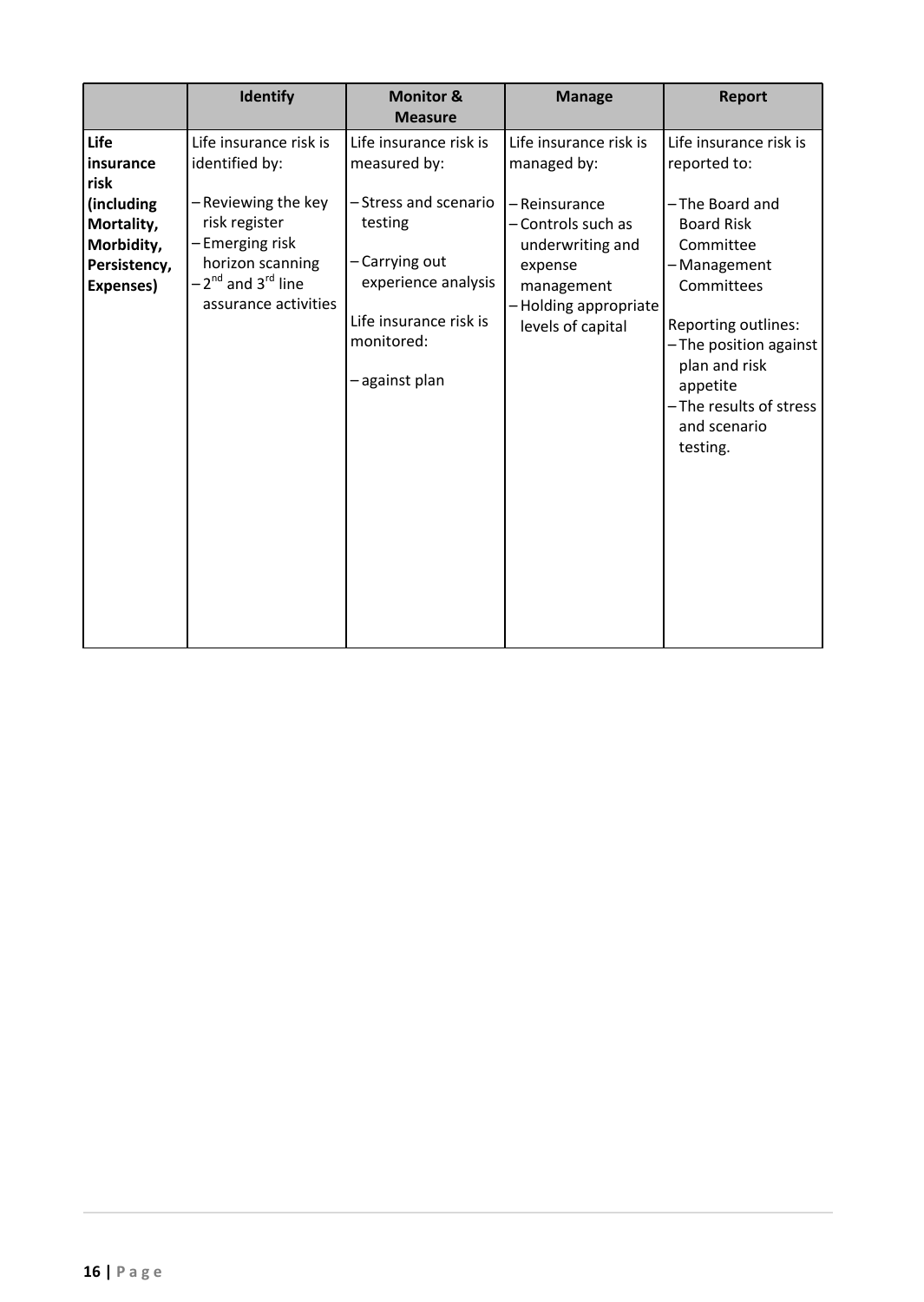|                                                                                                                       | Identify                                                                                                                                                                                      | <b>Monitor &amp;</b><br><b>Measure</b>                                                                                                                                  | <b>Manage</b>                                                                                                                                                                                                                                                                                                                                                                                                                                                                                                                                                                            | <b>Report</b>                                                                                                                                                                                                                                                |
|-----------------------------------------------------------------------------------------------------------------------|-----------------------------------------------------------------------------------------------------------------------------------------------------------------------------------------------|-------------------------------------------------------------------------------------------------------------------------------------------------------------------------|------------------------------------------------------------------------------------------------------------------------------------------------------------------------------------------------------------------------------------------------------------------------------------------------------------------------------------------------------------------------------------------------------------------------------------------------------------------------------------------------------------------------------------------------------------------------------------------|--------------------------------------------------------------------------------------------------------------------------------------------------------------------------------------------------------------------------------------------------------------|
| <b>Financial</b><br><b>Market Risk</b><br>(including<br>Equity,<br>Property,<br>Currency,<br><b>Interest</b><br>Rate) | Financial market risk<br>is identified by:<br>– Reviewing the key<br>risk register<br>-Emerging risk<br>horizon scanning<br>-2 <sup>nd</sup> and 3 <sup>rd</sup> line<br>assurance activities | Financial market risk<br>is measured by:<br>-Stress and scenario<br>testing<br>- Asset liability<br>matching<br>Financial market risk<br>is monitored:<br>-against plan | Financial market risk<br>is managed by:<br>-Putting an<br>appropriate<br>investment strategy<br>in place<br>- Mandates are put<br>in place with<br>investment<br>managers to give<br>effect to the<br>investment strategy<br>- Limits within the<br>risk appetite<br>statement in<br>respect of<br>permissible assets,<br>the level of<br>diversification<br>required and the<br>credit quality of<br>counterparties<br>-External investment<br>managers are<br>subject to 1 <sup>st</sup> and<br>$2^{nd}$ line<br>management<br>oversight.<br>-Holding appropriate<br>levels of capital | Financial market risk<br>is reported to:<br>-The Board and<br><b>Board Risk</b><br>Committee<br>-Management<br>Committees<br>Reporting outlines:<br>-The position against<br>plan and risk<br>appetite<br>-The results of stress<br>and scenario<br>testing. |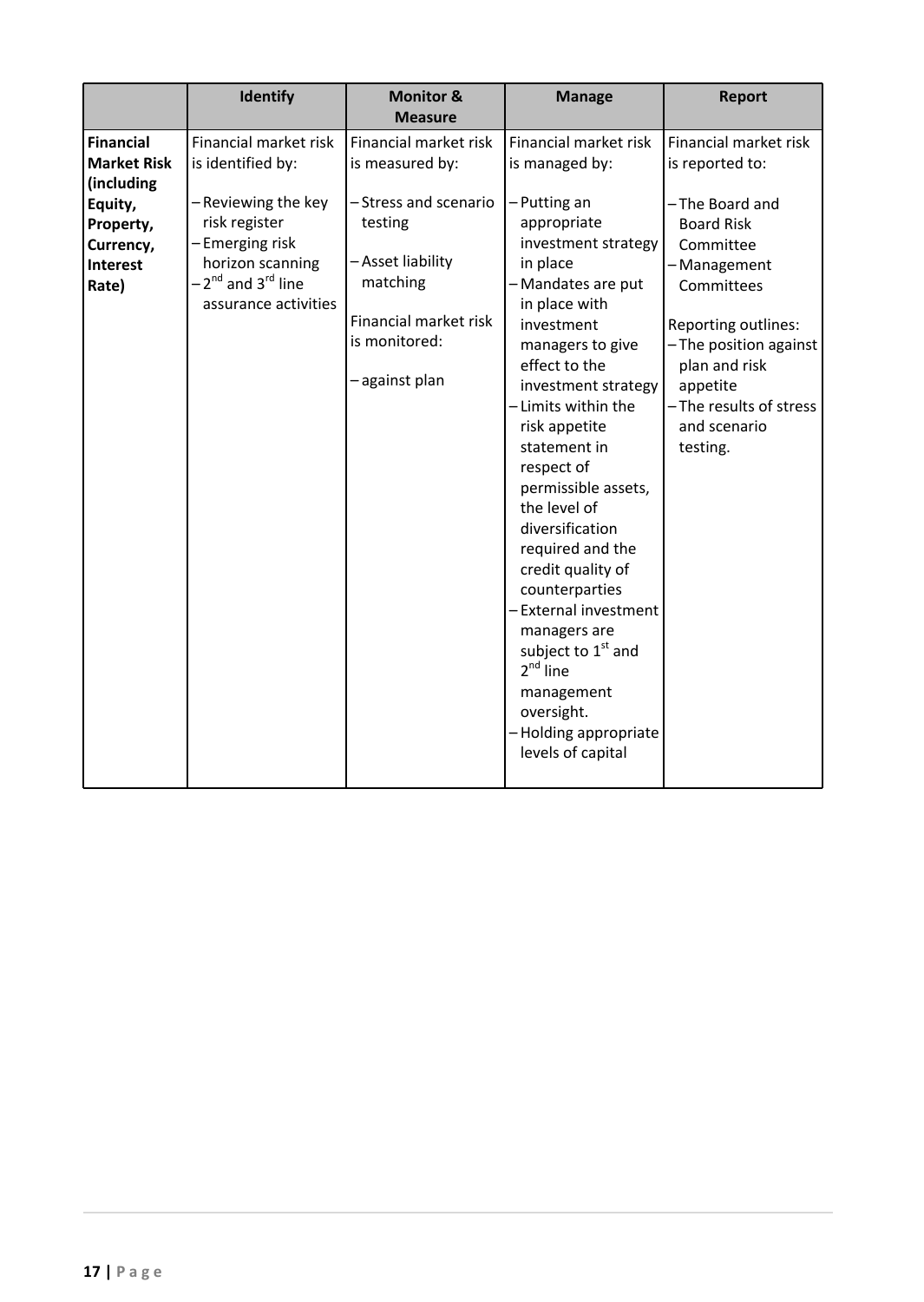|                    | Identify                                                                                                                                                                           | <b>Monitor &amp;</b><br><b>Measure</b>                                                                                                                                                                     | <b>Manage</b>                                                                                                                                                                                                                                                                                                                                                                                                                                                                                                                                                                                           | <b>Report</b>                                                                                                                                                                                                           |
|--------------------|------------------------------------------------------------------------------------------------------------------------------------------------------------------------------------|------------------------------------------------------------------------------------------------------------------------------------------------------------------------------------------------------------|---------------------------------------------------------------------------------------------------------------------------------------------------------------------------------------------------------------------------------------------------------------------------------------------------------------------------------------------------------------------------------------------------------------------------------------------------------------------------------------------------------------------------------------------------------------------------------------------------------|-------------------------------------------------------------------------------------------------------------------------------------------------------------------------------------------------------------------------|
| <b>Credit Risk</b> | Credit risk is<br>identified by:<br>-Reviewing the key<br>risk register<br>-Emerging risk<br>horizon scanning<br>-2 <sup>nd</sup> and 3 <sup>rd</sup> line<br>assurance activities | Credit risk is<br>measured by:<br>-Stress and scenario<br>testing<br>- Measuring credit<br>exposures and<br>concentrations<br>Credit risk is<br>monitored:<br>- Against risk<br>appetite<br>- Against plan | Credit risk is<br>managed by:<br>-Putting an<br>appropriate<br>investment strategy<br>in place<br>- Mandates are put<br>in place with<br>investment<br>managers to give<br>effect to the<br>investment strategy<br>- Limits within the<br>risk appetite<br>statement in<br>respect of<br>permissible assets,<br>the level of<br>diversification<br>required and the<br>credit quality of<br>counterparties<br>- Exposures to<br>reinsurance<br>counterparties are<br>also monitored<br>-External investment<br>managers are<br>subject to 1 <sup>st</sup> and<br>$2nd$ line<br>management<br>oversight. | Credit risk is reported<br>to:<br>-The Board<br>-Management<br>Committees<br>Reporting outlines:<br>- Current position<br>against risk appetite<br>and against plan.<br>- The results of stress<br>and scenario testing |
|                    |                                                                                                                                                                                    |                                                                                                                                                                                                            |                                                                                                                                                                                                                                                                                                                                                                                                                                                                                                                                                                                                         |                                                                                                                                                                                                                         |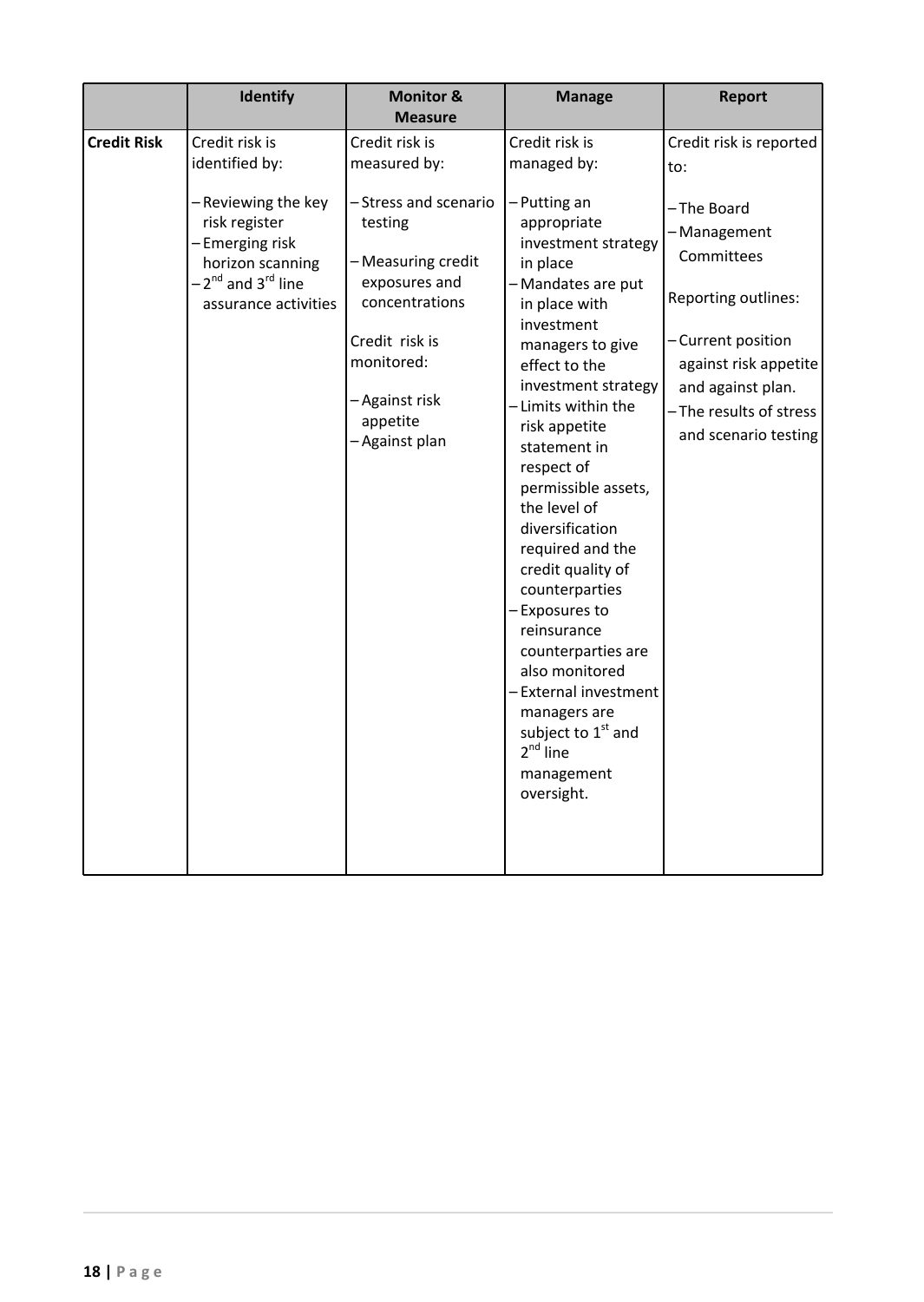|                                   | Identify                                                                                                                                                                                                                                                                                       | <b>Monitor &amp;</b><br><b>Measure</b>                                                                                                                                                                                               | <b>Manage</b>                                                                                                                                                                                                                                                                                                                                                                                                                                                                                            | <b>Report</b>                                                                                                                                                                                                                                                                                                                                                   |
|-----------------------------------|------------------------------------------------------------------------------------------------------------------------------------------------------------------------------------------------------------------------------------------------------------------------------------------------|--------------------------------------------------------------------------------------------------------------------------------------------------------------------------------------------------------------------------------------|----------------------------------------------------------------------------------------------------------------------------------------------------------------------------------------------------------------------------------------------------------------------------------------------------------------------------------------------------------------------------------------------------------------------------------------------------------------------------------------------------------|-----------------------------------------------------------------------------------------------------------------------------------------------------------------------------------------------------------------------------------------------------------------------------------------------------------------------------------------------------------------|
| <b>Operational</b><br><b>Risk</b> | Operational risk is<br>identified by:<br>-Reviewing the key<br>risk register<br>-Emerging risk<br>horizon scanning<br>-The risk and control<br>self-assessment<br>-Risk event reporting<br>(incl. root cause<br>analysis)<br>-2 <sup>nd</sup> and 3 <sup>rd</sup> line<br>assurance activities | Operational risk is<br>measured by:<br>-Stress and scenario<br>testing<br>Operational risk is<br>monitored:<br>- Against risk<br>appetite                                                                                            | Operational risk is<br>managed by:<br>- Controls are put in<br>place against<br>significant<br>operational risks<br>-Remediation plans<br>are put in place by<br>the risk owner<br>when operational<br>risk is outside<br>appetite.<br>-Outsource service<br>providers are<br>subject to 1 <sup>st</sup> and<br>$2^{nd}$ line<br>management<br>oversight.<br>- Due diligence is<br>carried out in<br>advance of putting<br>material outsource<br>service<br>arrangements in<br>place<br>-Holding capital | Operational risk is<br>reported to:<br>-The Board and<br><b>Board Risk</b><br>Committee<br>-Management<br>Committees<br>Reporting outlines:<br>-The position against<br>risk appetite and<br>against plan.<br>-The results of stress<br>and scenario testing<br>-Significant<br>operational risk<br>events<br>-The status of<br>operational risk<br><b>KRIs</b> |
|                                   | Liquidity Risk   Liquidity risk is<br>identified by:<br>-The Company<br>projects its liquidity<br>position on a<br>quarterly basis<br>allowing for all<br>known material<br>cash-flows on both<br>a best estimate and<br>stressed basis.                                                       | Liquidity risk is<br>measured by:<br>-Stress and scenario<br>testing<br>- Current and<br>projected liquidity<br>ratio<br>Liquidity risk is<br>monitored:<br>– Against risk<br>appetite<br>- In both normal and<br>stressed scenarios | Liquidity risk is<br>managed by:<br>-Putting an<br>appropriate<br>investment policy in<br>place<br>- Limits within the<br>risk appetite<br>statement in<br>respect of the<br>minimum level of<br>liquid assets to be<br>held.<br>-Implementing an<br>appropriate control<br>framework                                                                                                                                                                                                                    | Liquidity risk is<br>reported to:<br>-The Board and<br><b>Board Risk</b><br>Committee<br>-Management<br>Committees<br>Reporting outlines:<br>-The position against<br>risk appetite.<br>-The results of stress<br>and scenario testing                                                                                                                          |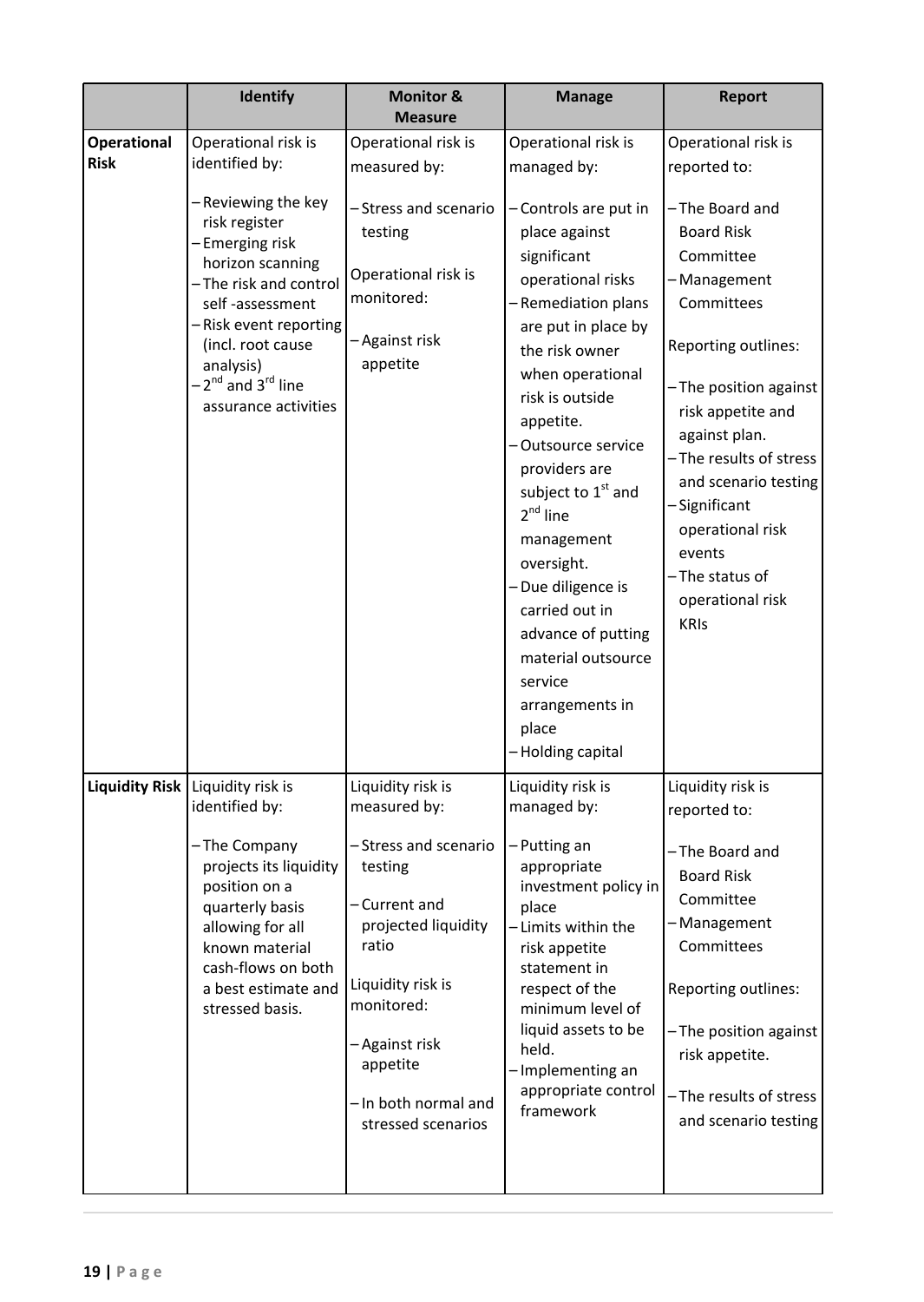The CRO report provides the Board with an aggregate view of the risks that the Company faces.

The Own Risk and Solvency Assessment (ORSA) considers the risks on an aggregate basis including stress and scenario testing and an overall solvency needs assessment. The ORSA is the main link between the risk management system and the capital management policy and business planning.

B.4.2 Implementation of the risk management function

The Risk Function in the Company is organised as follows:

The CRO sits on the Ark Life Management Group and the internal Risk and Compliance Committee. The CRO also attends the Asset Liability Committee, the Operations Committee, the Board and the Board Risk Committee. 

The Risk Functions consists of the CRO and a number of Risk Analysts who assist with monitoring, measuring, managing and reporting both operational and financial risks.

The CRO prepares a CRO report for the Board Risk Committee and the internal Risk and Compliance Committee.

The Risk Function leads the production of the ORSA.

Additionally, the Risk Function performs second line assurance reviews over key risks.

## B.4.3 ORSA Process

The ORSA is an ongoing process, with critical risk control and reporting activities being carried out on an ongoing basis, with an ORSA Report prepared at least annually.

The ORSA is an iterative process within the annual business planning exercise and is used to assess the risks inherent in the plan and the resilience of the Company balance sheet over a 5-year horizon. The future solvency position is assessed including identifying any significant changes in risk profile. Stress and scenario testing is used to provide insights into the strength of the balance sheet and assess future potential solvency positions. The Board supported by the Risk Function sets the scenarios to be considered as part of the ORSA. The CRO maintains operational responsibility implementing the ORSA process and delivering ORSA Reports to the Board. The Board reviews and challenges the ORSA Report before approving a final version which is submitted to the Central Bank of Ireland.

## B.4.4 Frequency of ORSA review and approval

The ultimate responsibility for the ORSA rests with the Board, who steer the process and review and approve the results of the ORSA process at least annually. The Company defines the circumstances for conducting an ORSA outside of the regular time-scales within the ORSA policy.

## B.4.5 Integration of the ORSA into the decision-making process

The ORSA is used as an input by the Board into making strategic decisions, such as setting the Company's capital management policy and deciding on risk mitigation actions to be undertaken.

## B.4.6 Solvency assessment

Based on the risk profile, the Standard Formula is used to determine capital requirements. The Company sets aside capital to cover its quantifiable risks in accordance with its capitalisation policy (which may involve a buffer to allow for risk not allowed for within the Standard Formula). An assessment is also carried out annually to ensure that the Standard Formula remains appropriate for our business.

The risk-based capitalisation position of the Company is monitored on a frequent basis by the CRO and CFO against target capital with a number of options identified if risk and capital develop out of pre-defined control ranges.

The plan is stressed by scenarios within the ORSA process and mitigations are considered to ensure that the calculated target capital still holds under those scenarios.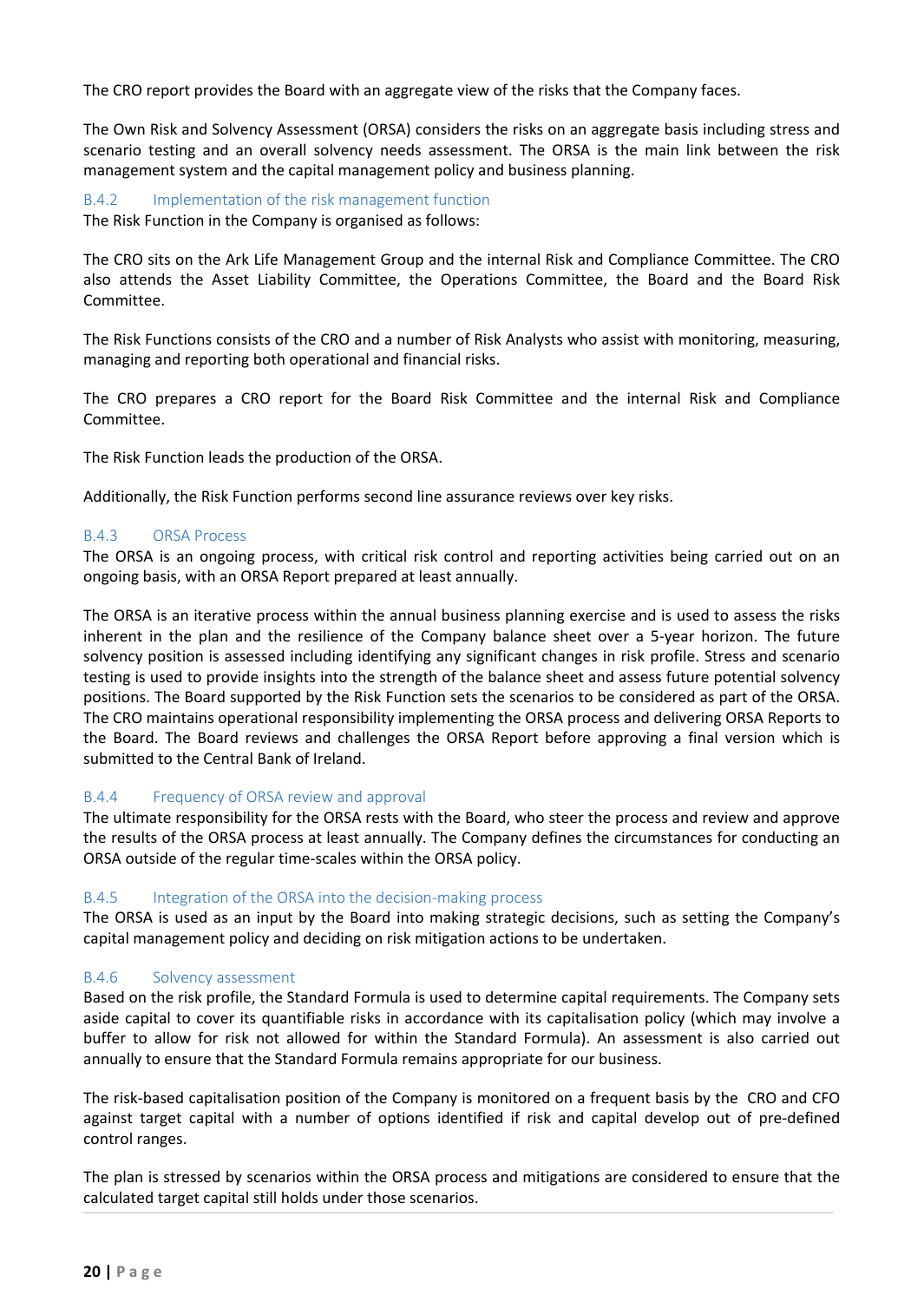# <span id="page-20-0"></span>B.5 Internal Control System

## B.5.1 Overview and the Internal Control System

The Internal Control policy sets out the business requirements for internal control; which includes that an appropriate culture ("tone from the top") is required, an organisational structure is implemented which facilitates the system of internal control, a risk management framework is implemented and that there are effective controls for each core business process. Several sub committees exist which cover a broad spectrum of business risks and issues through scheduled management reporting and/or ad hoc escalations (to the extent these are relevant). Outside of formal committee structures, management are accountable to the Board for monitoring internal control systems on a day to day basis, and for providing assurance that this has taken place via regular reporting. The Speak-Up policy and procedures also provides a formal procedure for all employees to report suspected improper conduct.

The Company follows the risk management principles of controlled risk taking, clear accountability, an open risk culture and the presence of an independent risk controlling function. To support the implementation of its risk management principles, the Company uses an effective internal control system which allows the business to provide management and the Board with required assurance that the business operates within the defined risk appetites.

## B.5.2 Key Internal Control System procedures

Within the internal control system procedures there are a combination of forward looking and current controls. Key stages control system procedures are as follows:

- Risk Assessment Existing risks are captured in the Key Risk Register (top down). A variety of risk indicators are used to assist management and governing bodies in assessing the level of risk faced by the business. Emerging risks are identified and monitored regularly by management in the Emerging Risk Log to ensure completeness of Risk Assessment.
- Control Environment  $-$  The control environment establishes the foundation for the internal control system by providing fundamental discipline and structure. Delivered via a principle and policy structure, the Company ensures that its business complies with relevant Irish Lifee Group Policies, Board approved Risk Appetite, CBI Regulations and principles, and regulations prescribed by bodies such as Revenue and the Pensions Authority.
- Control Activities Control activities are recorded in a structured suite of documentation with a graduated level of detail, tailored to the requirements and level of responsibility of the intended audience. These ensure management objectives are achieved and risk mitigation strategies are carried out. The primary tool for recording and managing the completeness of control activities is the Risk and Control Self-Assessment (RCSA) process.
- Information and Communication Information and communication supports all other control components by communicating control responsibilities to employees and by providing information in a form and time frame that allows people to carry out their duties.
- Monitoring  $-$  Monitoring covers the oversight of internal controls by management or other parties outside the process, namely the "three lines of defence" model.

## B.5.3 Implementation of the Compliance Function

The scope of the compliance function is defined by compliance risk related laws, regulations and standards which are specific to the financial services industry and issued by Regulatory Bodies and the Company policies. The scope does not extend itself to all laws, regulations or standards. The responsibilities of the Compliance Function are delineated in the Company's Three Line of Defence model. The Compliance Function provides second line support to the business in delivering effective and appropriate management of regulatory compliance risk, whereas ownership of these risks is the responsibility of the first line; as part of the three lines of defence approach.

Regulatory Compliance Risk is defined as the risk of legal or regulatory sanctions, material financial loss or loss to reputation which the Company may suffer as a result of a failure to comply with the laws, regulations and codes which relate to the Company's regulated insurance services activities, i.e. those activities which the Company is licenced to conduct.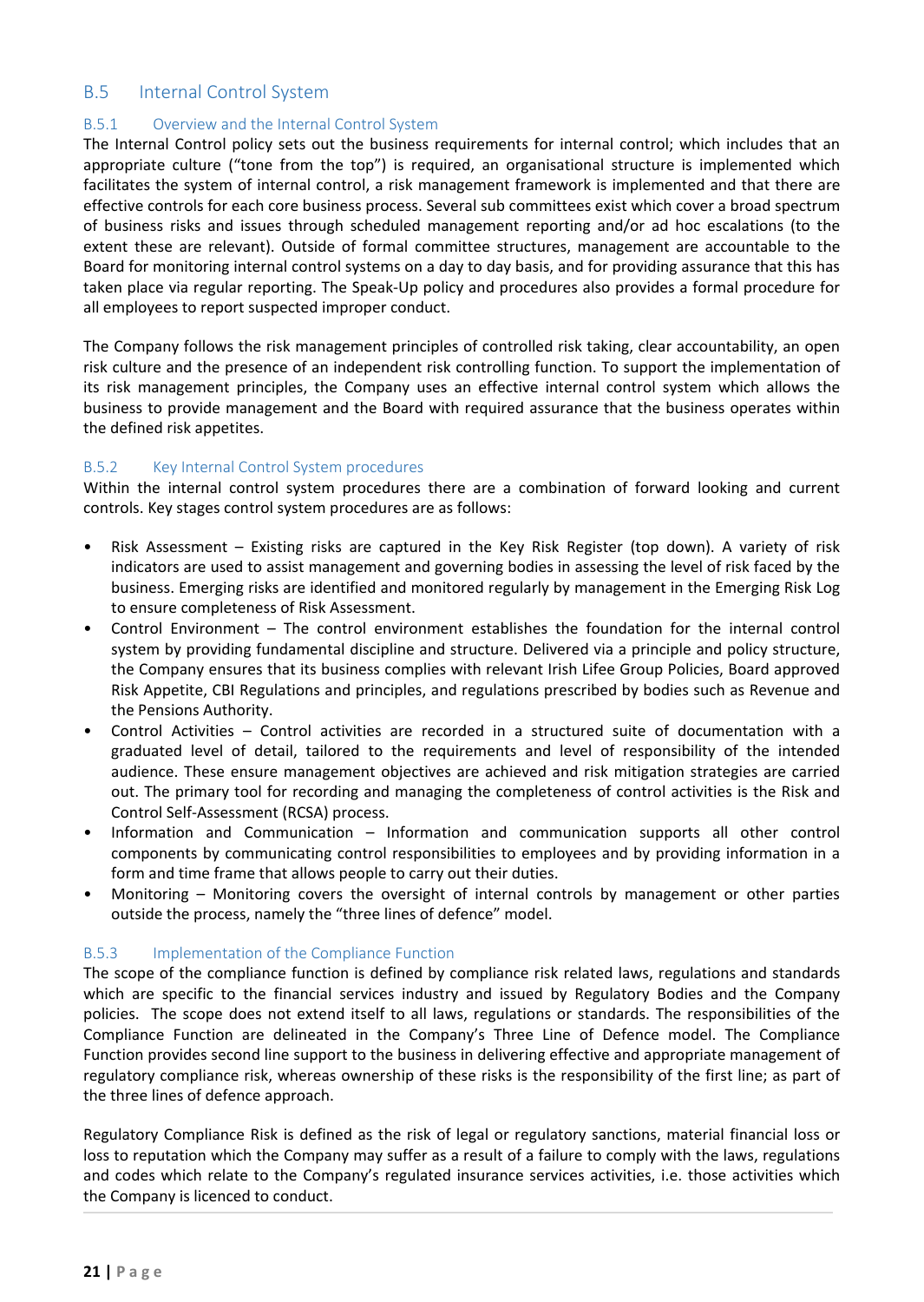## <span id="page-21-0"></span>B.5.4 Compliance Policy

Details of the Compliance Policy ('Charter') for the Company was approved by the Risk Committee on the 29th September 2021.

The Company is committed to achieving a high level of compliance with relevant legislation and regulatory obligations to ensure the highest standards of integrity in all our business dealings and adherence to our corporate values. We believe that the success of our business is based on the Company's reputation for quality, strength and stability. Our consumers trust the Company to protect what is important to them. Key to this trust are the standards by which we conduct our business.

Regulatory compliance (i.e. ensuring that all applicable financial services regulation is complied with) is the responsibility of all the Company employees. The Board and senior management establish and maintain appropriate systems and controls to meet the requirements of applicable financial services regulation and legislation and codes. The Compliance, Risk and Internal Audit teams monitor compliance with those systems and controls. Specialist external advice is sought when required. All employees must take responsibility for adhering to these systems and controls and for acting with integrity in their dealings on behalf of the Company.

The Company Compliance Framework incorporates all relevant regulation within the remit of the Compliance team. By making sure that we comply with the framework we aim to:

- protect the reputation and integrity of the Company.
- protect our consumers.
- create and maintain trust in our dealings with consumers and business partners
- ensure that we avoid adverse publicity associated with non-compliance and the cost of having to "put things right".
- treat our consumers and colleagues fairly.
- set a standard sufficient to pass all regulatory inspections and maintain positive relationships with all regulatory bodies.
- protect the business and assets of the Company.
- develop a culture that embodies our values.

The Company aspires to meet all regulatory requirements and uses all reasonable endeavours to avoid regulatory fines or censure. The Company aims to maintain positive relationships with all regulators through open and transparent communications and trust built over time.

## B.6 Internal Audit

## B.6.1 Implementation of the internal audit function

The Internal Audit function is provided by Great-West Lifeco Group Internal Audit ('GIA') and is independent of Ark Life's business activities. Internal Auditors have no operational responsibility or authority over any of the activities audited.

## B.6.2 Independence of the internal audit function

The Head of Internal Audit (HIA) for Ark Life reports functionally to the Chair of the Board Audit Committee, and to the Great-West Lifeco Chief Internal Auditor for Ireland & Germany. The HIA reports administratively to the CEO of Ark Life.

Main responsibilities

The HIA is required to:

- a. Submit, at least annually, a risk-based internal audit plan to the Board Audit Committee for review and approval;
- b. Ensure all internal audit engagements are appropriately executed, and results (with applicable conclusions and recommendations) are communicated to appropriate parties;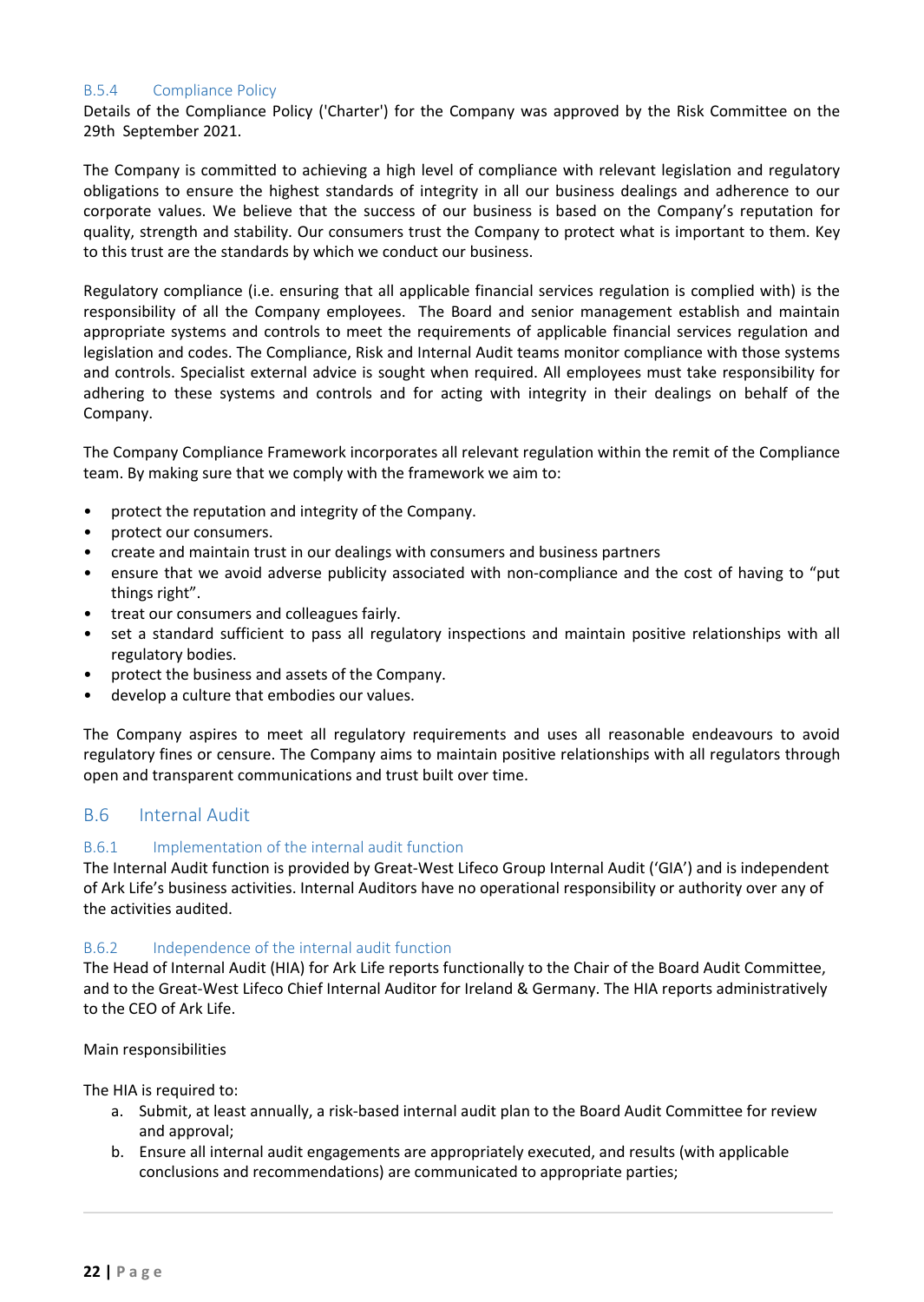- <span id="page-22-0"></span>c. Follow up on audit findings and corrective actions, and report periodically to senior management and the Board Audit Committee on progress; and,
- d. Provide an overall opinion on Governance, Risk Management and Control to the Board Audit Committee on a quarterly basis.

#### Governance

The Board Audit Committee:

- a. Reviews and approves the mandate of the HIA;
- b. Reviews and recommends the appointment/removal of the HIA to the Board;
- c. Annually assesses the performance of the HIA and the effectiveness of the Internal Audit function; and,
- d. Annually reviews and approves the function's organisational and reporting structure, budget and resources.

The HIA maintains direct and unrestricted access to the Board Audit Committee, and meets regularly with the Chair of the Board Audit Committee, without other managers present.

The HIA maintains a quality assurance programme to drive continuous improvement and ensure conformance with the Institute of Internal Auditors' (IIA) Standards and Code of Ethics. The HIA reports the results of this work to the Board Audit Committee annually.

# B.7 Actuarial Function

## B.7.1 Implementation of the Actuarial Function

The Actuarial Function is headed by the Head of Actuarial Function who is a Fellow of the Society of Actuaries in Ireland and is the holder of Pre-Approved Controlled Function 48 under the CBI Fitness and Probity Regime.

The Actuarial Function is organised into two main areas as follows:

- Financial Reporting production of all financial reporting submissions, including calculation of Technical Provisions and Solvency Capital Requirement.
- Actuarial Operations provision of support activities, including product governance and oversight of reinsurance arrangements.

## B.7.2 Activities undertaken by the Actuarial Function

The Actuarial Function is responsible for providing actuarial services and information on all actuarial matters concerning the Company's life and pension business. During 2021, this has included the following:

## Methods and assumptions

The Actuarial Function is responsible for recommending the methodology and assumptions to be used to value Technical Provisions for all the financial measures.

## Risk and Solvency monitoring

The Available Capital and Required Capital of the Company are estimated on a monthly basis under the Standard Formula.

## Risk management

The Actuarial Function provides support to the Risk Function and also advises the Board on risk matters. The Actuarial Function ensures its policies are updated as appropriate and that controls are in place and complied with. In conducting its work the Actuarial Function ensures it complies with relevant professional and regulatory requirements.

## Financial reporting

The production of all actuarial elements of Financial Reporting, including analysis of variance in respect of the financial results.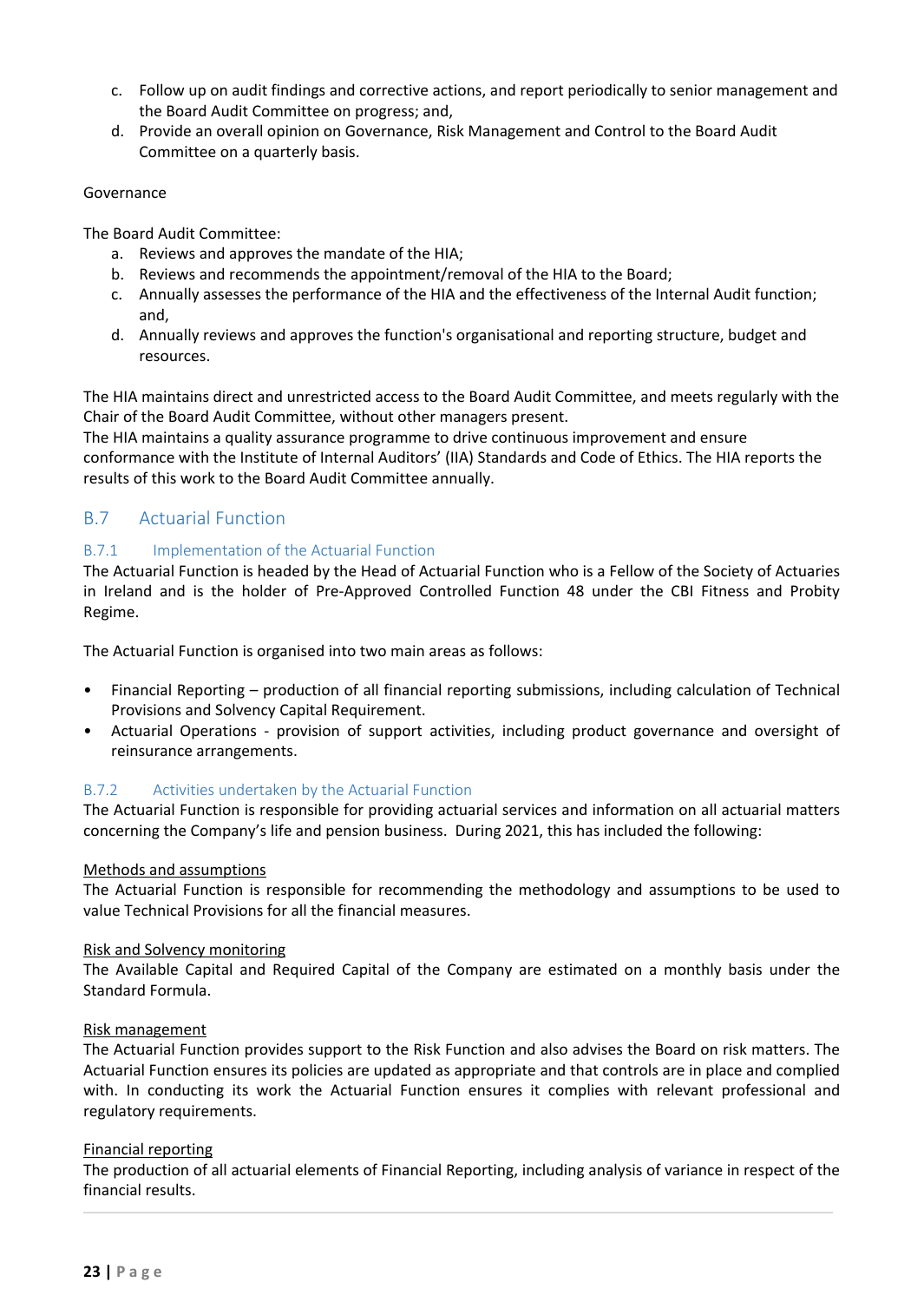## Experience monitoring

The analysis of the demographic experience of the Company's business including mortality and lapses.

#### Business planning

Financial business planning, including five year projections, of the financial results for key financial metrics. This includes stress and scenario testing for use in the ORSA.

#### Management information

The provision of the actuarial aspects of the management information required by Senior Management and the Board in running the business.

#### Reinsurance oversight

The monitoring and oversight of the Company's external reinsurance arrangements.

#### Data quality

Establishing appropriate governance and processes to ensure on-going data quality to enable decision making as well as meeting Solvency II data quality standards. By ensuring that data quality is maintained/ improved this minimises the risks of data errors impacting on policyholders and/or financial reporting.

#### Product Governance

The review of policies on the Company's policy administration system to ensure that they are administered in line with the policy conditions and relevant regulation.

## B.7.3 Role of the Head of Actuarial Function

The Head of Actuarial Function has responsibility to advise the Board on all actuarial matters in order to achieve the approved Business Strategy. In this capacity the Head of Actuarial Function is expected:

- To lead the Actuarial Function to enable the business to deliver according to the agreed business strategy;
- To fulfil the regulatory role of Head of Actuarial Function and Pre-Approved Control Function 48;
- To analyse business performance and report internally on all key measures;
- To ensure that all capital and funding requirements are understood, whether in respect of business as usual or in respect of new acquisitions;
- To advise the Board immediately of any matter likely to have a material adverse effect on the Company or its operations;
- To support the Board in ensuring that the Company remains legally solvent at all times and that customers are treated fairly;
- To support the Board in ensuring that the Company is compliant with all law and regulations affecting its business, its policyholders and its staff, including fulfilling regulatory obligations;
- To support the Board in initiatives designed to create shareholder value and to advise the Board immediately of any matter likely to affect shareholder value adversely;
- To motivate and manage the Actuarial Function including recruiting and retaining key staff; and
- To ensure that adequate, relevant communication exists to policyholders, the shareholder, the Board and the employees of the Company.

The Actuarial Function contributes to the effective implementation of the Company's risk management system in the following main areas:

## **Business planning**

Together with the Finance function, the Actuarial Function provides a significant contribution to the business planning process by assessing the impact of five year business plans on the projected balance sheet, profits, embedded value and solvency. This includes stress and scenario testing on different business plan assumptions including those for expenses and investment strategy. These inputs form an integral part of managing the business and assessing the risks to profitability and solvency.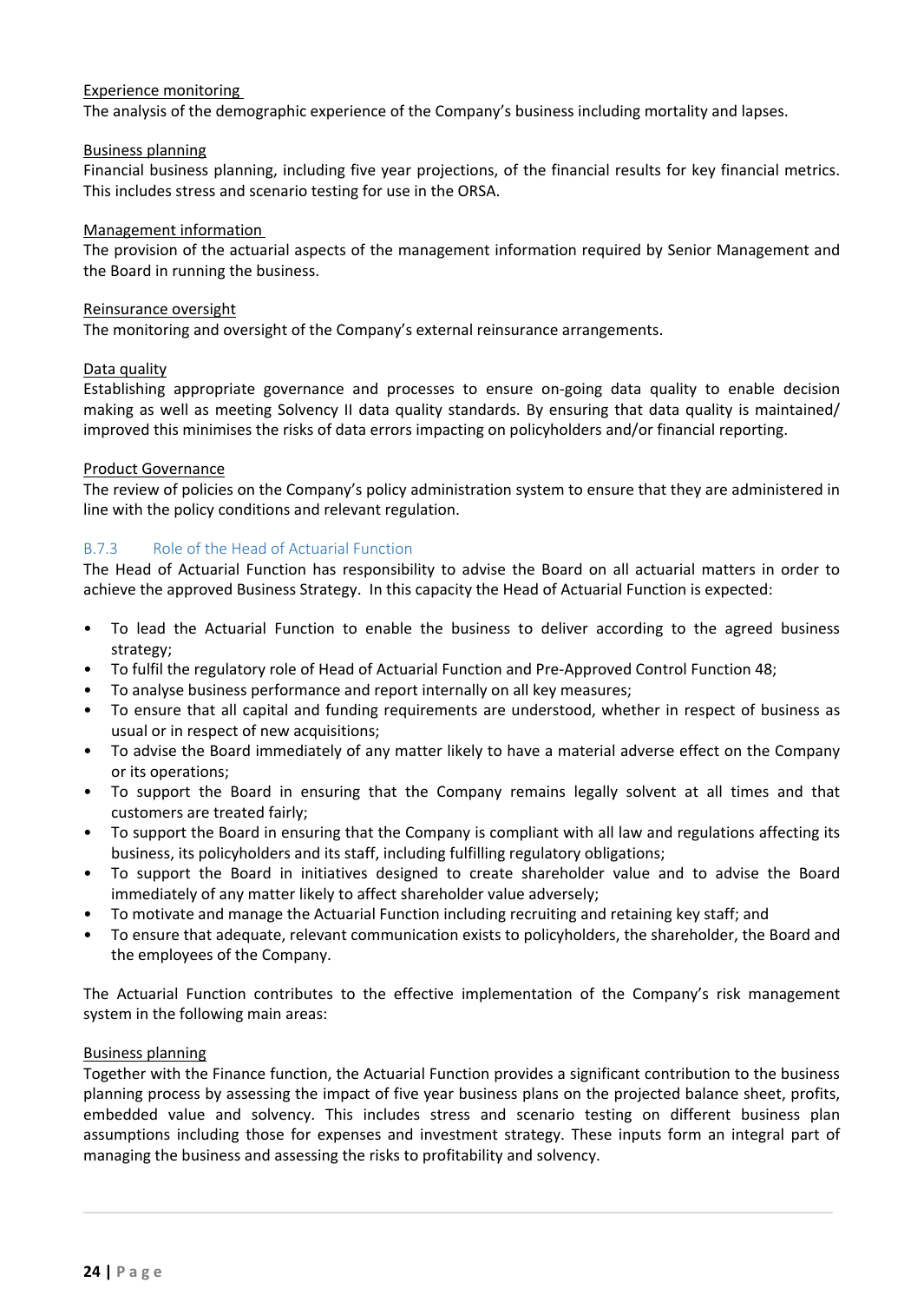## <span id="page-24-0"></span>ORSA, stress and scenario testing and reverse stress testing

The ORSA process is led by the Risk Function with the Actuarial Function playing a significant role through performing capital modelling, providing inputs in developing scenarios, performing stress and scenario testing calculations, inputs to reporting, as well as interactions with the Board.

This includes stress and scenario testing for use in the ORSA.

## Investment strategy

The Actuarial Function supports the Finance Function to inform investment strategy.

#### Risk appetite

The Actuarial Function is also responsible for ensuring that the business remains within risk appetite for the key insurance risks of mortality, morbidity, and persistency, through its contribution to risk appetite reporting. 

## Risk policies and standards

The Actuarial Function ensures policies owned by the Head of Actuarial Function and the Actuarial Function are updated as necessary and that controls are in place. The main standard for the Actuarial Function is the Life and Health Risk Management Standard used to manage mortality, morbidity, and persistency risk.

#### Product Governance

The Head of Actuarial Function oversees the Company's product governance programme. This includes the review and assessment of whether policies have been administered in line with policy conditions.

## B.8 Outsourcing

## B.8.1 Description of outsourcing policy

The Company continues to adopt a comprehensive outsourcing policy and has further specified the oversight framework which is approved by the Board.

The policy covers two types of outsourcing arrangements:

- external outsourcing, where the mandate is given to an external service provider; and
- intra-group outsourcing between Irish Life Group entities.

The Company's local outsourcing policy defines the approval process for critical or important outsourcing arrangements based on the pre-defined due diligence selection process and requires a set of standard terms to be included in the outsourcing agreement, and requirements for post-approval control and monitoring, documentation and reporting.

The Board approves the outsourcing of critical and important outsourcing arrangements on recommendation of senior management. Senior management approves outsourcing of non-critical and important functions and activities. Outsourcing managers are appointed by senior management to steer approval and governance processes and exercise appropriate oversight.

| The                                                                      | critical | or | important                                           | operational | functions | outsourced | are          | as | follows: |
|--------------------------------------------------------------------------|----------|----|-----------------------------------------------------|-------------|-----------|------------|--------------|----|----------|
|                                                                          |          |    | <b>Description of Functions or Activities</b>       |             |           |            | Jurisdiction |    |          |
|                                                                          |          |    | Policy administration and general ledger accounting |             |           |            | Ireland      |    |          |
| Investment management services for the unit linked funds                 |          |    |                                                     | Ireland     |           |            |              |    |          |
| Investment management services for the shareholder assets                |          |    |                                                     | Ireland     |           |            |              |    |          |
| IT outsourcing services including desktop support, telephony and storage |          |    |                                                     | Ireland     |           |            |              |    |          |
| Internal Audit services to the Company                                   |          |    |                                                     | Ireland     |           |            |              |    |          |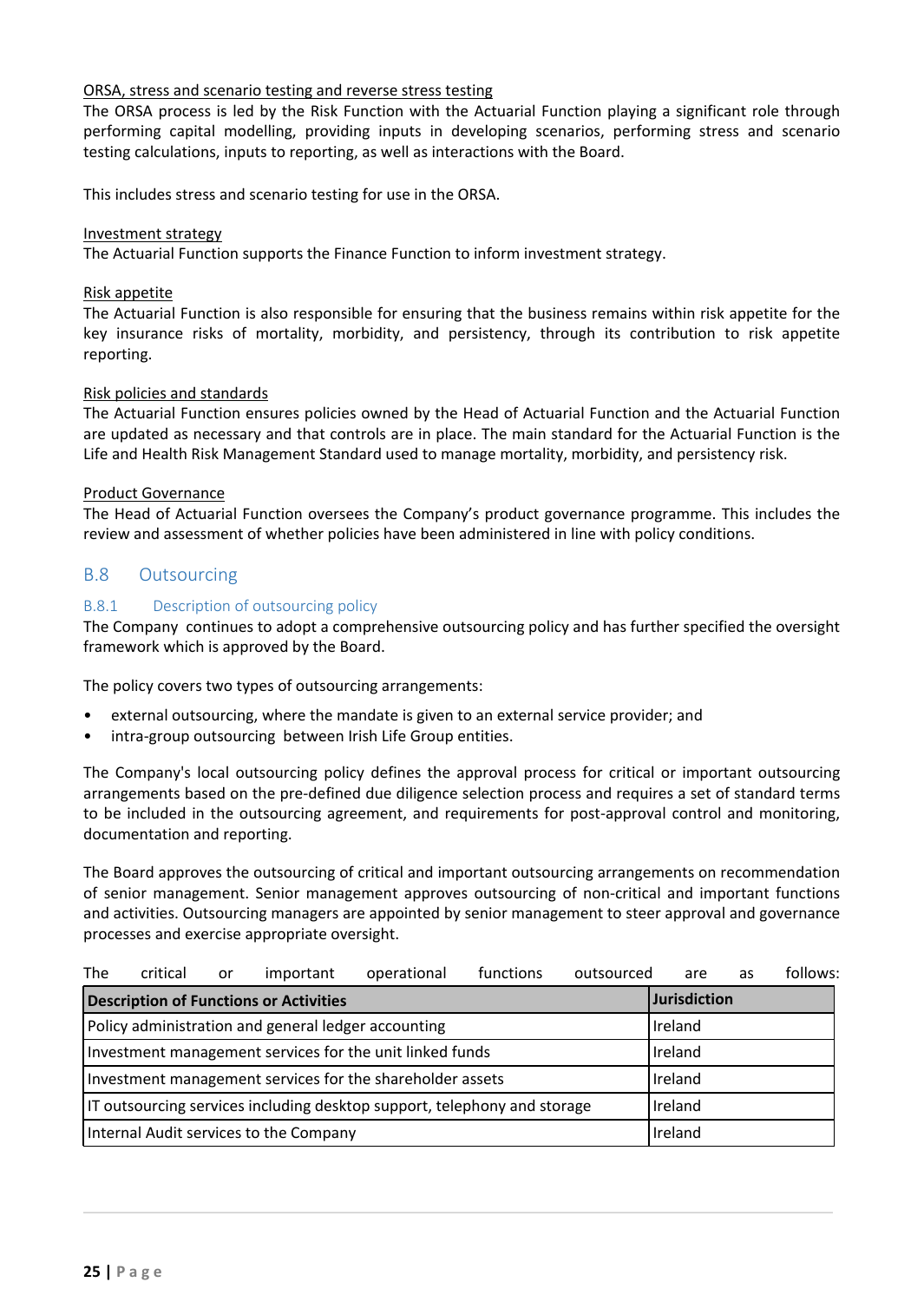<span id="page-25-0"></span>The critical or important services relate to policy administration and policyholder investment management services and shareholder investment management services provided by entities in the Irish Life Group.

## B.9 Any Other Disclosures

There is no other material information to report for 2021.

# C. RISK PROFILE

The Company is subject to a broad range of risks. These include risks for which capital is held and risks for which capital is not directly held but other mitigation techniques are adopted.

| <b>Modelled risk</b> |                                                                            | <b>Other risks</b> |                          |  |
|----------------------|----------------------------------------------------------------------------|--------------------|--------------------------|--|
| Life and Health risk | Financial market risk<br>Operational risk<br>Liquidity risk<br>Credit risk |                    | Strategic risk           |  |
|                      |                                                                            |                    | <b>Political risk</b>    |  |
|                      |                                                                            |                    | <b>Reputational risk</b> |  |
| <b>Emerging risk</b> |                                                                            |                    |                          |  |

## C.1 Measures used to assess risk

The Company currently uses the Solvency II Standard Formula approach to assess all modelled risk categories and derive the Solvency Capital Requirement (SCR). Risks not covered by the SCR (liquidity risks, strategic risks, regulatory, political risks and others) are considered and assessed on a qualitative basis with various monitoring and review mechanisms in place. These qualitative assessments are conducted on a regular basis.

In line with the definition in Solvency II, the SCR of the Company measures the capital requirement at a 99.5% Value At Risk, which measures the loss likely to be exceeded in one out of two hundred years.

The Company undertakes an annual assessment of the appropriateness of the Standard Formula. For risks where the Standard Formula does not fully capture the risk profile, the ORSA process is used to assess a suitable capital buffer, if necessary.

The contribution to the undiversified basic SCR of the individual risk categories considered in the remainder of section C is outlined in the table below.

| €′m                      | 2020 | 2021 |
|--------------------------|------|------|
| Life Underwriting risk   | 77   | 75   |
| Health underwriting risk |      |      |
| Credit                   | 12   |      |
| Market risk              | 52   | 65   |
| Operational              |      |      |

# C.2 Life & Health Underwriting Risk

The key underwriting risks to which the company is exposed are set out below:

#### Persistency

The Company is exposed to the risk of lapse rates being higher than expected. It is also exposed to mass lapse - an instantaneous one-off shock lapse event.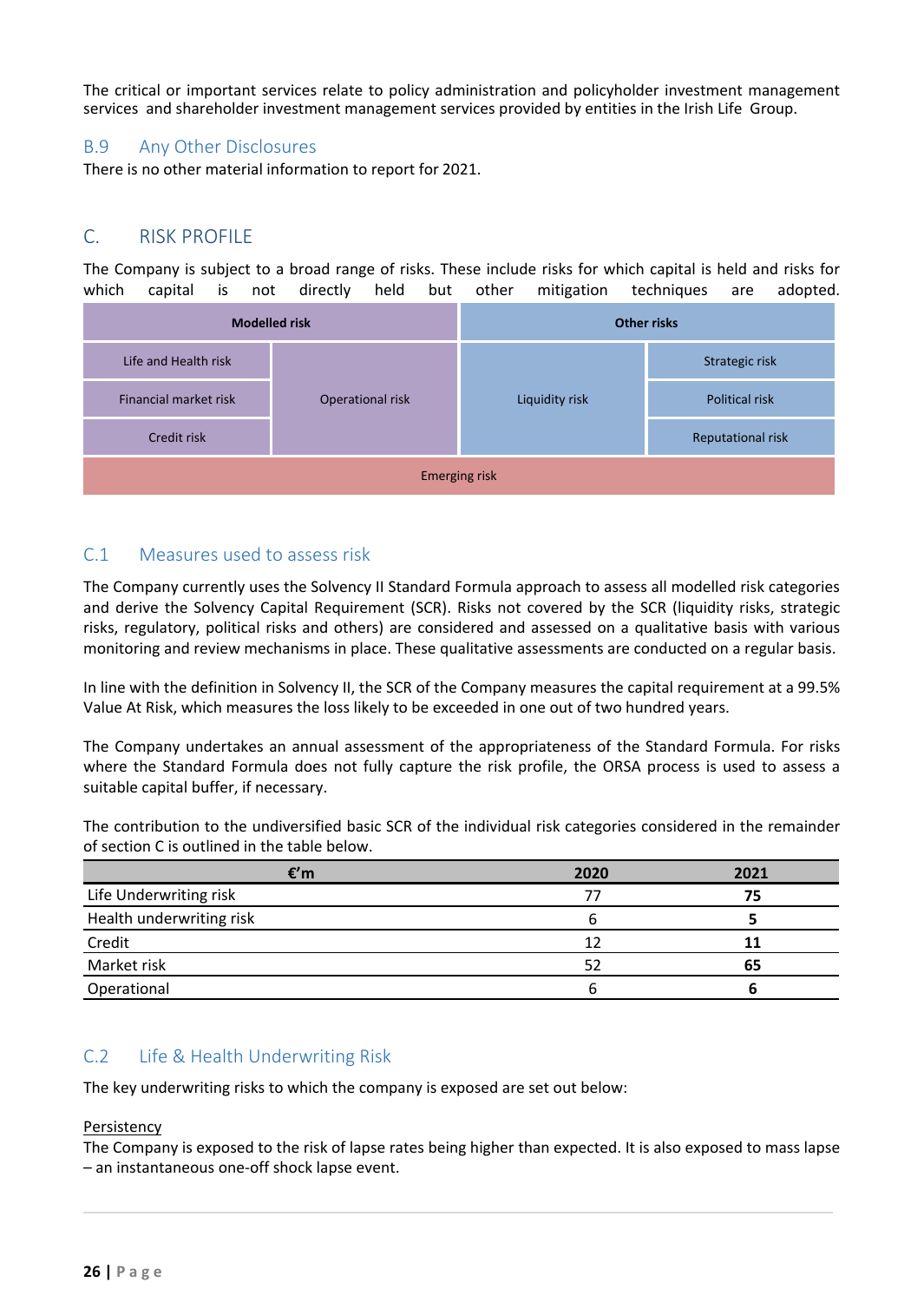<span id="page-26-0"></span>The exposure to higher than expected lapses arises on contracts where future profit is expected to emerge. A mass lapse event would mean that the profit cannot emerge on policies that have lapsed.

#### **Mortality**

The Company is exposed to the risk of mortality experience being higher than expected leading to higher incidence of claims from policies providing death cover. The impact is that claims outgo is higher than expected. 

#### Morbidity

The Company is exposed to the risk of morbidity being higher than expected. Higher morbidity leads to higher incidence of claims from serious illness and income protection plans. The impact is that claims outgo is higher than expected.

#### Expense

The Company is exposed to the risk that future expenses are higher than anticipated, including the effect of higher than expected expense inflation.

#### C.2.1 Assessment and risk mitigation techniques used for underwriting risks

The Company monitors and controls underwriting risks using the following methods:

- The Company makes extensive use of reinsurance to reduce its exposure to mortality and morbidity risk. The Company monitors its exposure to its reinsurance counterparties as well as a number of measures of their financial soundness on a regular basis.
- The Company carries out investigations into its lapse experience annually and into its mortality and morbidity experience every two years.
- The Company holds a quarterly forum to consider its lapse experience.

#### C.2.2 Risk Concentration

The Company has a significant exposure to a small number of reinsurance counterparties. The Company manages this risk by only placing reinsurance with highly rated counterparties and by monitoring the credit quality of its reinsurers.

## C.2.3 Sensitivity analysis and stress testing

As part of the ORSA process, the Company carries out stress and scenario testing which includes stress testing for underwriting risks. For the 2021 ORSA, the solvency position at 31st December 2020 was recalculated under a number of adverse scenarios relating to Life and Health Risk including combination scenarios. 

The analysis indicated that the Company can withstand these severe shocks.

#### C.2.4 Material risk developments over the reporting period

There were no material developments over the reporting period.

#### C.2.5 Special Purpose Vehicles

The Company did not use any Special Purpose Vehicles in the reporting period.

## C.3 Financial Market Risk

The key financial market risks to which the company is exposed are set out below:

#### Equity risk

The Company is exposed to the risk of the price of equities held within the unit linked funds falling. A fall in equity prices would lead to a reduction in the value of unit linked assets and the expected future charges that will accrue to the Company in respect of these funds.

#### Interest rate risk

The Company is exposed to a fall in interest rates as follows: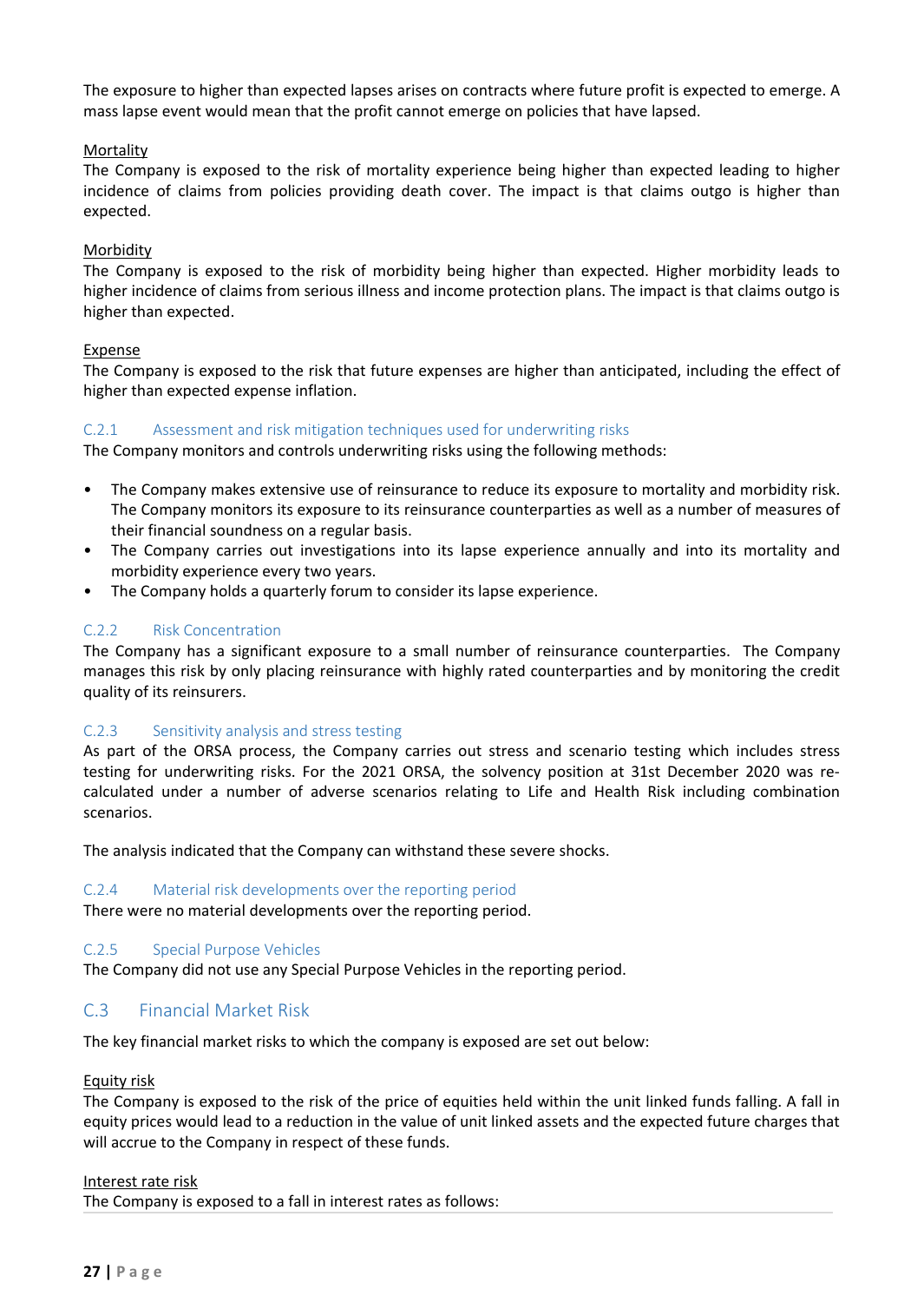- The company provides a guarantee on certain cash funds that the unit price will not fall. As interest rates decline the cost of providing this guarantee increases.
- A fall in interest rates increases the value of the company's reinsurance exposure. This leads to an increase in the Counterparty risk capital requirement in the SCR, which also increases the Risk margin.
- A lower discount rate increases the Risk Margin.

The company's shareholder investment strategy aims to mitigate all of the above items, but the contribution of the previous two items is not reflected in the capital calculation. As a result, the SCR calculation is based on the company's largest exposure being to a rise in interest rates.

## Currency risk

The Company is exposed to the risk of non-Euro currencies falling in value against the Euro. A reduction in the value of non-Euro assets in Euro terms would lead to a reduction in the value of unit linked assets and the expected future charges that will accrue to the Company in respect of these funds.

## Property risk

The Company is exposed to the risk of a fall in the value of properties held within the unit-linked funds. A reduction in the value of properties held within the Company's unit linked funds would lead to a reduction in the value of unit linked assets and the expected future charges that will accrue to the Company in respect of these funds.

## Spread risk

The Company is exposed to the risk of spreads on the credit assets held within the unit-linked funds widening. Widening spreads would result in a reduction in the value of bonds held within the Company's unit linked funds, which would lead to a reduction in the value of unit linked assets and the expected future charges that will accrue to the Company in respect of these funds. In addition, the Company holds Euro government (including supranational) bonds in the shareholder assets. A widening of spreads on the bonds would reduce the value of the portfolio.

## C.3.1 Prudent person principle

Unit linked assets have been invested in line with the mandate communicated to policyholders. As at year end shareholder assets were materially invested in highly rated Euro government bonds and cash deposits of appropriate durations. The Company has restrictions in place in respect of the assets in which investments may be made and has concentration limits in place in respect of both bond and cash counterparties.

## C.3.2 Assessment and risk mitigation techniques used for financial market risks

The Company monitors and controls financial market risks using the following methods:

- The Company sets its investment strategy in order to mitigate its exposure to financial market risk.
- The Company carries out oversight on its asset managers to ensure that they are managing the Company's assets in line with mandate.
- The Company monitors its financial market risk on a monthly basis.

## C.3.3 Risk Concentration

The Company has limits in place to limit its exposure to individual counterparties.

## C.3.4 Sensitivity analysis and stress testing

As part of the ORSA process, the Company carries out stress and scenario testing which includes stress testing for financial market risks. For the 2021 ORSA, the solvency position at 31st December 2020 was recalculated under a number of adverse scenarios relating to market risk which including a substantial reduction in interest rates and a number of combination stresses. The analysis indicated that the Company can withstand these severe shocks.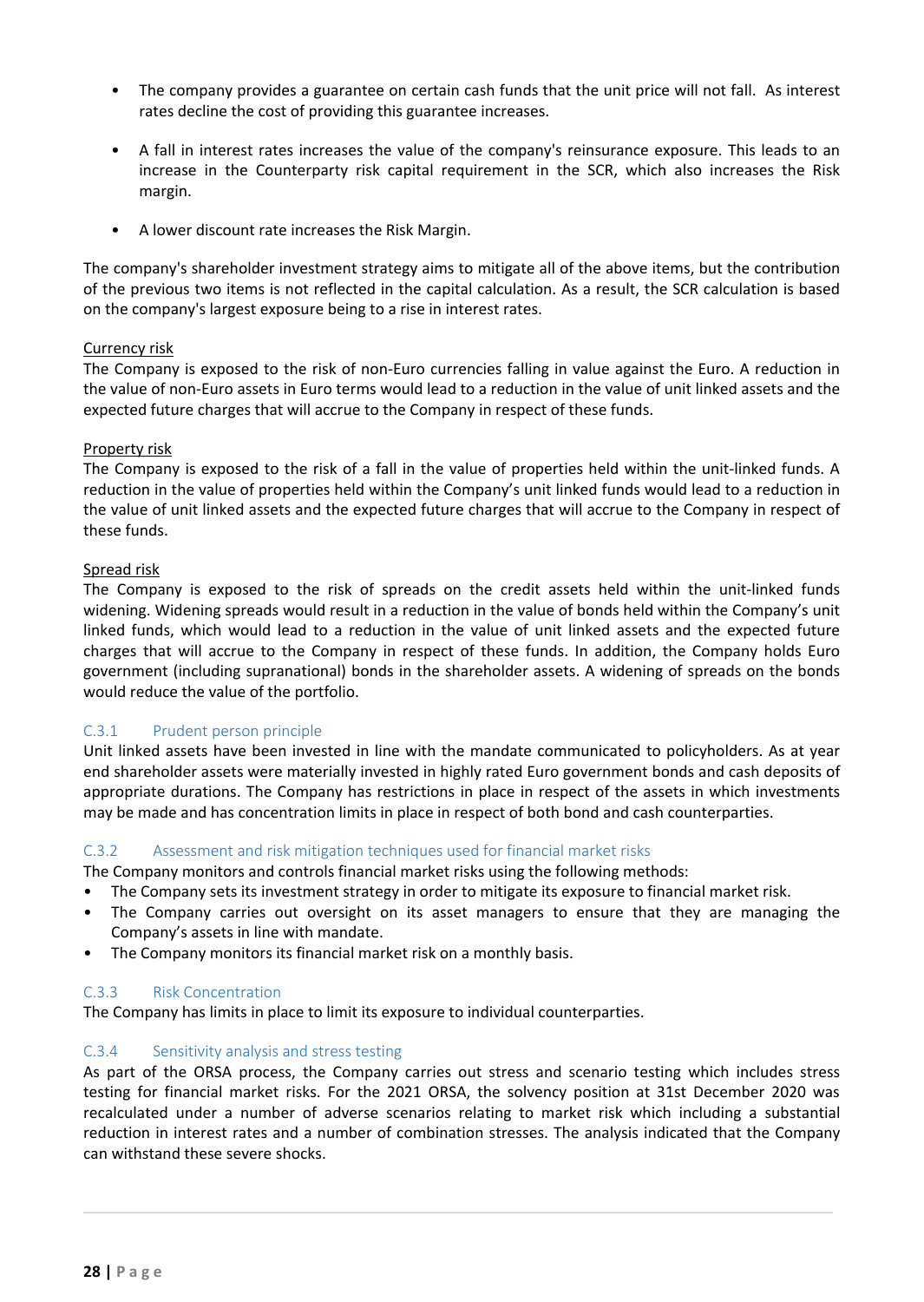#### <span id="page-28-0"></span>C.3.5 Material developments over the financial reporting period

There were no material developments in relation to market risk over the reporting period.

## C.4 Credit Risk

The key credit risks to which the Company is exposed are set out below:

#### Default or downgrade of the Company's reinsurance counterparties

The Company mitigates its underwriting risk by putting reinsurance arrangements in place. Were the counterparties to these arrangements to default, this would result in a negative impact on the Company.

#### Default or downgrade of the institutions in which the Company has placed deposits

The Company places shareholder and policyholder assets on deposit with financial institutions. Were the counterparties to these arrangements to default, this would result in a negative impact on the Company.

#### C.4.1 How assets have been invested in line with the prudent person principle

The Company's assets were materially invested in highly rated Euro government bonds and cash deposits of appropriate durations. The Company has concentration limits in place in respect of both bond and cash counterparties.

#### C.4.2 Risk Concentration

The Company has a significant exposure to a small number of reinsurance counterparties. The Company manages this risk by only placing reinsurance with highly rated counterparties and by monitoring the credit quality of its reinsurers. The Company limits its concentration risk in respect of deposit counterparties by specifying a minimum diversification requirement within its investment mandates.

#### C.4.3 Assessment and risk mitigation techniques used for credit risks

The Company monitors and controls credit risk using the following methods:

- The Company sets its investment strategy in order to mitigate its exposure to individual counterparties.
- The Company sets out criteria for the financial strength of its counterparties in its risk appetite statement.
- The Company monitors its counterparty risk on a monthly basis.

#### C.4.4 Sensitivity analysis and stress testing

As part of the ORSA process, the Company carries out stress and scenario testing which includes stress testing for credit risks. For the 2021 ORSA, the solvency position at 31 December 2020 was re-calculated assuming a full two letter downgrade of Ark's largest reinsurance counterparty. The analysis indicated that the Company can withstand this severe shock.

#### C.4.5 Material developments over the financial reporting period

There were no material developments in relation to credit risk over the reporting period.

## C.5 Liquidity Risk

The Company does not hold capital in respect of liquidity risk, however there is a framework established to ensure sufficient liquid assets are held at all times.

The Company's key liquidity risk metric is the liquidity coverage ratio, which is defined as liquid assets at the start of the month divided by the expected monthly outflow. This is calculated in both a base and stressed scenario and projected over the next 12 months. The Company's stressed liquidity coverage ratio was in excess of 100% over the course of 2021.

The Company's primary sources of liquidity risk include:

- Payment of dividends
- Increase in mortality
- Operational risk event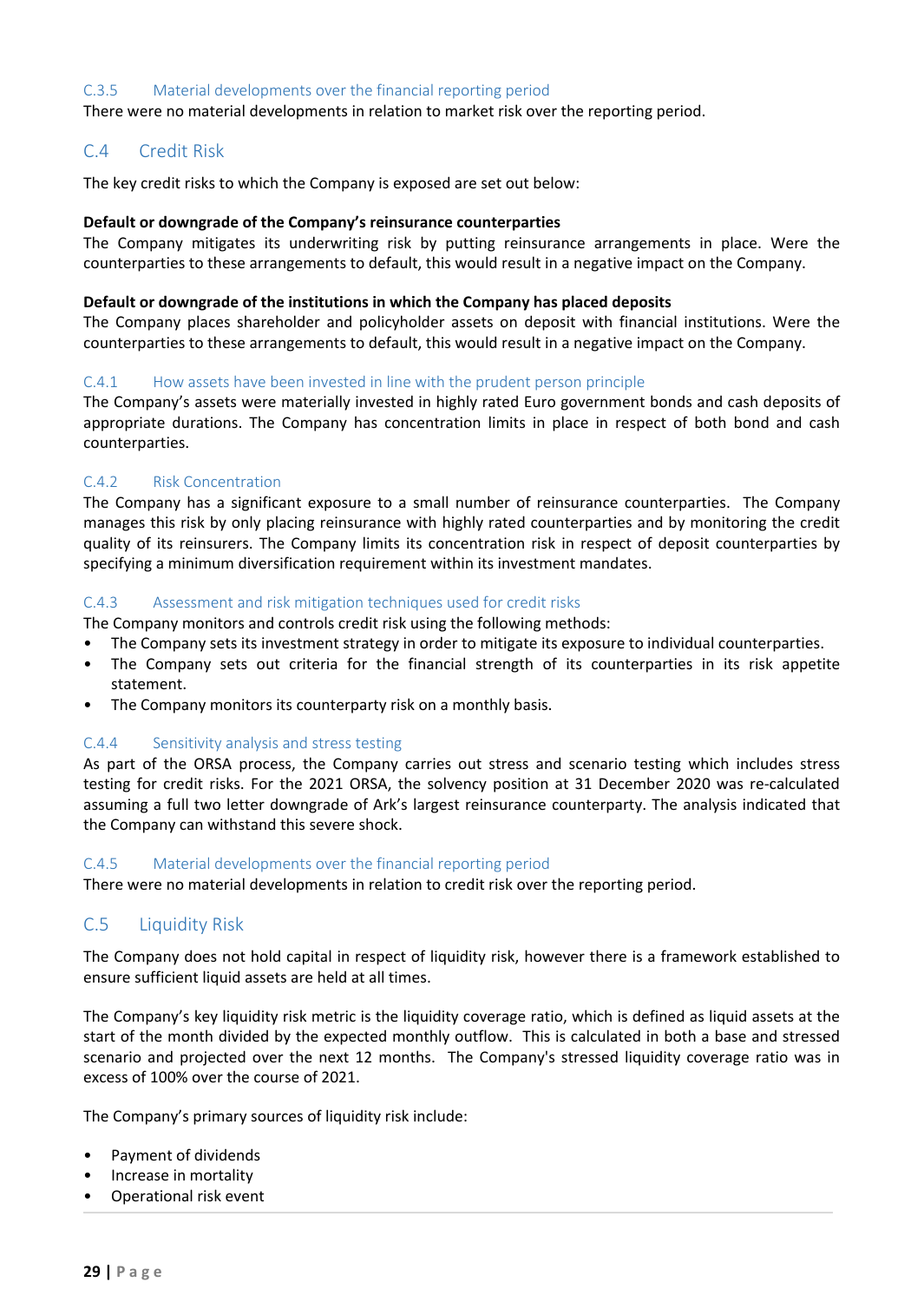- <span id="page-29-0"></span>Non-recovery of reinsurance claims
- Reduced unit-linked charges

## C.5.1 Risk Concentration

The Company manages its liquidity concentration risk by holding assets across a range of high quality counterparties.

## C.5.2 Assessment and risk mitigation techniques used for liquidity risks

The Company monitors and controls liquidity risk using the following methods:

- The Company sets its investment strategy in order to ensure that it has sufficient liquid assets available to meet its liabilities.
- The Company monitors its liquidity coverage ratio against risk appetite on a quarterly basis.

## C.5.3 Sensitivity analysis and stress testing

As part of the ORSA process, stress and scenario testing is conducted to assess the liquidity risk under stressed conditions. The Company's policy is to hold sufficient liquid assets to meet both expected and stressed operating liquidity demands within a specified time horizon.

## C.5.4 Expected profits in future premiums (EPIFP)

This amounts to  $€8m$  (2020:  $€6m$ ) at 31 December 2021.

## C.5.5 Material developments over the financial reporting period

There were no material developments in relation to liquidity risk over the reporting period.

# C.6. Operational Risk

Operational risk represents the risk of losses incurred as a result of inadequate or failed internal processes, people and systems, or from external events (including legal risk).

In addition, operational risks are addressed and monitored qualitatively based on the Company's integrated assurance framework.

## C.6.1 Assessment and risk mitigation techniques used for operational risks

The Company monitors and controls operational risk using the following methods:

- Logging of operational events with root cause analysis to improve processes.
- Fora to discuss Key Risks and Emerging Risks.
- Risk and Control Self-Assessment of the risks it is facing and the controls in place to manage them.
- Monitoring of Operational Risk Appetite and Key Risk Indicators.
- Risk Assurance Reviews.
- End user application controls.
- Regular operational risk reporting.

## C.6.2 Key Operational Risks

The key operational risks within the business are as follows:

- Outsourcing Risk in relation to the following:
	- Administration of unit-linked and non-linked policies carried out by ILFS
	- Investment Management carried out by ILIM
	- IT services
- Risk of cyber attack.
- Risk of insufficient availability of skilled employees and key people.
- **Business continuity event.**
- Compliance risks in respect of conduct, regulatory compliance and regulatory change.

Ark Life maintains a Key Risk Register which assesses the nature of the impact of risks along with mitigating actions. Emerging Risks are also key and are subject to regular review through a separate Emerging Risk log.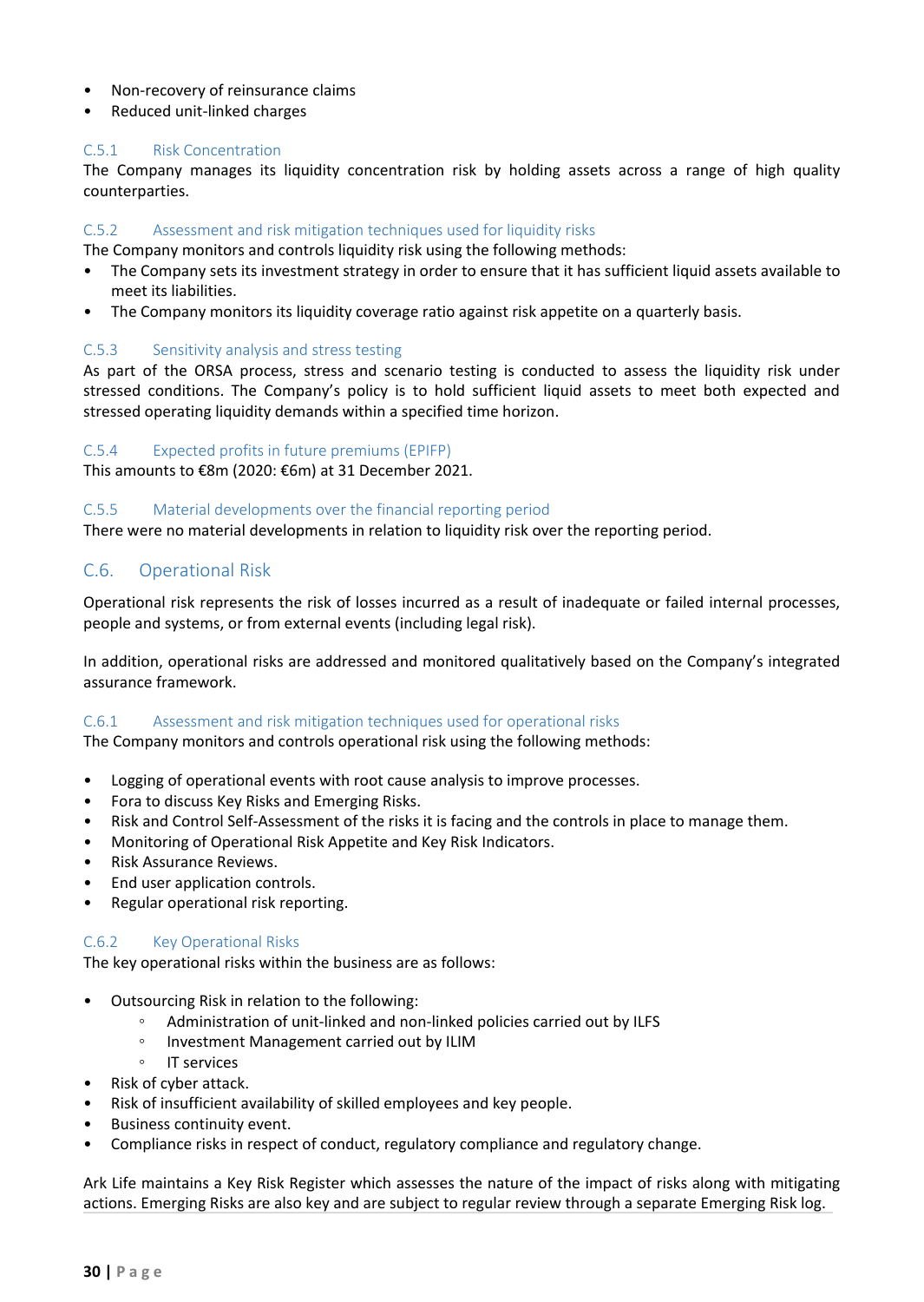## <span id="page-30-0"></span>C.6.3 Sensitivity analysis and stress testing

As part of the ORSA process, the Company carries out stress and scenario testing which includes stress testing in relation to operational risk events.

#### C.6.4 Risk Concentration

The Company has a significant exposure to a small number of outsource service providers.

## C.6.5 Material risk developments over the reporting period

The Operational Risk environment has remained stable over the reporting period, having changed significantly the previous year due to the emergence of a global pandemic which resulted in Ark Life moving to a full remote working model.

## C.7 Other Material Risk

As noted earlier, on 1 November 2021 the Company became a subsidiary of the Irish Life Group, having previously been part of the Phoenix Group. This led to a separation and integration project being established during the year to enable a smooth transition between groups. This brought increased resource contention risk and project risk. The separation project successfully closed in early November, with the integration project still ongoing.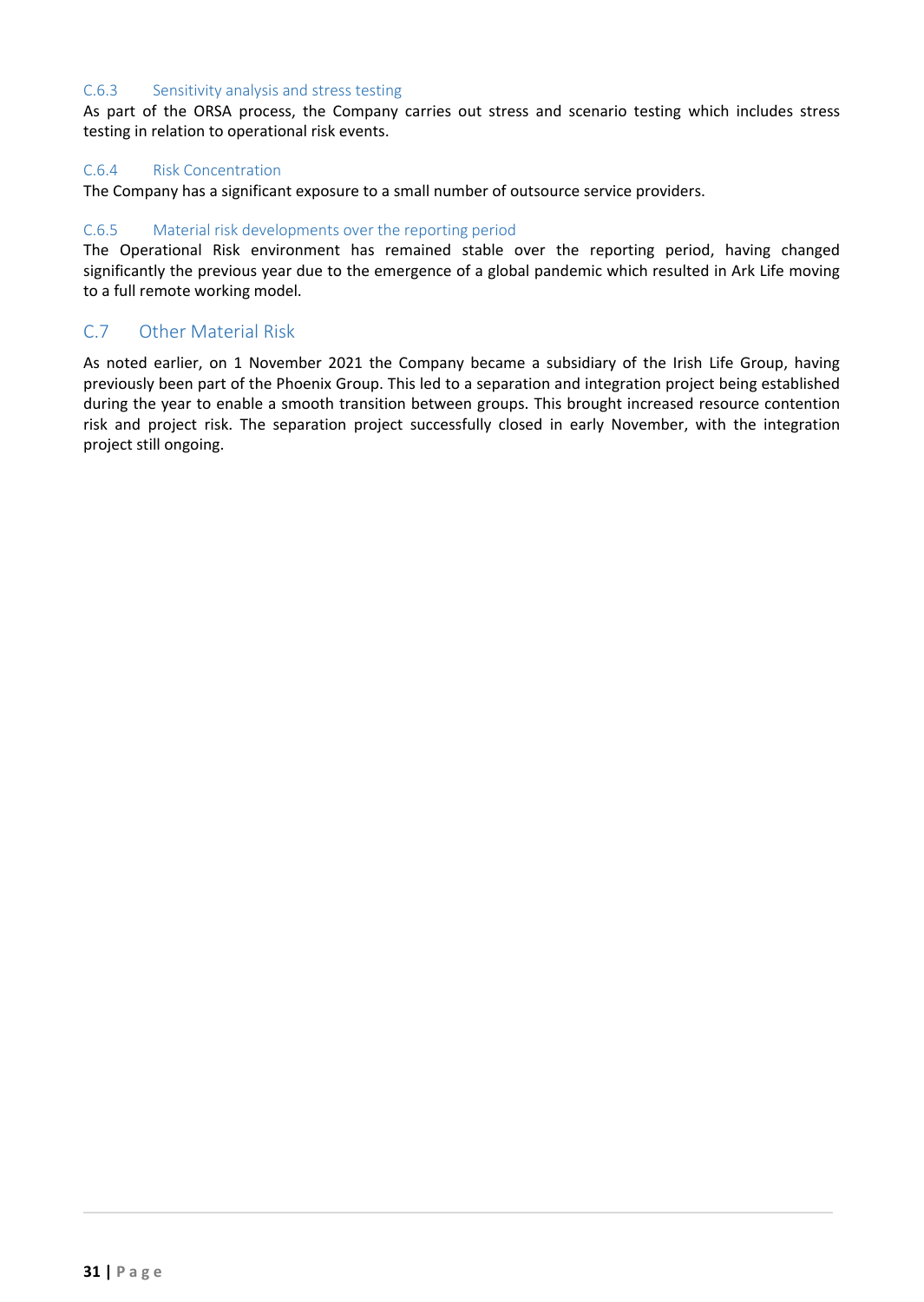# <span id="page-31-0"></span>D. VALUATION FOR SOLVENCY PURPOSES

# D.1 Valuation of assets for solvency purposes

## D.1.1 Methods applied for valuation of material assets

On 1 November 2021, Phoenix Group Holdings Plc "PGHP" sold the Company to ILHAWK Limited, a subsidiary of the Irish Life Group ("ILG"). The ultimate parent of ILG is Great West Lifeco Inc. ("GWL"). Irish Life Group hold another life assurance company involved in the transaction of life assurance and pension business in Ireland, Irish Life Assurance plc ("ILA"). The Company intends to substantially transfer all the Company's assets and liabilities to ILA by way of a portfolio transfer to ILA during 2022. Subsequent to the portfolio transfer, the Company will apply to the Central Bank of Ireland to renounce the life assurance authorisation of the Company under the provisions of Article 37(a) of the European Communities (Life Assurance) Framework Regulations 1994. The Company will then be dissolved. As a result, the SFCR has been prepared on a basis other than that of a going concern which includes, where appropriate, writing down the Company's assets to net realisable value. Additionally, the financial statements do not include any provision for the future costs of terminating the business of the Company except to the extent they were committed to at the balance sheet date.

An analysis of the material assets on a Solvency II valuation basis as at 31 December 2021 were as follows: (Based on QRT Balance Sheet S.02.01):

|                                                                                |                    | <b>IFRS financial</b> |                   |
|--------------------------------------------------------------------------------|--------------------|-----------------------|-------------------|
| €'000                                                                          | <b>Solvency II</b> | statements            | <b>Difference</b> |
| <b>Deferred Acquisition Costs</b>                                              |                    | 16,634                | (16, 634)         |
| Property, plant & equipment held for own use                                   | 502                | 502                   |                   |
| Investments (other than assets held for index-linked and<br>unit-linked funds) | 209,240            | 208,294               | 946               |
| Cash and cash equivalents                                                      | 18,942             | 22,795                | (3,853)           |
| Assets held for index-linked and unit-linked funds                             | 2,031,242          | 2,030,561             | 681               |
| Reinsurance recoverables                                                       | 676,330            | 1,022,380             | (346,050)         |
| Deferred tax assets                                                            |                    | 4                     | (4)               |
| Total of all other assets not listed above                                     | 44,477             | 35,770                | 8,707             |
| <b>Total</b>                                                                   | 2,980,733          | 3,336,941             | (356, 208)        |

Solvency Il valuation basis at 31 December 2020:

| €'000                                                                          | <b>Solvency II</b> | <b>IFRS</b> financial<br>statements | <b>Difference</b> |
|--------------------------------------------------------------------------------|--------------------|-------------------------------------|-------------------|
| <b>Deferred Acquisition Costs</b>                                              |                    | 20,251                              | (20, 251)         |
| Property, plant & equipment held for own use                                   | 560                | 560                                 |                   |
| Investments (other than assets held for index-linked and<br>unit-linked funds) | 231,727            | 229,042                             | 2,685             |
| Cash and cash equivalents                                                      | 15,368             | 21,298                              | (5,930)           |
| Assets held for index-linked and unit-linked funds                             | 1,832,683          | 1,823,244                           | 9,439             |
| Reinsurance recoverables                                                       | 714,720            | 1,127,868                           | (413, 148)        |
| Deferred tax assets                                                            | 78                 | 8                                   | 70                |
| Total of all other assets not listed above                                     | 28,333             | 29,813                              | (1,480)           |
| <b>Total</b>                                                                   | 2,823,469          | 3,252,084                           | (428, 614)        |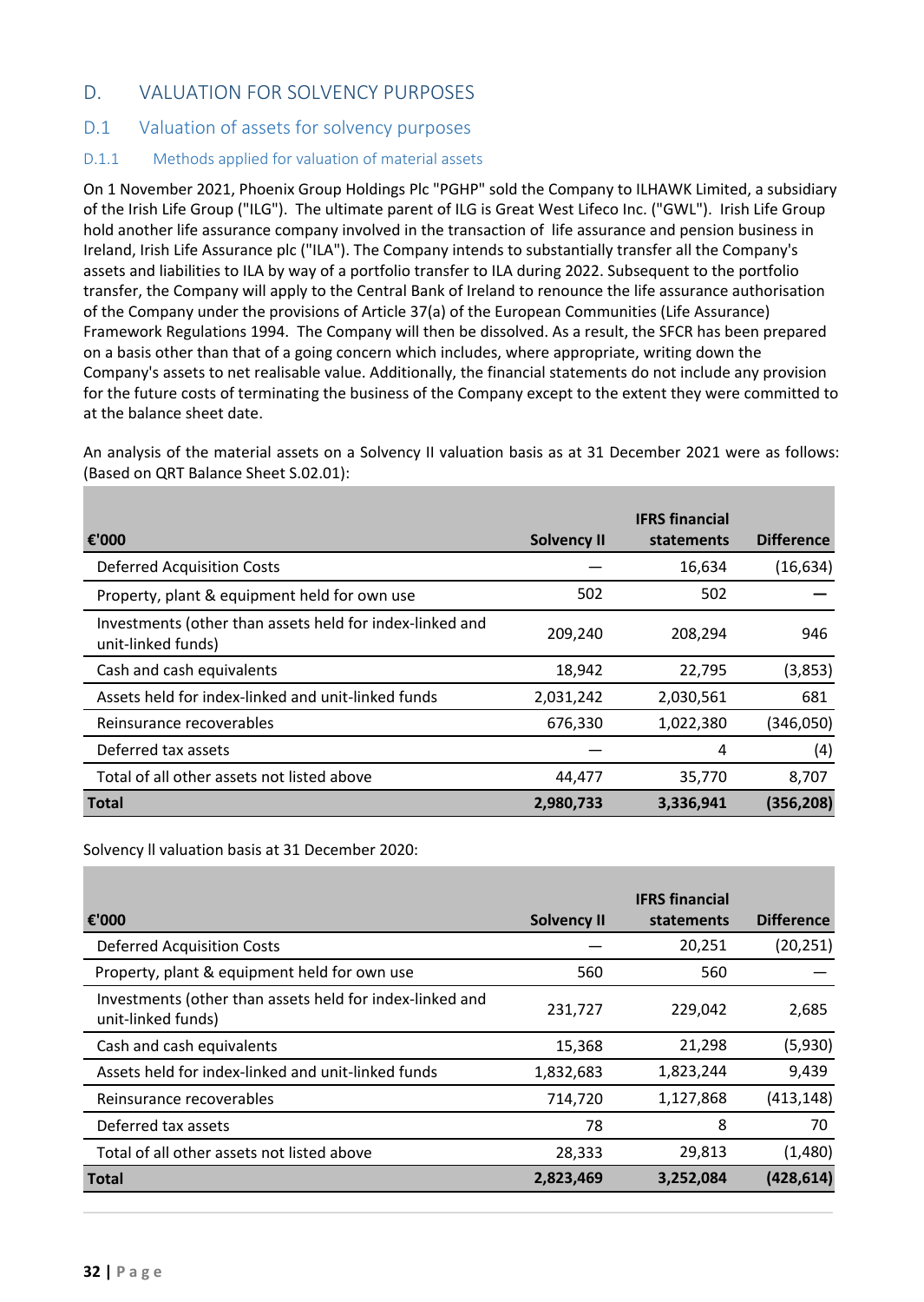## **Deferred Acquisition Costs**

The Deferred Acquisition Cost asset recognised by the Company in the IFRS financial statements is amortised to the income statement on a systematic basis dependent on the underlying insurance or investment contract.

Under Solvency II, Deferred Acquisition Cost assets are considered to have an economic value of nil therefore such assets are excluded from the Solvency II balance sheet.

## **Investments (other than assets held for index-linked and unit-linked funds)**

Investments consist of shareholder government bonds that are valued at fair value determined to the extent possible by reference to observable market prices.

The difference is the classification of investments (other than assets held for index-linked and unit-linked funds) under Solvency II and IFRS.

#### **Cash and cash equivalents**

Cash and cash equivalents are valued at nominal value. Solvency II and IFRS financial statements values for such cash as the amount held under IFRS is a suitable approximation of fair value. This is based on the assessment of the nature of the balances held, the short term nature of the amounts held along with the counterparties with which the amounts are held. The difference between Cash and cash equivalents in Solvency II and IFRS are uncashed cheques which are shown as a liability in Solvency II and netted to cash in IFRS.

## Assets held for index-linked and unit-linked funds

Assets held for index-linked and unit-linked funds mainly consists of policyholder financial assets (debt securities, equity shares, unit trusts, trackers, investment properties and derivatives) that are valued at fair value through profit and loss ("FVTPL") in the IFRS financial statements determined in accordance with IFRS 13 Fair value measurement.

The overarching valuation principle under Article  $75$  (Article  $75$  (1) of Directive 2009/138/EC)) is that assets are required to be valued at the amount for which they could be exchanged between knowledgeable willing parties in an arm's length transaction. Solvency II requires that the valuation methods used should be compatible with International Accounting Standards provided that such valuation methods are consistent with Article 75. The accounting standard for determining the fair value of financial assets is IFRS 13. The fair value of financial assets as determined by IFRS 13 is consistent with the Solvency II framework under Article 75. 

#### **Reinsurance recoverables**

For Solvency II and IFRS financial statements valuation, reinsurance recoverable relate to the share of Technical Provisions for ceded business that is determined with reference to the contractual agreement and the underlying gross liability.

The difference between Solvency II and IFRS financial statement values is mostly attributable to different biometric assumptions, economic assumptions and reserving methodologies used between Solvency II and IFRS financial statements.

#### **Other** assets

Other assets consist of reinsurance receivables, insurance and intermediaries' receivables and trade receivables, which are held at an amount that is deemed to resemble the fair value.

The difference is the classification of other assets under Solvency II and IFRS.

## Assumptions and judgements applied for valuation of material assets

Investments are valued at market value, which is determined by reference to observable market prices. When observable market prices are not available, the Company follows the fair value measurement methodology. There are no major sources of estimation uncertainty when using judgments to determine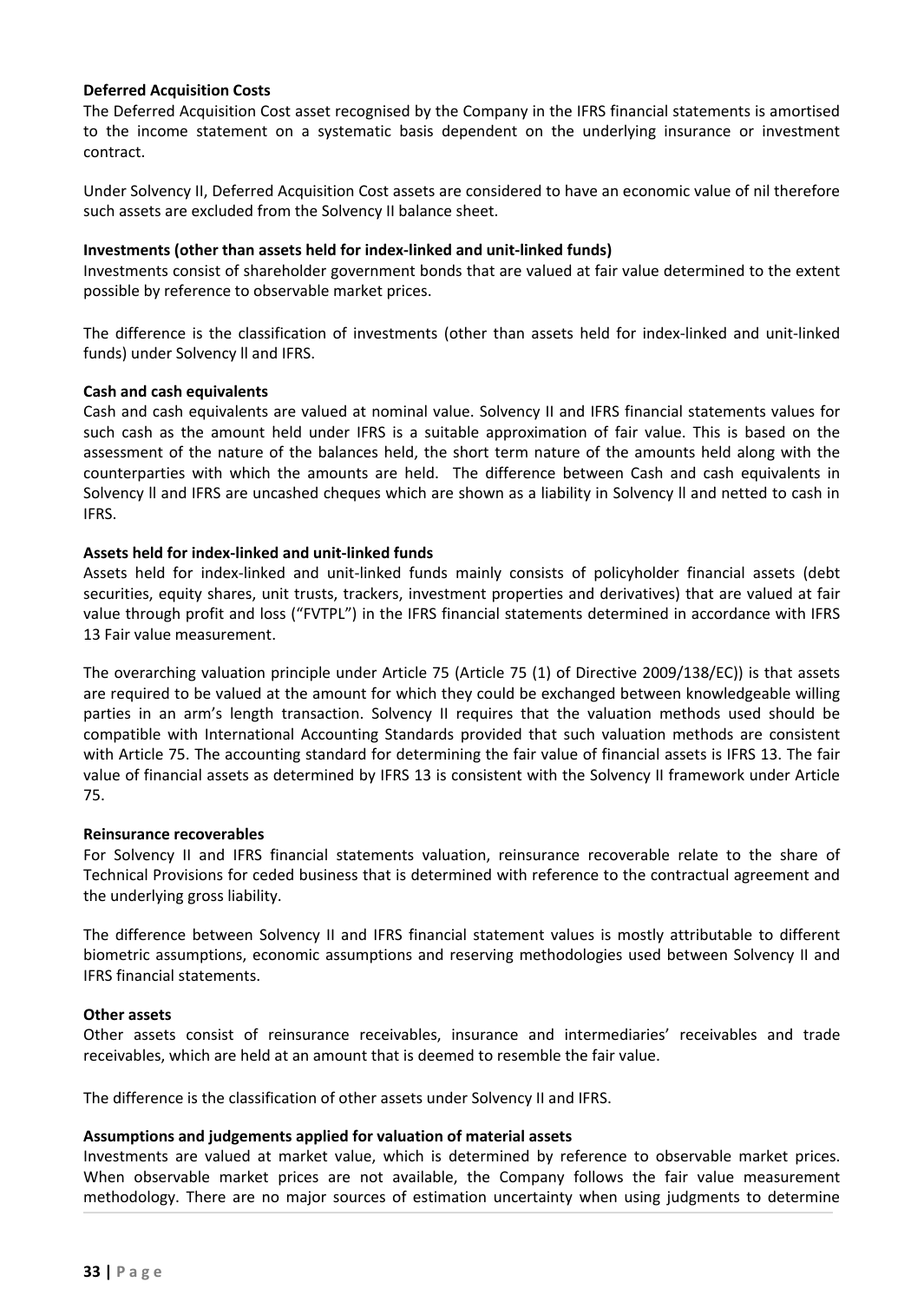valuations. Since Solvency II follows market valuation approach, the securities are not carried at more than recoverable amounts.

#### Changes made to recognition and valuation basis of material assets during the period

No changes have been made to the recognition and valuation basis or to estimation assumptions during 2021.

#### D.1.2 Methods and assumptions applied in determining the economic value

Quoted prices in active markets for identical or similar assets are used to determine the economic value for the majority of financial assets. Most financial asset prices are sourced from asset managers. To ensure that financial assets are valued completely and accurately, the outsourced service providers have a number of controls in place over the asset valuations. In addition, prices are reviewed by the Company's investment team on a monthly basis to ensure prices are accurate and valid. When quoted market prices are not available, a market price from an alternative source is selected.

As at 31 December 2021, the value of investments valued at quoted market prices in active markets, for the identical assets, were €1,634m (2020: €1,401m). The value of investments valued at quoted market prices in active markets, for the similar assets, were €416m (2020: €436m). The value of investments using alternative valuation method was nil (2020: €nil).

## D.1.3 Deferred Tax Asset

Deferred Tax Asset of €0.00m (2020: €0.01m) has been recognised in the IFRS financial statements for all deductible temporary differences and for the carry forward on unused tax losses and unused tax credits, to the extent that the realisation of the related tax benefit through expected future taxable profits is probable.

Deferred Tax Asset recognition on tax losses is determined by reference to the tax laws enabling such recognition on the same enacted or substantively enacted basis.

Solvency II requires that Deferred Tax Asset for Solvency II purposes are determined by the differences between the economic valuation of an asset or liability on the Solvency II balance sheet and its tax base.

#### Amount for which no Deferred Tax Asset is recognised

The amount of deductible temporary differences, unused tax losses and unused tax credits for which no Deferred Tax Asset is recognised in the Solvency II balance sheet is zero, because of tax loss carry forward restrictions. The expiry date, if any, for tax losses and tax credits, is dependent on the local tax law.

#### **Projected future taxable profits**

Deferred Tax Asset to be recovered after more than 12 months are €0.0m (2020: €0.1m). Deferred Tax Asset to be recovered within 12 months are nil. The utilisation of Deferred Tax Asset depends on projected future taxable profits, including those arising from the reversal of existing taxable temporary differences.

#### **Actual tax losses suffered by the Company**

Under general circumstances, actual tax losses suffered by the Company in either the current or preceding periods, in the tax jurisdiction to which the Deferred Tax Assets are considered as a Deferred Tax Asset, are taken into account to the extent that future tax benefits utilising these tax losses are probable.

Due to materiality, actual tax losses have not been taken into consideration.

#### **Tax rate during the period**

The corporation tax rate in the Irish jurisdiction is 12.5%.

#### D.1.4 Lease assets and liabilities

As at 31 December 2021, the Company does not have any material financial or operating leasing arrangements.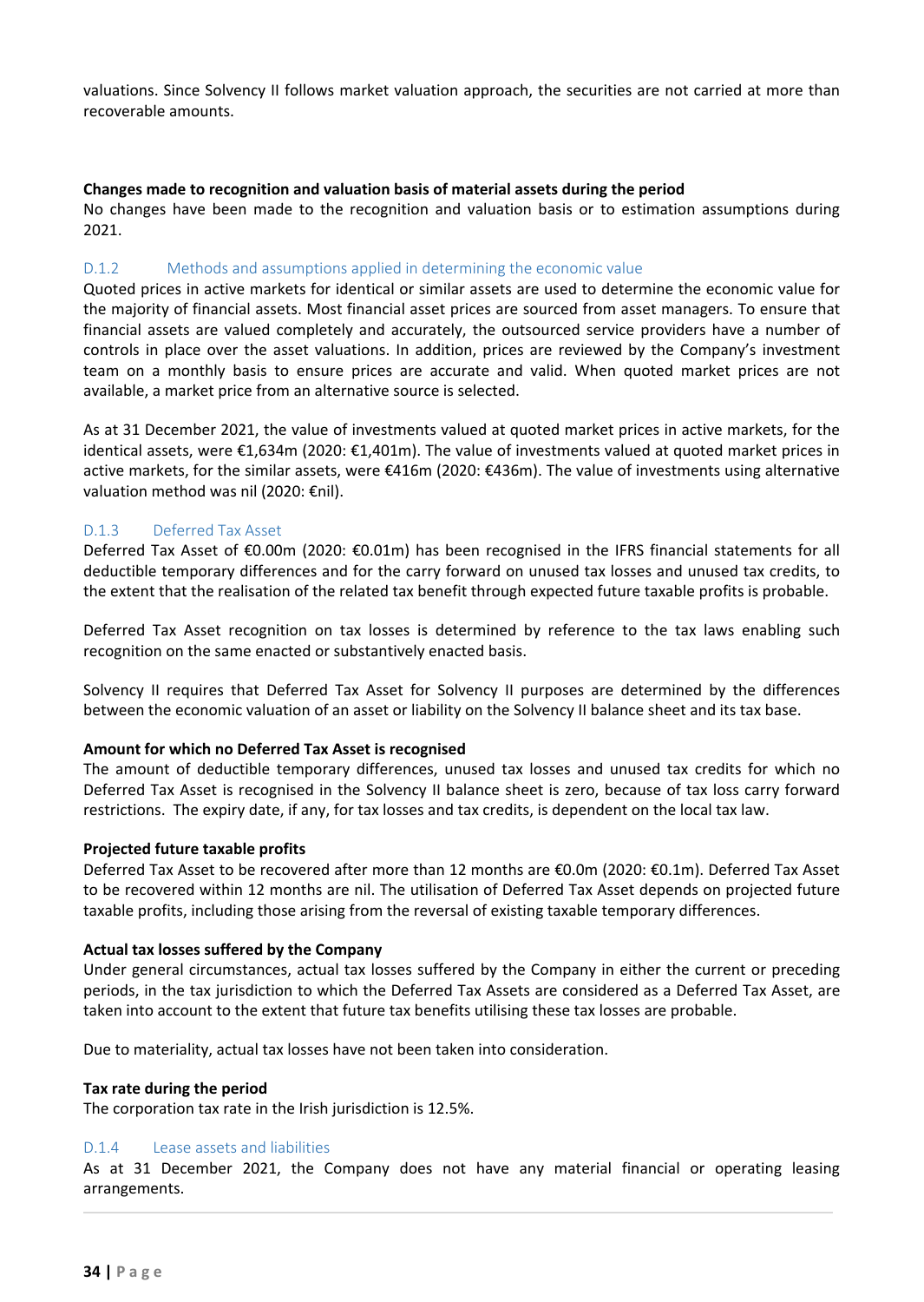## <span id="page-34-0"></span>D.1.5 Holdings in related undertakings

As at 31 December 2021, the Company does not have any holdings in related undertakings.

## D.1.6 Intangible assets

The Company does not show any intangible assets on the SII balance sheet as at 31 December 2021.

# D.2 Valuation of Technical Provisions for solvency purposes

The following table shows the value of life Technical Provisions by material class of business as at 31 December 2021:

| €′m                          | <b>Technical</b><br><b>Provisions</b><br><b>As A Whole</b> | <b>Best</b><br>estimate | Reinsurance<br>recoverables | <b>Risk margin</b> | <b>Total net</b><br><b>Technical</b><br><b>Provisions</b> |
|------------------------------|------------------------------------------------------------|-------------------------|-----------------------------|--------------------|-----------------------------------------------------------|
| Index-linked and Unit-linked | 2,010                                                      | (81)                    |                             | 19                 | (62)                                                      |
| Other Life                   |                                                            | 640                     | 650                         | 30                 | 19                                                        |
| <b>Health SLT</b>            |                                                            | 22                      | 26                          |                    |                                                           |
| <b>Total</b>                 | 2,010                                                      | 581                     | 676                         | 51                 | (44)                                                      |

The value as at 31 December  $2020$  was:

|                              | <b>Technical</b><br>Provisions | <b>Best</b> | Reinsurance  |             | Total net<br>Technical |
|------------------------------|--------------------------------|-------------|--------------|-------------|------------------------|
| €'m                          | As A Whole                     | estimate    | recoverables | Risk margin | Provisions             |
| Index-linked and Unit-linked | 1,808                          | (46)        |              | 17          | (30)                   |
| Other Life                   |                                | 663         | 681          | 33          | 14                     |
| <b>Health SLT</b>            |                                | 27          | 33           |             | (3)                    |
| Total                        | 1,808                          | 644         | 715          | 53          | (18)                   |

## D.2.1 Information on methodology and assumptions

## **Method used to calculate Technical Provisions**

The Technical Provisions are intended to represent the premium at which the Company could pay another insurer or reinsurer to assume its liabilities. The Technical Provisions are the sum of the Technical Provisions calculated as a Whole, the Best Estimate liability and the Risk Margin less the Reinsurance Recoverables.

## **Technical Provisions calculated as a Whole and Best Estimate Liability**

The Technical Provisions calculated as a Whole equal the unit fund for each policy. The Best Estimate liability is the sum of the present value of the benefits payable under each contract (net of the current unit fund) plus the expenses associated with administering that contract less any premiums receivable under that contract.

This is calculated by deterministically projecting each policy's cashflows monthly until the policyholder reaches a maximum age or until any earlier date at which the policy is due to mature or expire.

The present value of expenses not included in the policy projection is calculated using a monthly projection.

For Solvency II these projections are carried out using best-estimate assumptions. The projections used for the Technical Provisions reported in the Financial Statements are carried out using assumptions including Provisions for Adverse Deviation ("PADs"). In the IFRS Financial Statements, the Technical Provisions for each unit-linked policy or non-linked cohort must be at least as large as the surrender value. This requirement does not apply to the Solvency II Technical Provisions.

#### **Reinsurance Recoverables**

The present value of reinsurance claims less reinsurance premiums adjusted for the reinsurer's credit risk.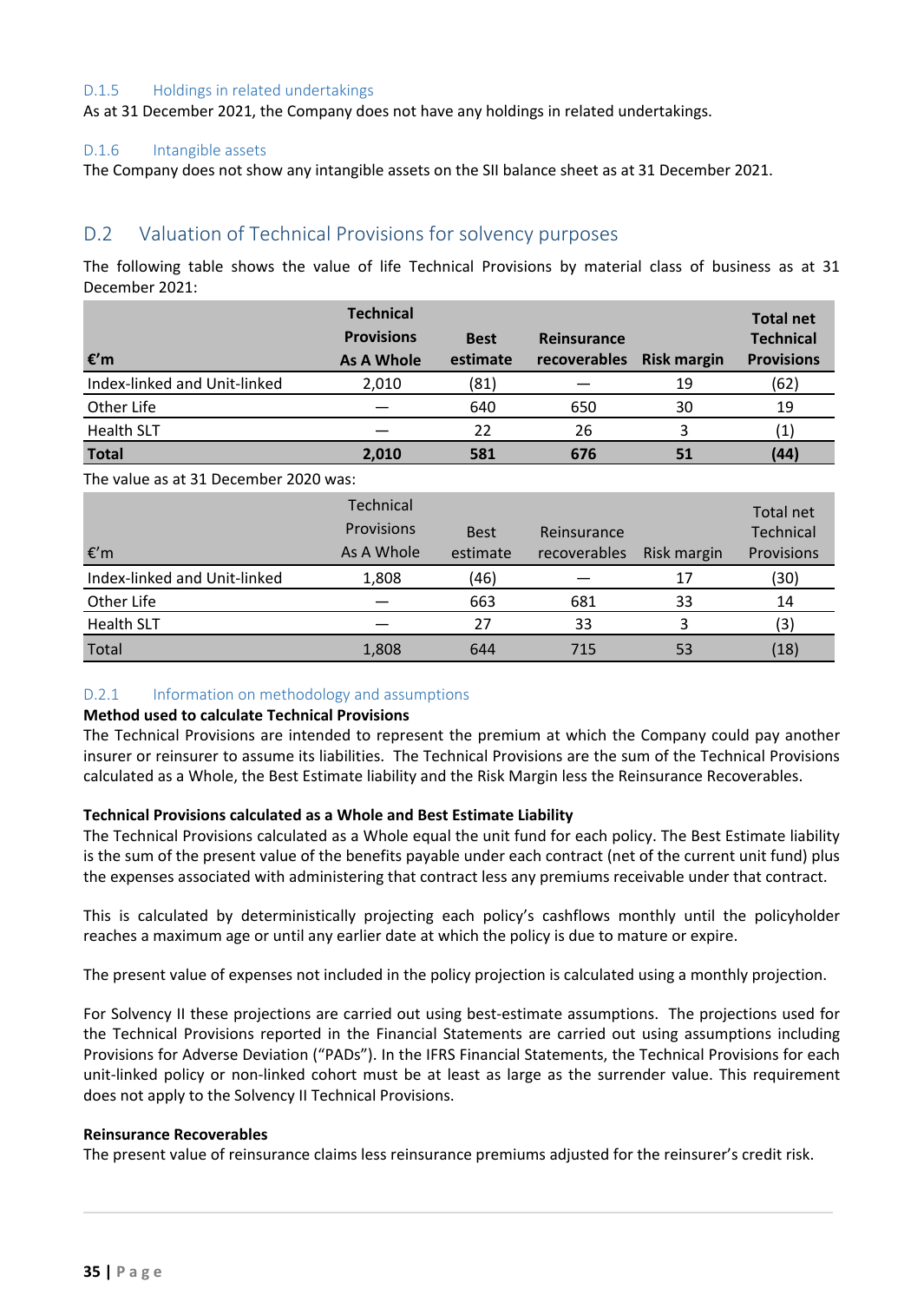This is calculated by projecting each policy's reinsurance cashflows on the same basis as is used to calculate the Technical Provisions.

## **Risk Margin**

The risk margin is the cost of the capital that would be held by a reference undertaking, with no existing policy book, to support the Company's current policy book. The capital that the reference undertaking holds is the SCR for non-hedgeable risks. The cost of holding the capital is specified as  $6\%$  p.a. in excess of the risk free rate of return.

Simplifications have been applied when calculating the SCR at future time periods in order to calculate the Company's risk margin (Article 58 of Solvency II Delegated Acts).

## **Simplification used in the Technical Provisions calculation**

There are a small number of policies and/or benefits that are not included in the calculation of the Technical Provisions on the grounds of materiality and for practical reasons:

- Income protection business.
- Reinsurance on mortality benefits for unit-linked protection policies.
- Waiver of premium rider benefit on unit-linked protection policies.

In the Risk Margin Calculation Risk Carriers are used to project the individual components of the SCR rather than making a full calculation of each future SCR. The choice of Risk Carriers is considered to be granular enough to capture the nature of the Company's business. This approach has been considered adequate given the nature, scale and complexity of the risks of the Company's business.

## **Assumptions**

## **Investment returns & discount rates**

The Technical Provisions in Solvency II use a yield curve specified by EIOPA. This is based on Euro swap rates, a deduction for credit risk and a long term rate of return specified by EIOPA. The rules require that a credit adjustment of between 10 and 35 bps is applied to the risk-free discount rate for each currency. An adjustment of 10 bps was applied by EIOPA to the euro discount rate at year end 2021 and at previous dates.

The Company do not apply matching adjustments or volatility adjustments to the discount rate used for Solvency II Technical Provisions.

The Technical Provisions for Insurance business in the IFRS Financial Statements use a single rate  $-$  the swap rate appropriate to the duration of the non-linked liabilities less a PAD of 0.5% at 31 December 2021. This rate was 0% at 31 December 2021 (2020: -0.53%).

## **Mortality & morbidity assumptions**

Mortality and morbidity assumptions are fixed proportions of proprietary tables and are set with regard to recent company experience and general industry trends. The assumptions used in the preparation of the financial statements also include a provision for adverse deviation and an allowance for IBNR claims.

#### **Persistency assumptions**

Lapse and PUP assumptions are set with regard to recent company experience and general industry trends. The assumptions used in the preparation of the financial statements also include a provision for adverse deviation. 

#### **Expense assumptions**

Expense assumptions are set with regard to the Company's business plan and a judgement of the long-term cost attributable to the Company's books of policies. The assumptions used in the preparation of the financial statements also include a provision for adverse deviation but do not allow for the impact of diseconomies of scale as these are covered by income cash-flows which would not otherwise be recognised.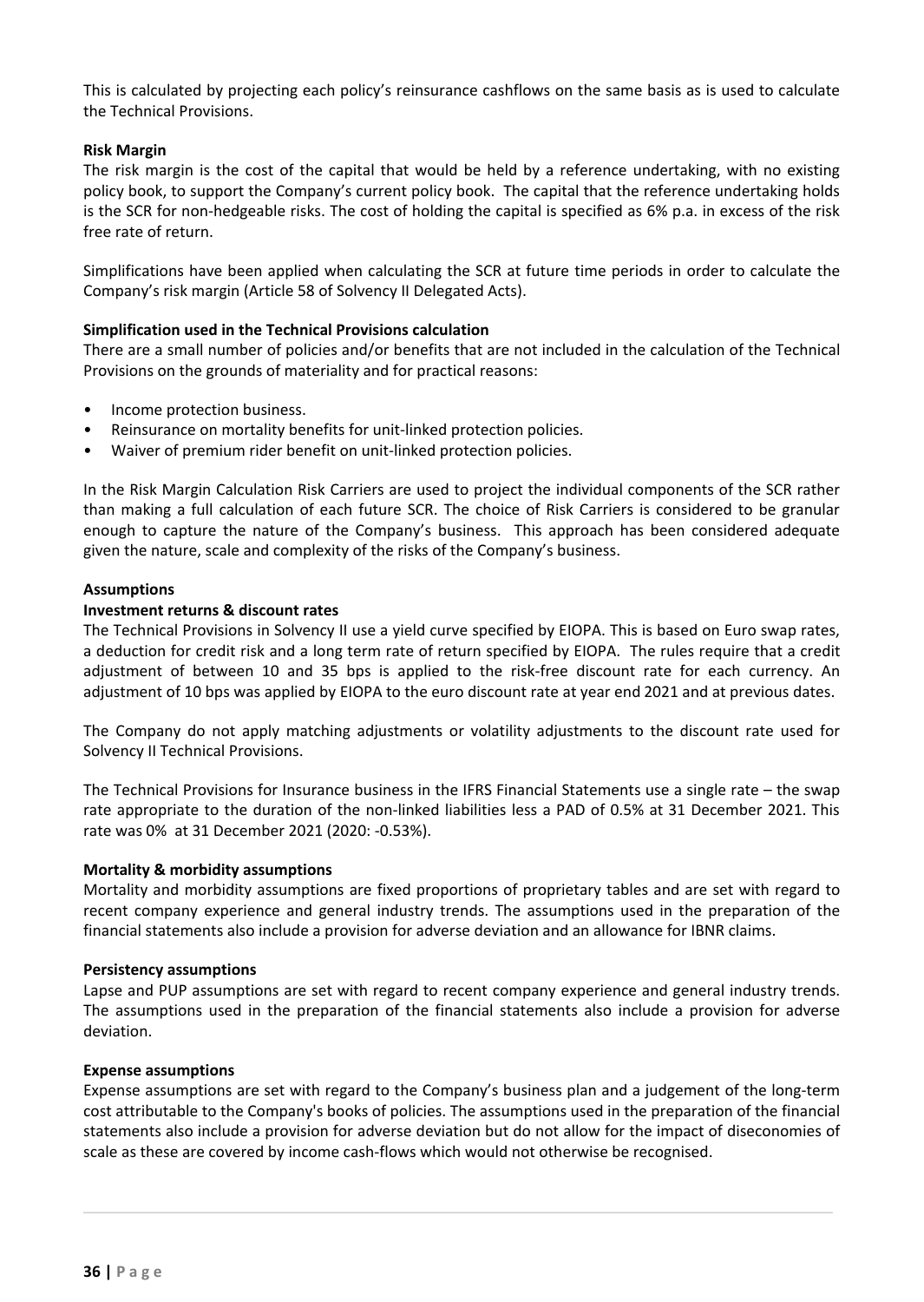## D.2.2 Uncertainty associated with Technical Provisions

As a closed book of business, the main areas of uncertainty are in relation to the Company's assumed persistency and expenses.

The Company's year-end 2021 persistency assumptions are set using experience from the previous 4-5 calendar years. Future developments (e.g. changes in the economic outlook in Ireland) could lead to actual persistency experience being higher or lower than that assumed.

The Company's expense assumption was set using a combination of the Company's current expenses and expert judgment on how these are likely to develop in the future as the Company's policy count declines. Future developments could lead to the Company's actual expenses being higher or lower than that assumed.

## D.2.3 Material differences between Solvency II and statutory net life Technical Provisions

The following table shows the difference between net Technical Provisions in the IFRS Financial Statements and net Technical Provisions in Solvency II, by material class of business as at 31 December 2021:

| €′m               | <b>IFRS Financial</b><br><b>Statements</b> | <b>Solvency II</b> | <b>Difference</b> |
|-------------------|--------------------------------------------|--------------------|-------------------|
| Non-linked Life   | $0 (+23)$                                  | $-19(+0)$          | $-19(-23)$        |
| Unit-linked       | 0                                          | +62                | $+62$             |
| Non-linked Health | $0 (+0)$                                   | $+1(+0)$           | $+1 (+0)$         |

Additional provisions for notified claims shown on QRT S.12.01 are materially identical on both bases and shown in brackets.

## The difference at 31 December 2020 was:

| €′m               | <b>IFRS Financial</b><br>Statements | Solvency II | <b>Difference</b> |
|-------------------|-------------------------------------|-------------|-------------------|
| Non-linked Life   | $0 (+20)$                           | $-14(+0)$   | $-14$ (-20)       |
| Unit-linked       | 0                                   | $+30$       | $+30$             |
| Non-linked Health | $0 (+0)$                            | $3 (+0)$    | $3 (+0)$          |

The PADs have an immaterial impact on the Technical Provisions in the IFRS Financial Statements. Therefore, almost all of the difference in the table above is attributable to the methodology differences outlined below.

## **Material differences in methods used for solvency and financial statements Technical Provisions valuation Assumptions**

Solvency II uses best estimate assumptions whereas the IFRS assumptions include provisions for adverse deviations. The IFRS expense assumption allows only for those expenses attributable to individual contracts whereas Solvency II assumptions allow for the full expected costs of the Company.

## **Minimum level of provisions**

The Technical Provisions in Solvency II permit negative provisions at a policy level and at an overall level.

The Technical Provisions for non-linked business in the IFRS Financial Statements are calculated separately for each unit-linked policy and of four non-linked policy cohorts. None of these are permitted to hold a provision lower than the current surrender value. In addition, a non-unit reserve provision is calculated for every policy classed as Insurance business. This is not permitted to be negative and is calculated using a "cash reserve" method so that any projected strain not covered by preceding surplus is recognised immediately.

## **Contract boundaries**

The Technical Provisions in Solvency II are calculated assuming that premium payments will cease at the first point at which they are not required to maintain the existing benefits. Policies with a conversion option are assumed to continue beyond the current expiry date.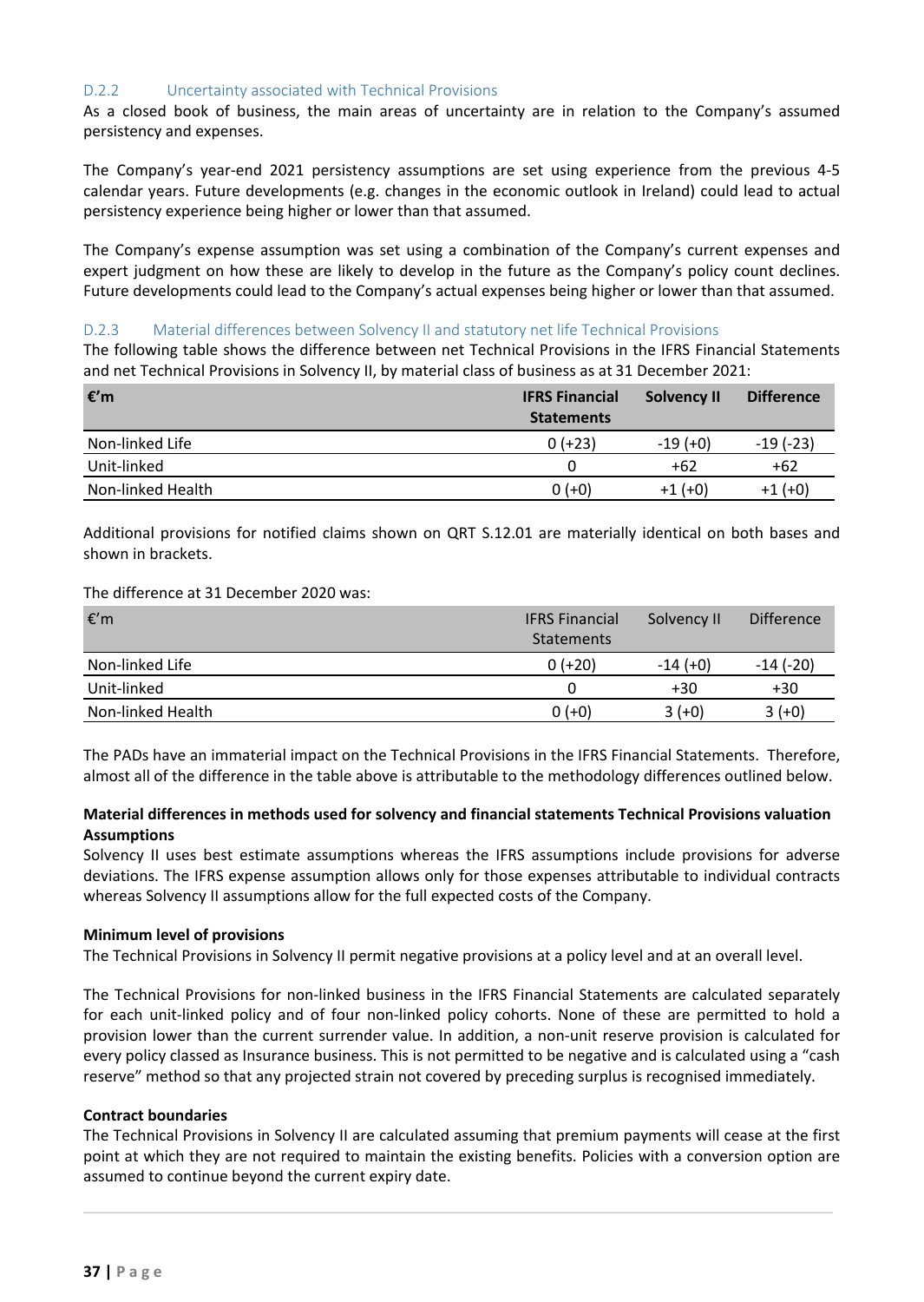<span id="page-37-0"></span>The Technical Provisions for non-linked business in the IFRS Financial Statements are not calculated assuming any boundary assumption. Policies with a conversion option are not assumed to continue beyond the current expiry date.

#### **Risk margin**

The Technical Provisions in Solvency II are adjusted to reflect the cost for another insurance undertaking to provide an amount of eligible own funds equal to the SCR necessary to support the insurance obligations over the lifetime thereof were this undertaking to take over and meet these insurance obligations.

No such adjustment is applied in the IFRS Financial Statements.

#### D.2.4 Rationale behind material changes in assumptions since last reporting period

Solvency II assumptions are best-estimate and take regard of the Company's recent, current and expected future experience. In addition, a number of external environment factors including potential emerging trends that could impact on Technical Provisions and SCR are also considered as part of the assumption setting process.

The assumption change with the biggest effect on Own funds was to the amount of the expense overlay which is reflective of changes to the Company's business plan.

#### D.2.5 Overview of material changes in the level of Technical Provisions since the last reporting period

The net Technical Provisions decreased from -€18m at year-end 2020 to -€44m at year-end 2021. The most significant drivers of the increase in Technical Provisions net of those calculated As a Whole were assumption changes and market movement.

## D.2.6 Transitional provisions/adjustments

The Company is not using any transitional measures in calculating its technical provisions.

## D.3 Valuation of other liabilities for solvency purposes

An analysis of the material liabilities on a Solvency II valuation basis as at 31 December 2021 were as follows: (Based on QRT Balance Sheet S.02.01):

| €'000                                           | <b>Solvency II</b> | <b>IFRS</b> financial<br>statements | <b>Difference</b> |
|-------------------------------------------------|--------------------|-------------------------------------|-------------------|
| Deferred tax liabilities                        | 4,484              |                                     | (4, 484)          |
| Reinsurance payables                            | 4,673              | 4,673                               |                   |
| Payables (trade, not insurance)                 | 11,420             | 11,455                              | 35                |
| Deferred Front End Fees                         |                    | 4,794                               | 4,794             |
| Insurance & intermediaries payables             | 51,644             | 207                                 | (51, 437)         |
| Total of all other liabilities not listed above | 819                | 1,407                               | 588               |
| <b>Total</b>                                    | 73,040             | 22,536                              | (50, 504)         |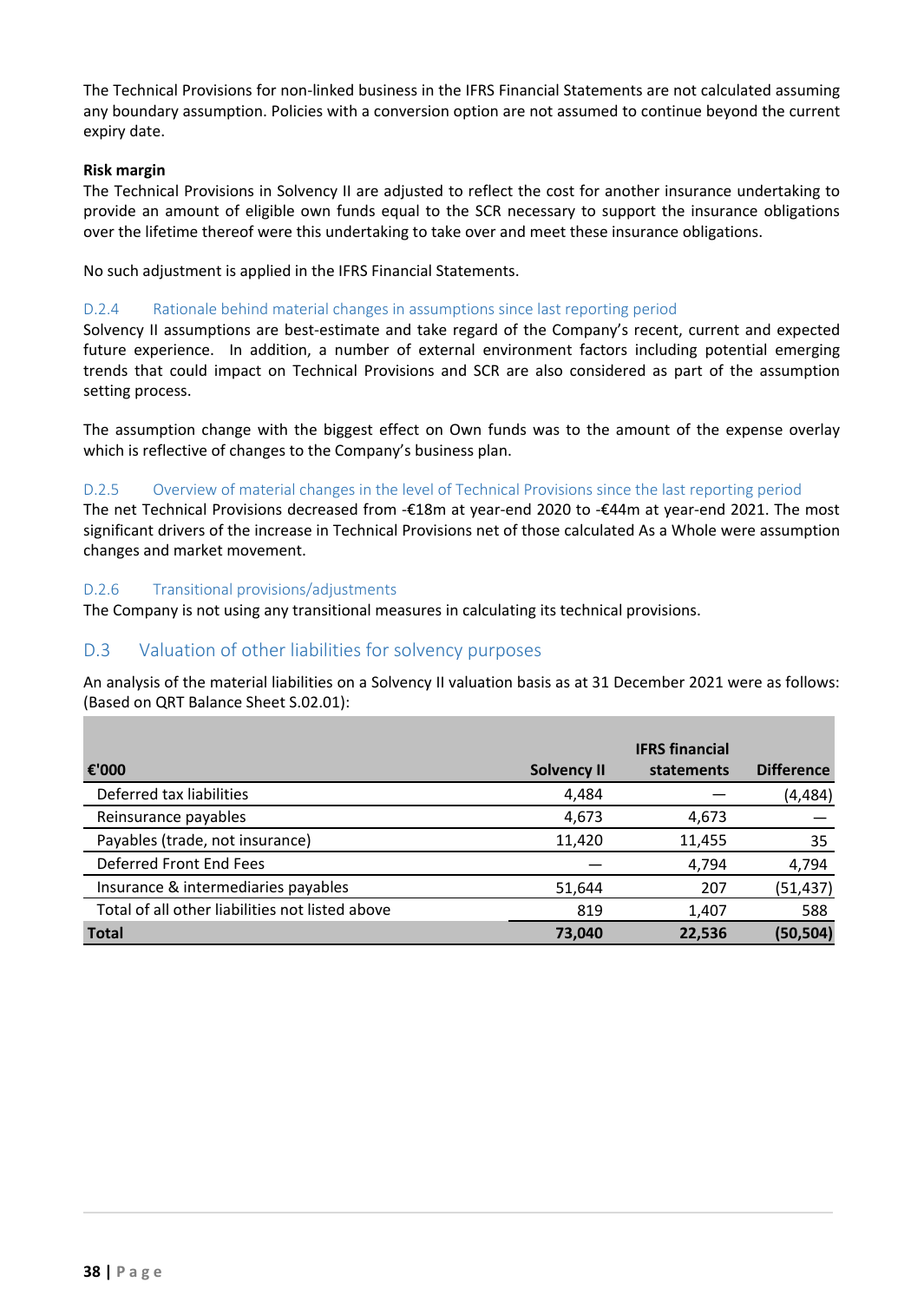#### At 31 December 2020:

| €'000                                           | <b>Solvency II</b> | <b>IFRS</b> financial<br>statements | <b>Difference</b> |
|-------------------------------------------------|--------------------|-------------------------------------|-------------------|
| <b>Deferred tax liabilities</b>                 | 164                | 2,589                               | 2,425             |
| <b>Reinsurance payables</b>                     | 4,912              | 4,912                               |                   |
| Payables (trade, not insurance)                 | 12,956             | 12,957                              |                   |
| <b>Deferred Front End Fees</b>                  |                    | 5,882                               | 5,882             |
| Insurance & intermediaries payables             | 41,829             | 265                                 | (41, 564)         |
| Total of all other liabilities not listed above | 762                | 2,254                               | 1,492             |
| <b>Total</b>                                    | 60,623             | 28,859                              | (31, 764)         |

#### **Deferred Tax Liability**

#### **Recognition of Deferred Tax Liability**

The Company records a provision for Deferred Tax Liability on all material taxable temporary differences. The tax rates enacted, or substantively enacted at the statement of financial position date are used to determine the Deferred Tax Liability in accordance with IAS 12.

Any Deferred Tax Liability recognised by the Company under IFRS includes tax payable in future periods on undistributed surplus transferred out of the long term business fund. In accordance with Irish taxation rules, the deferred liability on the undistributed surplus is restricted to 12.5% of the projected future income which is determined by actuarial specialists.

Solvency II requires that Deferred Tax Liability for Solvency II purposes are determined by the differences between the economic valuation of an asset or liability on the Solvency II balance sheet and its tax base.

#### **Payables and Total of all other liabilities**

The reinsurance payables, payables (trade, not insurance) and other liabilities are currently held at the amount which the Company would be required to pay to transfer the liabilities being either fair value or cost (in which case cost approximates fair value).

The difference is the classification of payables and total of all other liabilities under Solvency II and IFRS.

#### **Deferred Front End Fees**

Investment contract policyholders are charged fees for mortality, policy administration, investment management, surrenders and other contract services. These fees are recognised by the Company as revenue in the period in which they are collected unless they relate to services to be provided in future periods in which case the fees are deferred and recognised as the service is provided.

Under Solvency II, there is no concept of deferring revenue to match the provision of services. Any day-one gain or loss on the provision of such services is recognised at inception. Consequently, under Solvency II the Deferred Front End Fee liability has an economic value of nil and thus should be excluded from the market value balance sheet.

#### **Insurance & intermediaries payable**

Amounts payable to policyholders, insurers and other business linked to insurance that are not included in technical provisions are currently held at the amount which the Company would be required to pay to transfer the liabilities being either fair value or cost (in which case cost approximates fair value).

The difference is the classification of insurance & intermediaries payable under Solvency II and IFRS.

#### D.3.1 Financial liabilities – the impact of changes in the Company's own credit risk rating

Other financial liabilities consist of other payables, including income tax payables and other tax payables. The change in the Company's own credit risk has no impact on the above financial liabilities.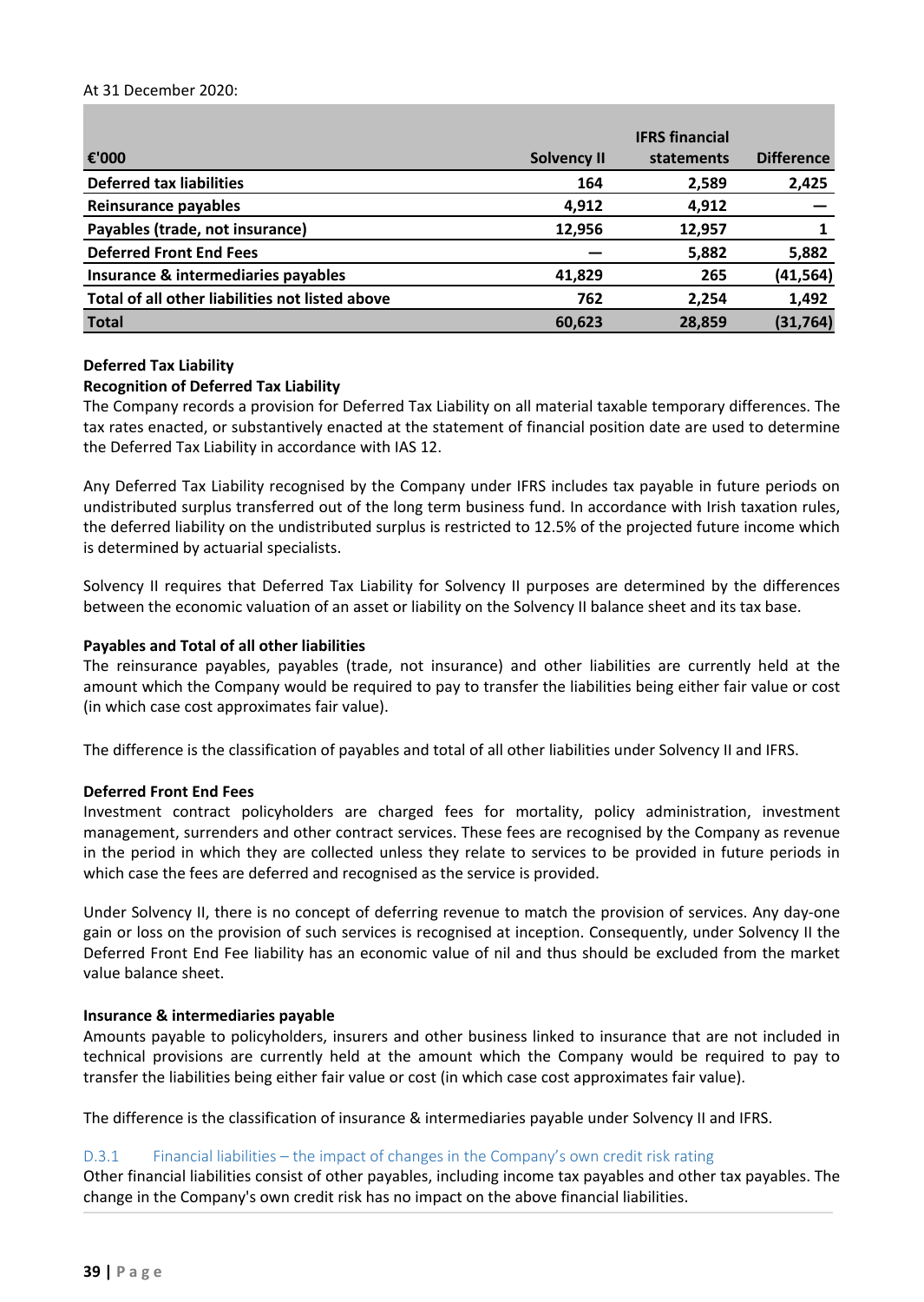## <span id="page-39-0"></span>D.3.2 Employee benefits

The Company does not operate a defined benefit scheme.

#### D.3.3 Provisions other than Technical Provisions and contingent liabilities

As of 31 December 2021 there were no other provisions/liabilities in addition to those described above.

#### D.3.4 Changes during the reporting period

No changes have been made to the recognition and valuation bases used or on estimations of liabilities during 2021.

## D.3.5 Assumptions and judgements

The assumptions and judgements used to calculate the technical provisions contribute to the determination of the deferred tax liability. Otherwise, no assumptions or judgements contribute materially to the valuation of other liabilities.

## D.4 Alternative methods of valuation

No alternative methods of valuation are applied by the Company.

## D.5 Any other material information

All material information regarding the valuation of assets and liabilities for Solvency II purposes have been described in the sections above.

# E. CAPITAL MANAGEMENT

## E.1 Own Funds

## E.1.1 Objectives, policies and processes for managing own funds

The objective of own funds management is to maintain, at all times, sufficient own funds to cover the SCR and MCR with an appropriate buffer. The Company ensures that it is appropriately capitalised for the risks that it incurs. The capital structure and the level of capitalisation are determined by regulatory capital requirements, management's assessment of the risks and opportunities arising from business operations and by financial management considerations. The Company monitors the capitalisation level on a regular basis taking into account relevant developments in the risk landscape and in its business portfolio.

There have been no changes from the prior period in the objectives, policies and processes for managing own funds. 

#### E.1.2 Business planning time horizon for own funds

The Company considers a five-year time horizon for its capital planning.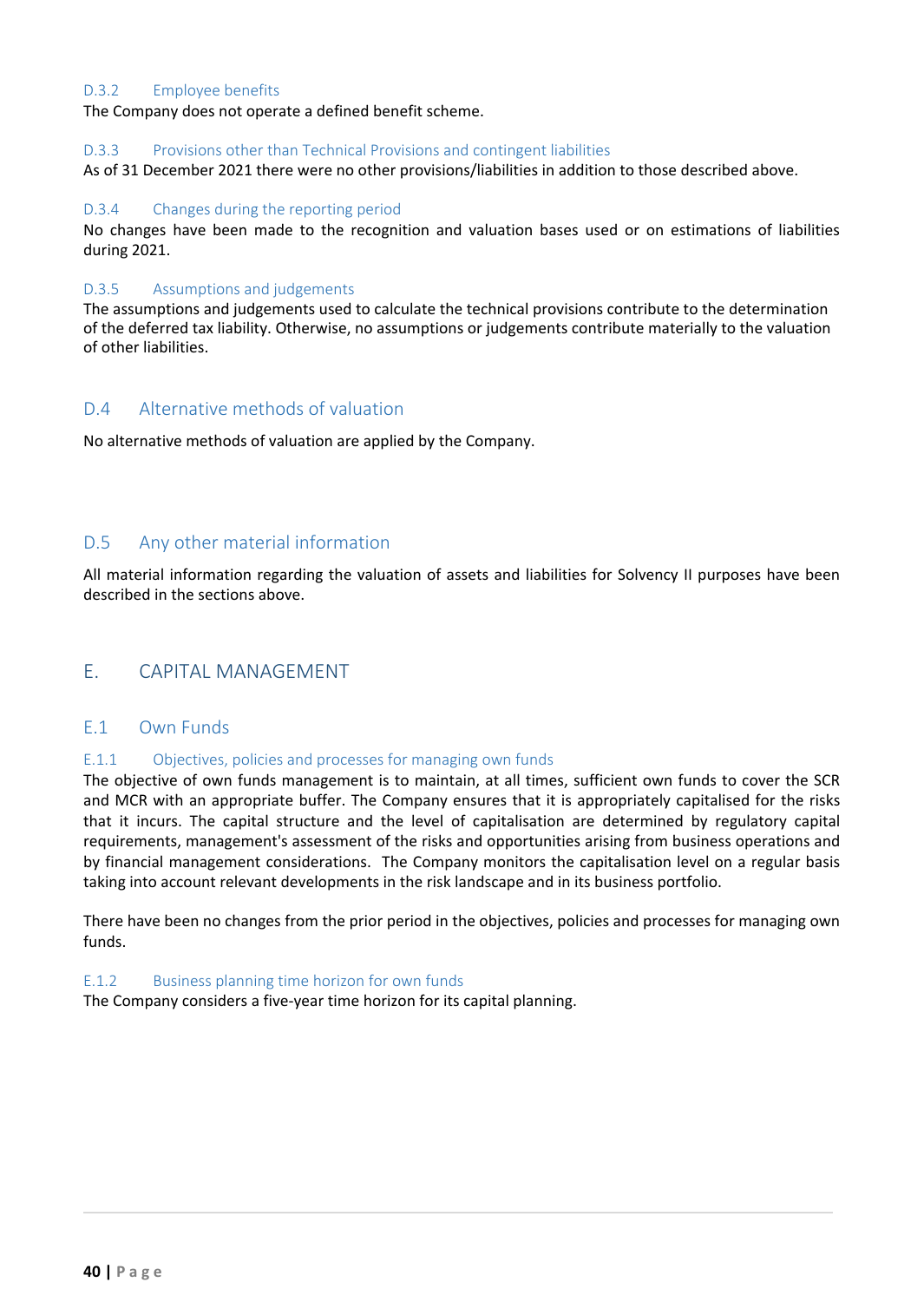# E.1.3 Own funds by tier

All of the Company's own funds are classified as Tier 1. The value of own funds, based on QRT Own Funds S.23.01, as at 31 December 2021 was as follows:

| €'000                                                   | 2021    | 2020    | Change    |
|---------------------------------------------------------|---------|---------|-----------|
| Ordinary share capital                                  | 18.750  | 18,750  |           |
| Share premium account related to ordinary share capital | 296     | 296     |           |
| Reconciliation reserve                                  | 222.572 | 233.060 | (10, 488) |
| Total                                                   | 241,618 | 252.106 | (10, 488) |

## **Ordinary Share Capital**

This is the total amount of ordinary shares issued are fully paid, carry one vote per share and carry a right to dividends. 

## **Share Premium account**

On redenomination of its share capital from IR  $E$  to  $E$ , the Company re-nominalised its share capital which resulted in a reduction of its share capital of €296K. In accordance with the Economic and Monetary Union Act 1998 this reduction was transferred from Ordinary Share Capital to a Capital Conversion Reserve Fund. For Solvency II reporting purposes, this balance was treated as Share Premium.

## **Reconciliation reserve**

The reconciliation reserve is the amount of excess of total assets over total liabilities valued in accordance with Solvency II principles which remains once all identified required deductions have been made.

## E.1.4 Analysis of significant changes in each tier over the reporting period

There were no significant changes.

## E.1.5 Ancillary own fund

There are no ancillary own funds in the Company.

## E.1.6 Restrictions to available own funds

There are no restrictions to available own funds as at 31 December 2021.

## E.1.7 Eligible amount of own funds to cover the SCR

The eligible amount of own funds to cover SCR for 2021 is €259m (2020: €252m), all of which is classified as tier 1.

## E.1.8 Eligible amount of basic own funds to cover the Minimum Capital Requirement (MCR)

The eligible amount of basic own funds to cover the MCR for 2021 is €29.6m (2020: €28.8m), all of which is classified as tier 1.

## E.1.9 Solvency ratio, calculated as eligible own funds as a percentage of the SCR & MCR

The solvency ratio expressed as eligible own funds as a percentage of the SCR as at 31 December 2021 was equal to 204% (2020: 219%).

The solvency ratio expressed as eligible own funds as a percentage of the MCR as at 31 December 2021 was equal to 816% (2020: 874%).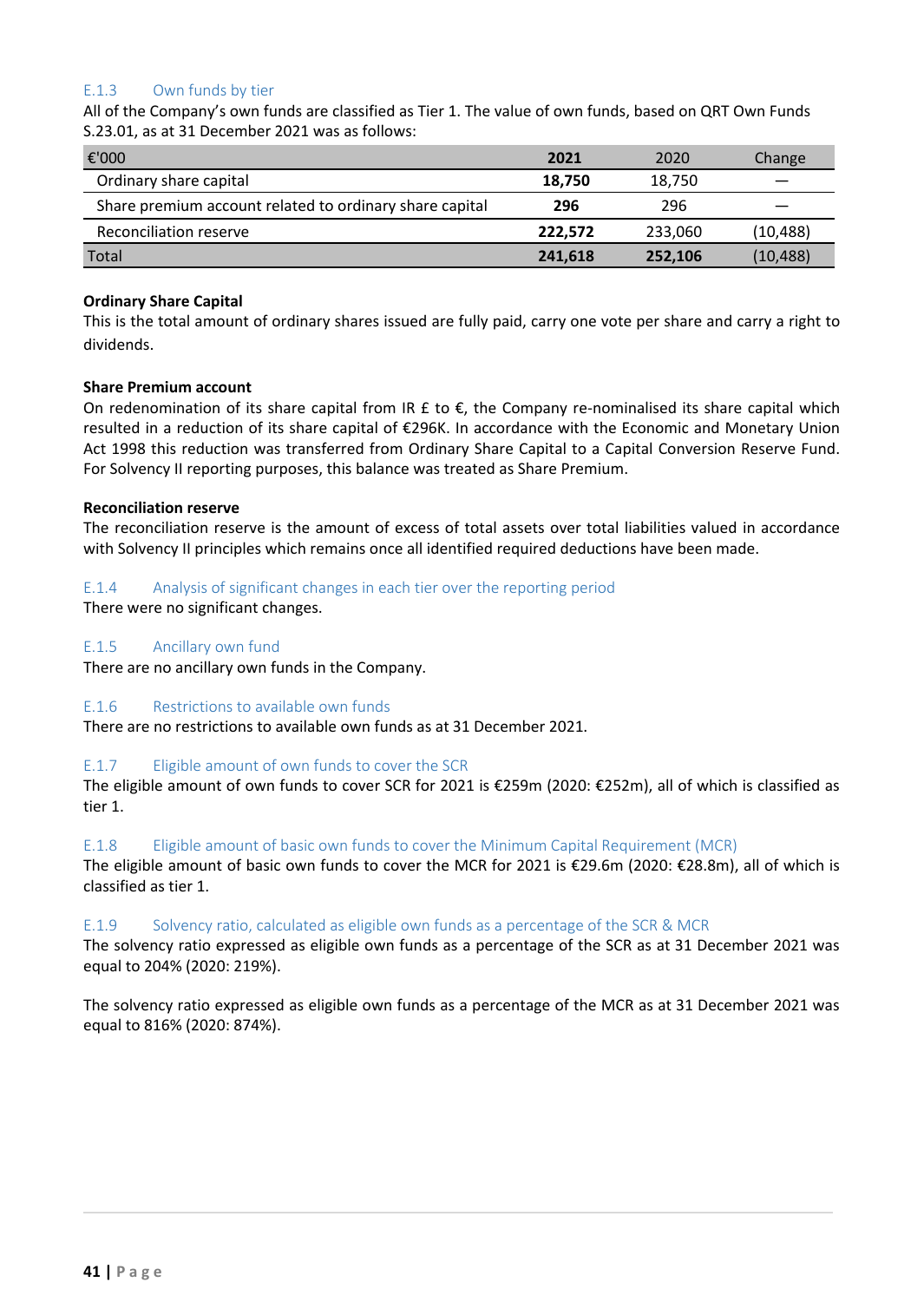## E.1.10 Difference between equity in Solvency II and IFRS financial statements

The material differences in equity as showed in the Company's financial statements and the excess of assets over liabilities under Solvency II as at 31 December 2021 were as follows: €'000 **2021** 2020 Excess of assets over liabilities **by a contract of the CSC 258,818 252,106** Equity per IFRS financial statements  **229,992**  245,396 **Difference 28,826 6,710** 

The difference is due to different valuations applied under Solvency II for reinsurance recoverable assets, DAC, Technical Provisions, Deferred Front End Fees and Deferred Tax Asset / Deferred Tax Liability.

| €'000                                                                                  | 2021       | 2020       |
|----------------------------------------------------------------------------------------|------------|------------|
| Equity per IFRS financial statements                                                   | 229,992    | 245,396    |
| Deferred Acquisition Costs/Deferred Front End Fees with nil value under<br>Solvency II | (11, 842)  | (14,369)   |
| Changes in deferred tax under Solvency II                                              | (4, 488)   | 2,495      |
| Replace IFRS reserves with Solvency II Technical Provisions                            | 391,415    | 431,766    |
| Changes in reinsurance recoverable under Solvency II                                   | (346, 259) | (413, 182) |
| Excess of assets over liabilities                                                      | 258,818    | 252,106    |

Further detail is provided in sections D1 Valuation of assets, D2 Valuation of Technical Provisions and D3 Valuation of other liabilities.

The Solvency II solo excess assets over liabilities of  $\epsilon$ 242m agrees with the amount reported in QRT S.02.01 as at 31 December 2021. Other than as described above all net assets and liabilities have the same values under Solvency II as they do under IFRS.

## E.1.11 Subordinated capital instruments in issue at period end

There are no subordinated capital instruments in the Company.

## E.1.12 Hybrid instruments

Not applicable to the Company.

## E.1.13 Basic own funds subjected to transitional arrangements

No own funds items are subject to transitional arrangements.

## E.1.14 Key elements of the reconciliation reserve

The reconciliation reserve based on QRT Own Funds S.23.01 as at 31 December 2021 was as follows:

| €'000                                   | 2021     | 2020     | Change    |
|-----------------------------------------|----------|----------|-----------|
| Excess of assets over liabilities       | 258,818  | 252,106  | 6,712     |
| Foreseeable dividends and distributions | (17,200) |          | (17,200)  |
| Other basic own fund items              | (19,046) | (19,046) |           |
| Reconciliation reserve                  | 222,572  | 233,060  | (10, 488) |

#### **Excess of assets over liabilities**

This amount is determined in the QRT Balance Sheet S.02.01.b and is valued in accordance with Solvency II principles (Article 75 of Directive 2009/138/EC).

## **Foreseeable dividend and distributions**

A dividend or distribution is foreseeable at the latest when it is declared or approved by the administrative, management or supervisory body of the insurance undertaking and the other persons who effectively run the undertaking, regardless of any requirement for formal approval at the AGM. Therefore, the amount deducted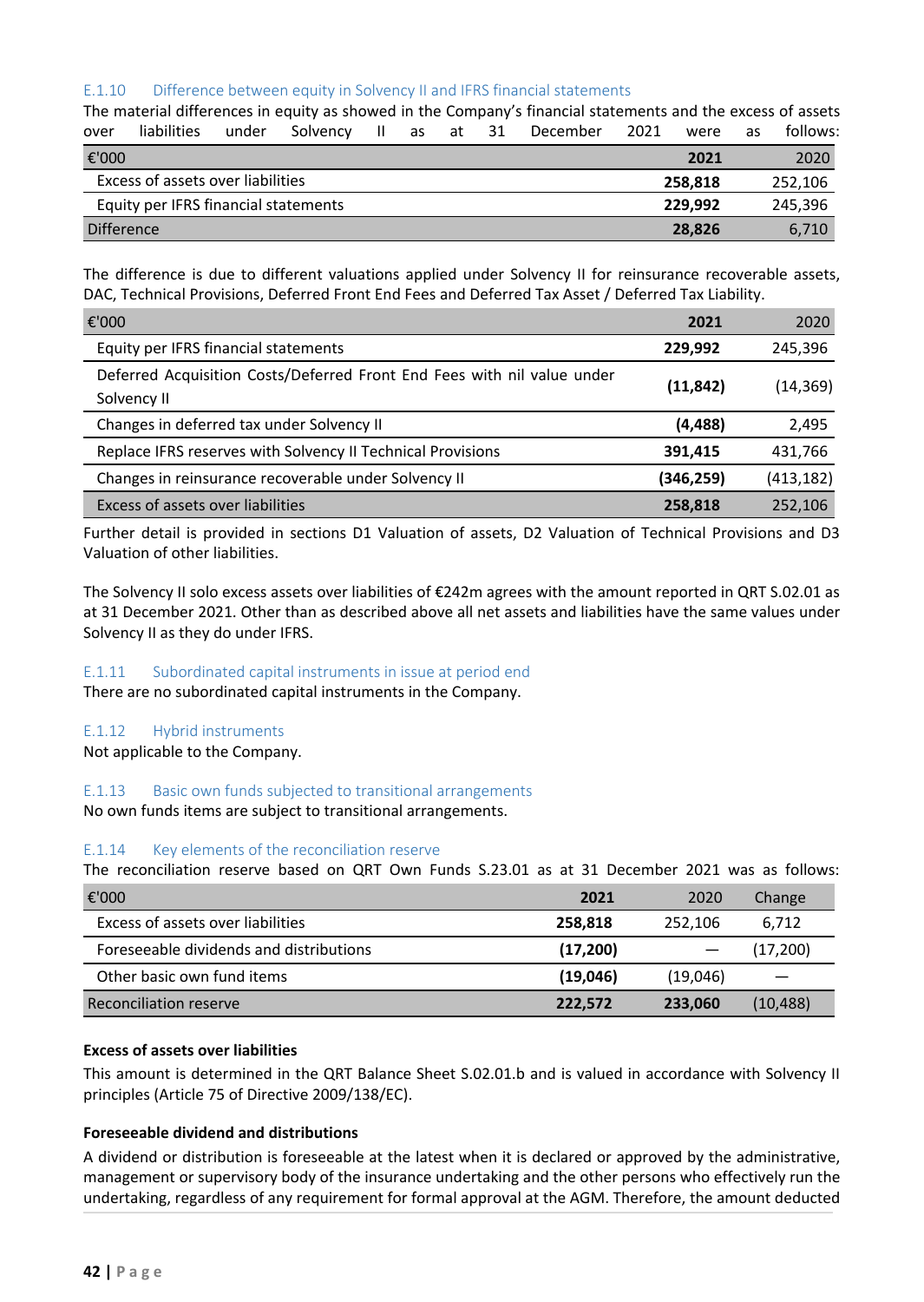<span id="page-42-0"></span>from the excess of assets over liabilities will be the value of dividends declared or approved by the Board of the Company at the reporting date.

There is a foreseeable dividend of  $£17.2m$ . The capital policy will be reviewed as part of the ORSA 2021 process and the outlook for a dividend payment will be revisited at that point.

# E.2 SCR and MCR

As at 31 December 2021 the Company SCR was €118.4m and the MCR was €29.6m. The following table details the change in the Company's SCR over the course of 2021 (the Basic SCR includes diversification benefits from the underlying risk modules):

| €′m                                     | 2020 | 2021 |
|-----------------------------------------|------|------|
| <b>Basic SCR</b>                        | 109  | 117  |
| Loss Absorbing Capacity of Deferred Tax | - 1  | (4)  |
| <b>Operational Risk SCR</b>             |      |      |
| <b>SCR</b>                              | 112  | 118  |

## E.2.1 SCR split by risk categories

The Company uses the standard formula to measure its capital requirements. The following table details the breakdown of the Basic SCR along with the equivalent figures at the prior year end (note that risk modules include diversification benefits from their underlying submodules):

| €′m                       | 2020 | 2021 |
|---------------------------|------|------|
| Market risk               | 52   | 65   |
| Counterparty default risk | 12   |      |
| Life Underwriting risk    | 77   | 75   |
| Health underwriting risk  | h    |      |

## E.2.2 Information on inputs used to calculate the MCR

| The             | following                 | table | outlines | the | inputs | into | the | Company's |      | MCR: |
|-----------------|---------------------------|-------|----------|-----|--------|------|-----|-----------|------|------|
| $\mathbf{f}'$ m |                           |       |          |     |        |      |     | 2020      | 2021 |      |
| <b>SCR</b>      |                           |       |          |     |        |      |     | 115       | 118  |      |
| Linear MCR      |                           |       |          |     |        |      |     | 13        | 14   |      |
|                 | <b>Combined MCR</b>       |       |          |     |        |      |     | 29        | 30   |      |
|                 | Absolute floor of the MCR |       |          |     |        |      |     | 4         | Δ    |      |
| <b>MCR</b>      |                           |       |          |     |        |      |     | 29        | 30   |      |

The MCR is in line with MCR floor of 25% of the SCR as the linear MCR is below the floor on the MCR.

#### E.2.3 Material change to the SCR and MCR over the reporting period

| The                         | most                   | significant | changes | to | <b>SCR</b> | are | detailed | below:     |
|-----------------------------|------------------------|-------------|---------|----|------------|-----|----------|------------|
| Change $(\epsilon'm)$       |                        |             |         |    |            |     |          | <b>SCR</b> |
|                             | (9)<br>Expected change |             |         |    |            |     |          |            |
| <b>Operating experience</b> |                        |             |         |    |            |     |          |            |
| Assumption changes          |                        |             |         |    |            |     |          | (4)        |
| Economic                    |                        |             |         |    |            |     |          | 15         |

The MCR has increased from €28.8m at 31 December 2020 to €29.6m at 31 December 2021, i.e. the increase represents 25% of the change to SCR.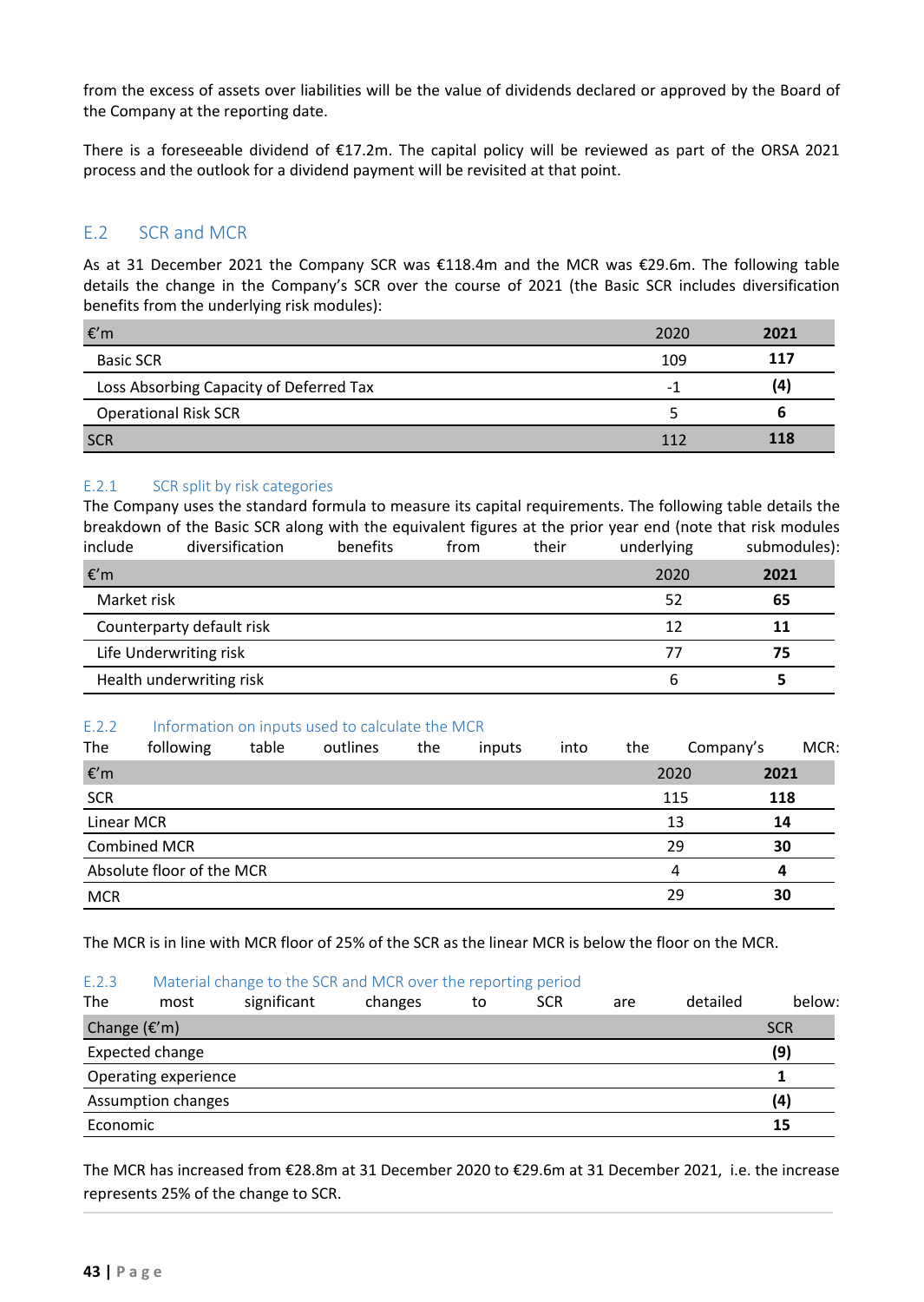<span id="page-43-0"></span>E.2.4 Which risk modules and sub-modules of the standard formula are using simplified calculations Simplifications have not been used in calculating the SCR.

## E.2.5 Duration based equity risk sub-module

The Company is not using the duration based equity risk sub-module.

## E.2.6 Undertaking specific parameters

The Company is not using undertaking specific parameters in calculating the SCR.

## E.2.7 Capital add-on

No capital add-on has been imposed by the regulator on the company.

## E.2.8 Compliance with the SCR and MCR

The Company has continuously complied with the SCR and MCR during the reporting period.

# E.3 Non-compliance with the MCR and non-compliance with the SCR

The Company complied with the Company SCR and MCR during 2021. There is no reasonably foreseeable risk for MCR and SCR non-compliance.

# E.4 Any other material information

All material information regarding the capital management has been described in the sections above.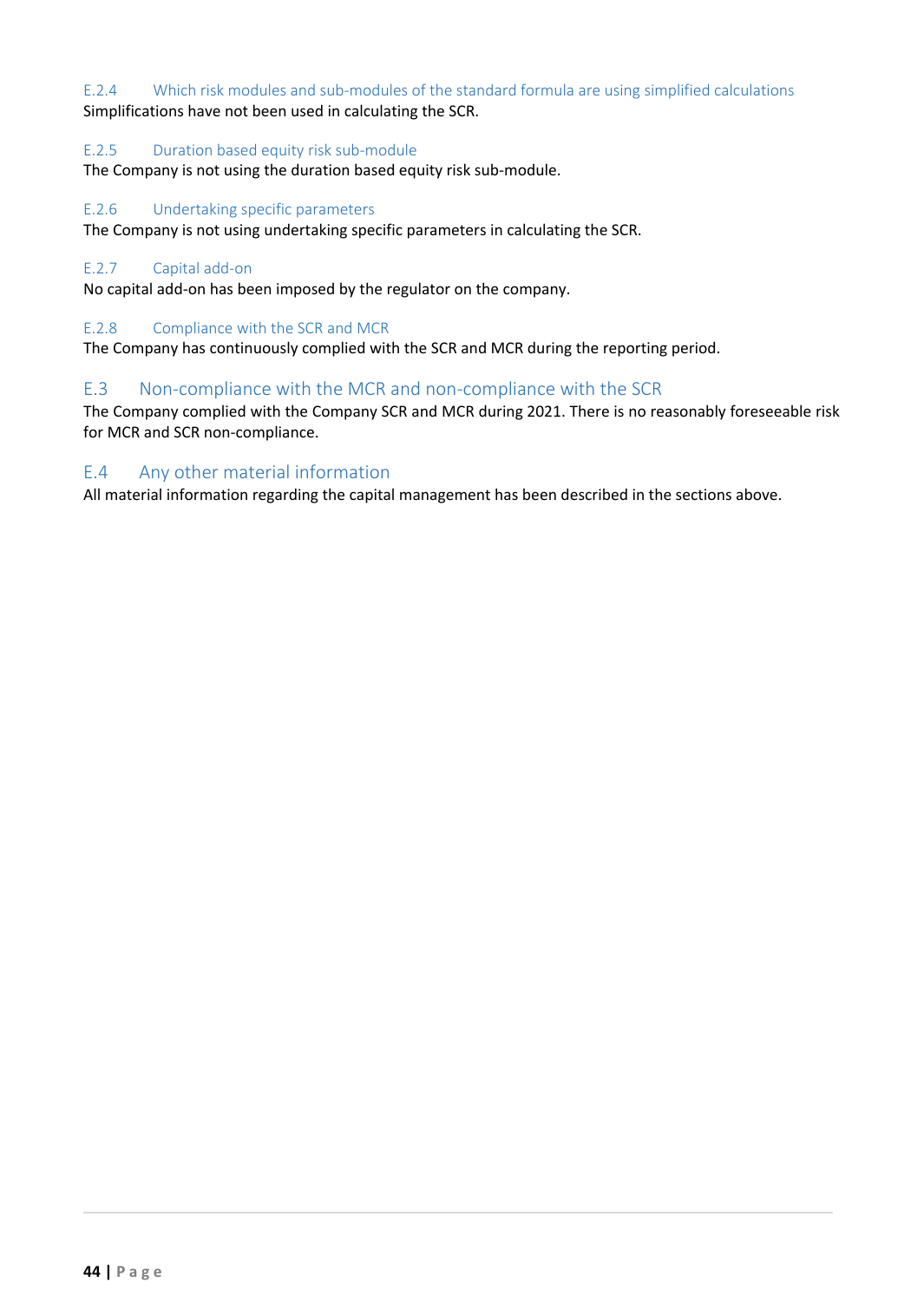# <span id="page-44-0"></span>F. APPENDICES

| <b>Acronym</b>     | <b>Meaning</b>                                                   |
|--------------------|------------------------------------------------------------------|
| <b>AGM</b>         | <b>Annual General Meeting</b>                                    |
| <b>API</b>         | Annual Performance Incentive                                     |
| <b>AVM</b>         | <b>Automated Valuation Model</b>                                 |
| <b>BEL</b>         | <b>Best Estimate Liabilities</b>                                 |
| <b>CBI</b>         | Central Bank of Ireland                                          |
| <b>CEO</b>         | <b>Chief Executive Officer</b>                                   |
| <b>CFO</b>         | <b>Chief Financial Officer</b>                                   |
| <b>CRO</b>         | <b>Chief Risk Officer</b>                                        |
| <b>GWL</b>         | Great West Lifeco Inc Canada                                     |
| <b>DAC</b>         | <b>Deferred Acquisition Costs</b>                                |
| dac                | <b>Designated Activity Company</b>                               |
| <b>EIOPA</b>       | European Insurance and Occupational Pensions Authority           |
| <b>EPIFP</b>       | <b>Expected Profits In Future Premiums</b>                       |
| <b>FVTPL</b>       | Fair Value Through Profit or Loss                                |
| <b>GIA</b>         | Great-West Lifeco Group Internal Audit                           |
| IA                 | <b>Internal Audit</b>                                            |
| <b>IAS</b>         | <b>International Accounting Standards</b>                        |
| <b>IBNR</b>        | Incurred But Not Reported                                        |
| <b>IFRS</b>        | <b>International Financial Reporting Standards</b>               |
| <b>IIA</b>         | Institute of Internal Auditors'                                  |
| <b>ILFS</b>        | <b>Irish Life Financial Services</b>                             |
| <b>ILG</b>         | Irish Life Group                                                 |
| <b>ILIM</b>        | Irish Life Investment Managers                                   |
| <b>HIA</b>         | <b>Head of Internal Audit</b>                                    |
| <b>HOAF</b>        | <b>Head of Actuarial Function</b>                                |
| <b>LTIP</b>        | Long Term Incentive Plan                                         |
| <b>MCR</b>         | Minimum Capital Requirement                                      |
| <b>NED</b>         | Non-Executive Director                                           |
| <b>OFSI</b>        | Office of the Financial Superintendent of Financial Institutions |
| <b>ORSA</b>        | Own Risk and Solvency Assessment                                 |
| <b>PAD</b>         | <b>Provision for Adverse Deviation</b>                           |
| <b>PGHP</b>        | Phoenix Group Holdings plc                                       |
| <b>PRA</b>         | <b>Prudential Regulation Authority</b>                           |
| <b>PUP</b>         | Persistency Assumption                                           |
| <b>QRT</b>         | <b>Quantitative Reporting Template</b>                           |
| <b>RCSA</b>        | <b>Risk and Control Self-Assessment</b>                          |
| <b>RGP</b>         | ReAssure Group plc                                               |
| <b>RICS</b>        | Royal Institution of Chartered Surveyors                         |
| <b>SII</b>         | Solvency II                                                      |
| <b>SCR</b>         | <b>Solvency Capital Requirement</b>                              |
| <b>SLT</b>         | Similar to Life Technique                                        |
| <b>The Company</b> | Ark Life Assurance Company dac                                   |

A glossary of terms used throughout the document is provided below for reference: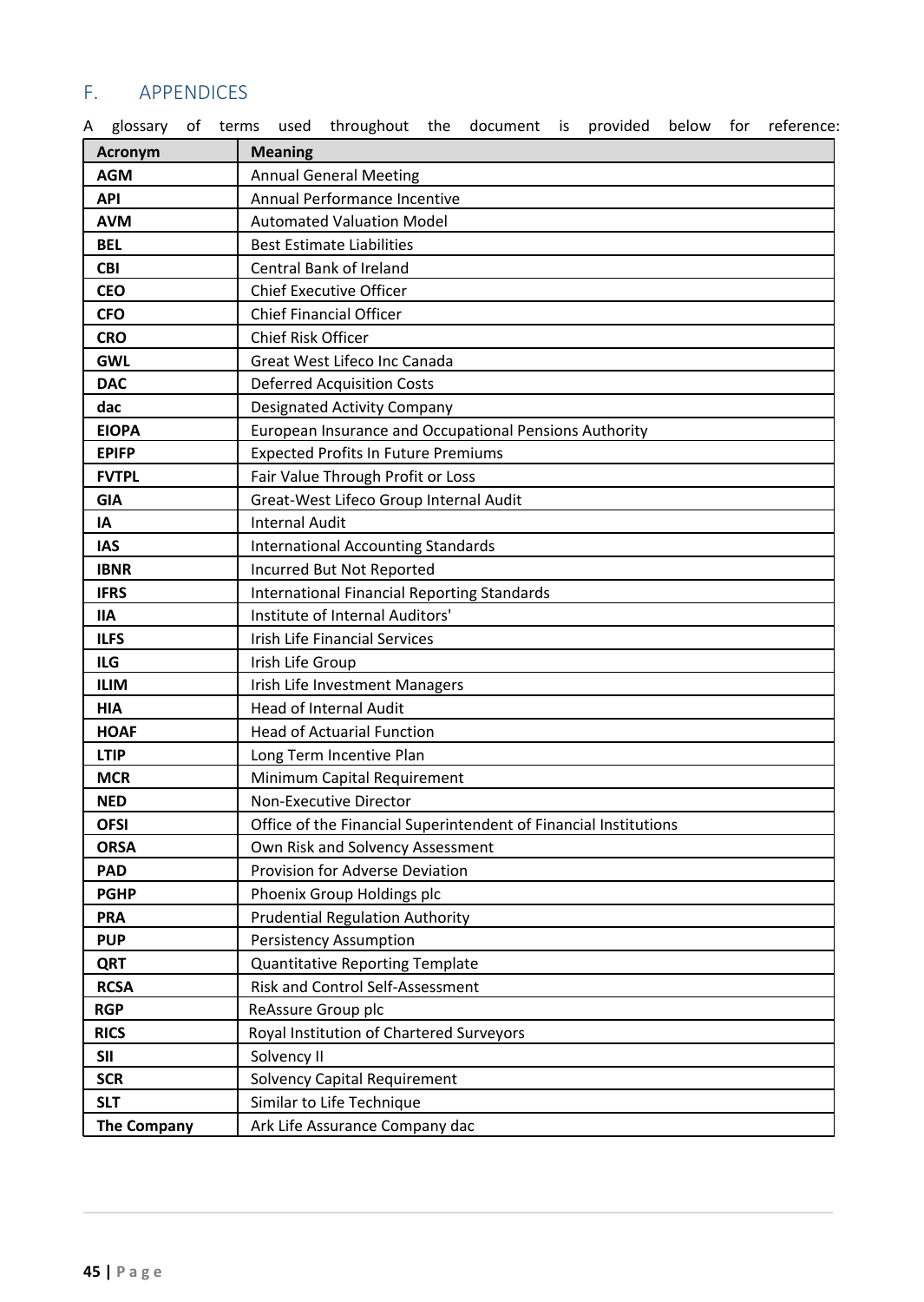*S.02.01.02* **Balance sheet (rounded '000)** 

|                     |                                                                                           | <b>Solvency II value</b> |
|---------------------|-------------------------------------------------------------------------------------------|--------------------------|
|                     | <b>Assets</b>                                                                             | C0010                    |
| <b>RO030</b>        | Intangible assets                                                                         |                          |
| <b>R0040</b>        | <b>Deferred tax assets</b>                                                                |                          |
| <b>ROO50</b>        | <b>Pension benefit surplus</b>                                                            |                          |
| <b>ROO60</b>        | Property, plant & equipment held for own use                                              | 502                      |
| <b>R0070</b>        | Investments (other than assets held for index-linked and unit-linked<br>contracts)        | 209,240                  |
| <i><b>ROO80</b></i> | Property (other than for own use)                                                         |                          |
| <b>ROO90</b>        | Holdings in related undertakings, including participations                                |                          |
| <b>R0100</b>        | <b>Equities</b>                                                                           |                          |
| <b>R0110</b>        | <b>Equities - listed</b>                                                                  |                          |
| <b>R0120</b>        | <b>Equities - unlisted</b>                                                                |                          |
| <b>R0130</b>        | <b>Bonds</b>                                                                              | 209,240                  |
| <b>R0140</b>        | <b>Government Bonds</b>                                                                   | 209,240                  |
| <b>R0150</b>        | <b>Corporate Bonds</b>                                                                    |                          |
| <b>R0160</b>        | <b>Structured notes</b>                                                                   |                          |
| <b>R0170</b>        | <b>Collateralised securities</b>                                                          |                          |
| <b>R0180</b>        | <b>Collective Investments Undertakings</b>                                                |                          |
| <b>R0190</b>        | <b>Derivatives</b>                                                                        |                          |
| <b>R0200</b>        | Deposits other than cash equivalents                                                      |                          |
| <b>RO210</b>        | <b>Other investments</b>                                                                  |                          |
| <b>R0220</b>        | Assets held for index-linked and unit-linked contracts                                    | 2,031,242                |
| <b>R0230</b>        | <b>Loans and mortgages</b>                                                                |                          |
| <b>R0240</b>        | Loans on policies                                                                         |                          |
| <b>R0250</b>        | Loans and mortgages to individuals                                                        |                          |
| <b>R0260</b>        | <b>Other loans and mortgages</b>                                                          |                          |
| <b>R0270</b>        | Reinsurance recoverables from:                                                            | 676,330                  |
| <b>R0280</b>        | Non-life and health similar to non-life                                                   |                          |
| <b>R0290</b>        | <b>Non-life excluding health</b>                                                          |                          |
| <b>R0300</b>        | <b>Health similar to non-life</b>                                                         |                          |
| <b>R0310</b>        | Life and health similar to life, excluding index-linked and unit-linked                   | 676,330                  |
| <b>R0320</b>        | <b>Health similar to life</b>                                                             | 26,162                   |
| <b>R0330</b>        | Life excluding health and index-linked and unit-linked                                    | 650,168                  |
| <b>R0340</b>        | Life index-linked and unit-linked                                                         |                          |
| <b>R0350</b>        | <b>Deposits to cedants</b>                                                                |                          |
| <b>R0360</b>        | Insurance and intermediaries receivables                                                  | 42                       |
| <b>R0370</b>        | Reinsurance receivables                                                                   | 34,584                   |
| <b>R0380</b>        | Receivables (trade, not insurance)                                                        | 6,675                    |
| <b>R0390</b>        | <b>Own shares (held directly)</b>                                                         |                          |
| <b>R0400</b>        | Amounts due in respect of own fund items or initial fund called up but not<br>yet paid in |                          |
| <b>R0410</b>        | Cash and cash equivalents                                                                 | 18,942                   |
| <b>R0420</b>        | Any other assets, not elsewhere shown                                                     | 3,176                    |
| <b>R0500</b>        | <b>Total assets</b>                                                                       | 2,980,732                |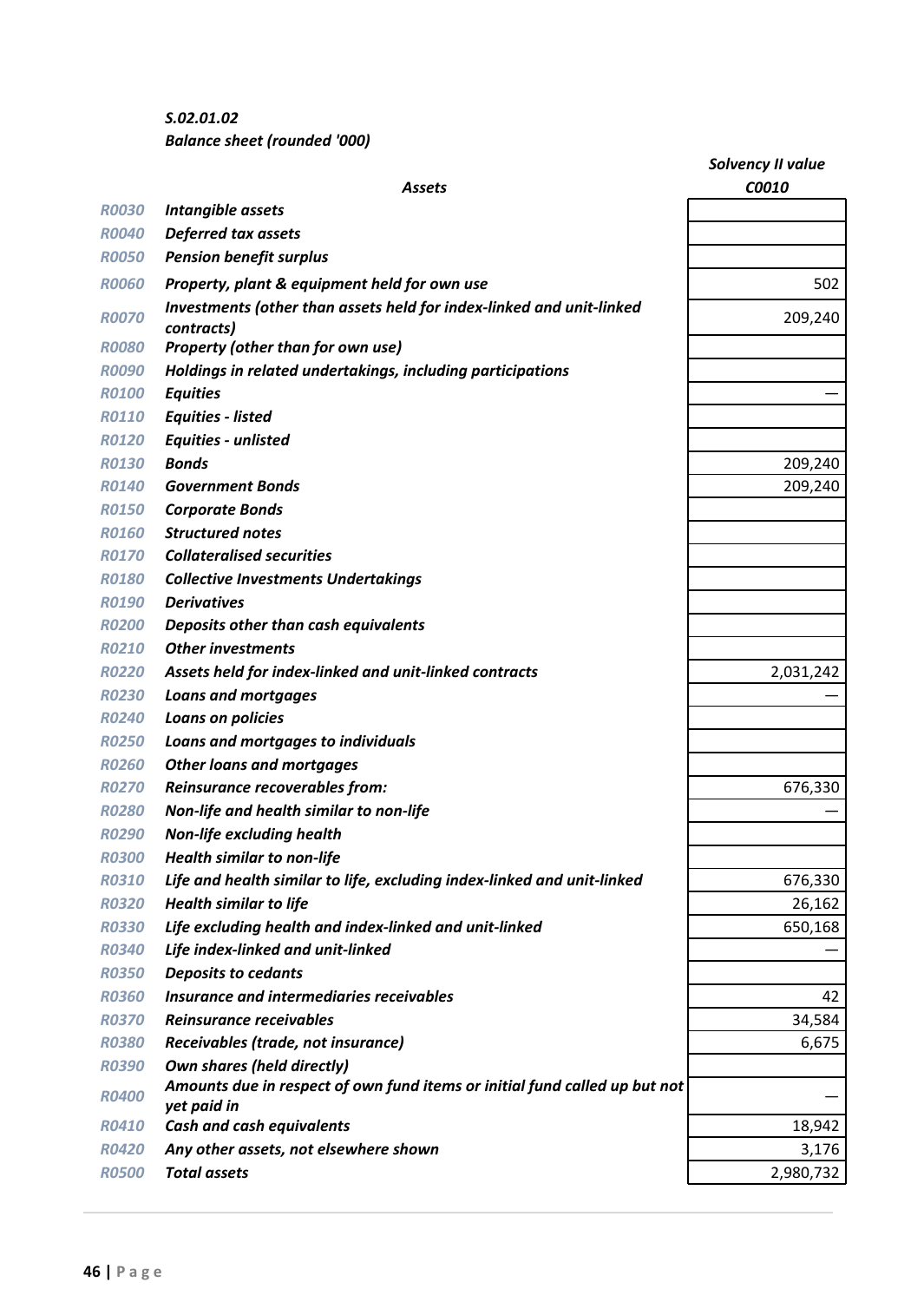|              |                                                                                     | Solvency II value |
|--------------|-------------------------------------------------------------------------------------|-------------------|
|              | <b>Liabilities</b>                                                                  | C0010             |
| <b>R0510</b> | <b>Technical provisions - non-life</b>                                              |                   |
| <b>R0520</b> | Technical provisions - non-life (excluding health)                                  |                   |
| <b>R0530</b> | TP calculated as a whole                                                            |                   |
| <b>R0540</b> | <b>Best Estimate</b>                                                                |                   |
| <b>R0550</b> | <b>Risk margin</b>                                                                  |                   |
| <b>R0560</b> | Technical provisions - health (similar to non-life)                                 |                   |
| <b>R0570</b> | TP calculated as a whole                                                            |                   |
| <b>R0580</b> | <b>Best Estimate</b>                                                                |                   |
| <b>R0590</b> | <b>Risk margin</b>                                                                  |                   |
| <b>R0600</b> | Technical provisions - life (excluding index-linked and unit-linked)                | 694,427           |
| <b>RO610</b> | Technical provisions - health (similar to life)                                     | 25,119            |
| <b>R0620</b> | TP calculated as a whole                                                            |                   |
| <b>R0630</b> | <b>Best Estimate</b>                                                                | 22,280            |
| <b>R0640</b> | <b>Risk margin</b>                                                                  | 2,840             |
| <b>R0650</b> | Technical provisions - life (excluding health and index-linked and unit-<br>linked) | 669,308           |
| <b>R0660</b> | TP calculated as a whole                                                            |                   |
| <b>R0670</b> | <b>Best Estimate</b>                                                                | 639,775           |
| <b>R0680</b> | <b>Risk margin</b>                                                                  | 29,533            |
| <b>R0690</b> | <b>Technical provisions - index-linked and unit-linked</b>                          | 1,947,170         |
| <b>R0700</b> | TP calculated as a whole                                                            | 2,009,562         |
| <b>R0710</b> | <b>Best Estimate</b>                                                                | (81, 149)         |
| <b>R0720</b> | <b>Risk margin</b>                                                                  | 18,758            |
| <b>R0740</b> | <b>Contingent liabilities</b>                                                       |                   |
| <b>R0750</b> | Provisions other than technical provisions                                          | 162               |
| <b>R0760</b> | <b>Pension benefit obligations</b>                                                  |                   |
| <b>R0770</b> | <b>Deposits from reinsurers</b>                                                     |                   |
| <b>R0780</b> | <b>Deferred tax liabilities</b>                                                     | 4,484             |
| <b>R0790</b> | <b>Derivatives</b>                                                                  |                   |
| <b>R0800</b> | Debts owed to credit institutions                                                   | 7,277             |
| <b>R0810</b> | Financial liabilities other than debts owed to credit institutions                  |                   |
| <b>R0820</b> | Insurance & intermediaries payables                                                 | 51,644            |
| <b>R0830</b> | Reinsurance payables                                                                | 4,673             |
| <b>R0840</b> | Payables (trade, not insurance)                                                     | 11,420            |
| <b>R0850</b> | <b>Subordinated liabilities</b>                                                     |                   |
| <b>R0860</b> | <b>Subordinated liabilities not in BOF</b>                                          |                   |
| <b>R0870</b> | <b>Subordinated liabilities in BOF</b>                                              |                   |
| <b>R0880</b> | Any other liabilities, not elsewhere shown                                          | 657               |
| <b>R0900</b> | <b>Total liabilities</b>                                                            | 2,721,914         |
| <b>R1000</b> | <b>Excess of assets over liabilities</b>                                            | 258,818           |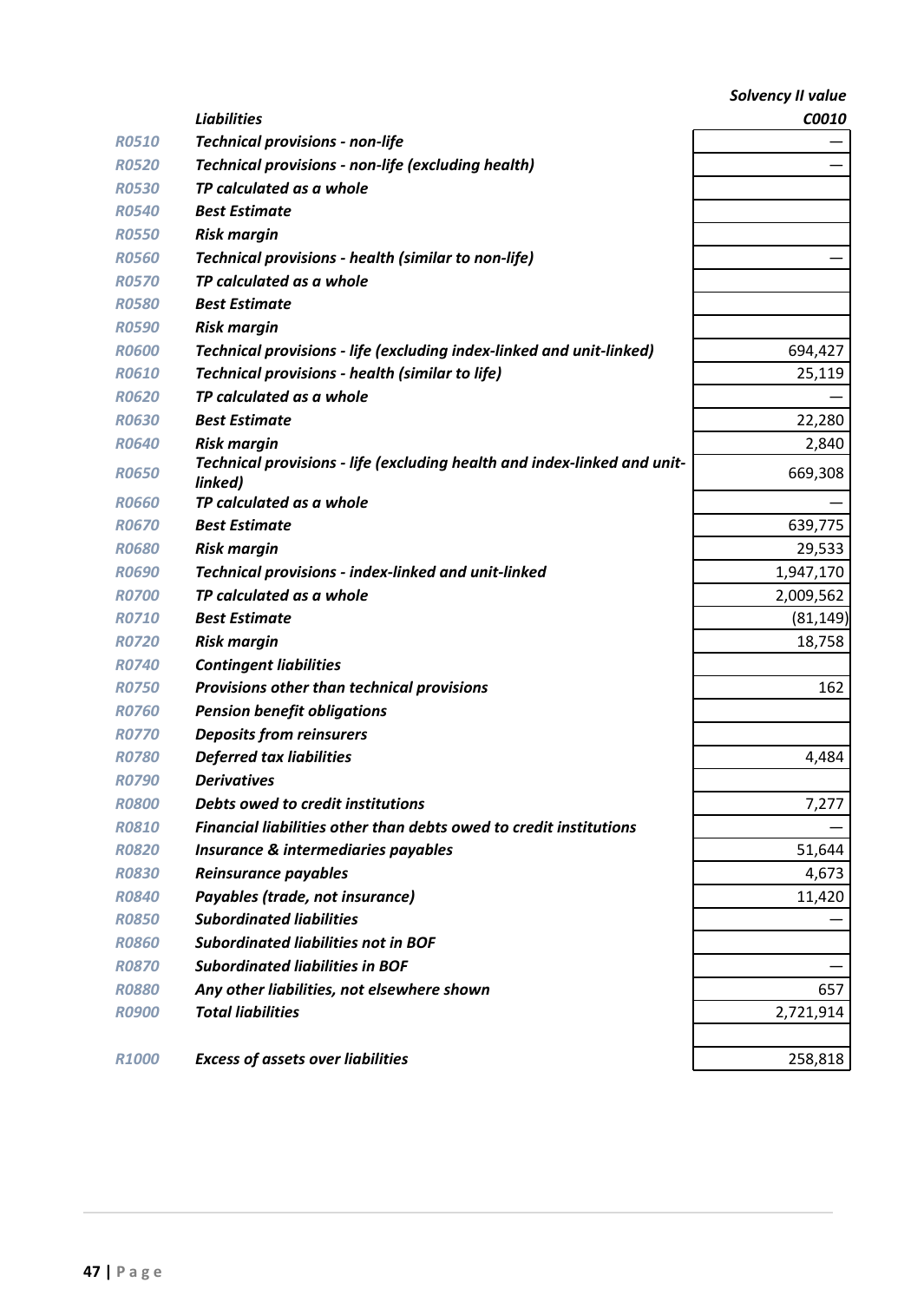## **S.05.01.02**

# Premiums, claims and expenses by line of business (rounded '000)

| Life |               | Line of Business for: life insurance obligations | Life reinsurance<br>obligations |                   | <b>Total</b>     |                  |        |       |                   |
|------|---------------|--------------------------------------------------|---------------------------------|-------------------|------------------|------------------|--------|-------|-------------------|
|      | <b>Health</b> | Insurance                                        | Index-linked                    | <b>Other life</b> | <b>Annuities</b> | <b>Annuities</b> | Health | Life  |                   |
|      | 0210          | 0220                                             | 20230                           | C0240             | 0250             | C0260            | 20270  | CO280 | C <sub>0300</sub> |

## **Premiums written**

|           | R1410 Gross                              | 7,382    | 34,612   | 43,301    |  | 85,295    |
|-----------|------------------------------------------|----------|----------|-----------|--|-----------|
|           | R1420 Reinsurers' share                  | 2,775    | 127      | 35,321    |  | 38,222    |
| R1500 Net |                                          | 4,607    | 34,486   | 7,980     |  | 47,072    |
|           | <b>Premiums earned</b>                   |          |          |           |  |           |
|           | R1510 Gross                              | 7,382    | 34,612   | 43,301    |  | 85,295    |
|           | R1520 Reinsurers' share                  | 2,775    | 127      | 35,321    |  | 38,222    |
| R1600 Net |                                          | 4,607    | 34,486   | 7,980     |  | 47,072    |
|           | <b>Claims incurred</b>                   |          |          |           |  |           |
|           | R1610 Gross                              | 7,913    | 134,852  | 32,610    |  | 175,374   |
|           | R1620 Reinsurers' share                  | 7,163    | $\Omega$ | 31,505    |  | 38,668    |
| R1700 Net |                                          | 750      | 134,851  | 1,105     |  | 136,706   |
|           | Changes in other<br>technical provisions |          |          |           |  |           |
|           | R1710 Gross                              | (5,360)  | 168,741  | (26, 284) |  | 137,097   |
|           | R1720 Reinsurers' share                  | (7, 280) |          | (31, 110) |  | (38, 390) |
| R1800 Net |                                          | 1,920    | 168,741  | 4,826     |  | 175,487   |
|           | R1900 Expenses incurred                  | 1,203    | 8,908    | 7,172     |  | 17,282    |
|           | R2500 Other expenses                     |          |          |           |  |           |
|           | R2600 Total expenses                     |          |          |           |  | 17,282    |
|           |                                          |          |          |           |  |           |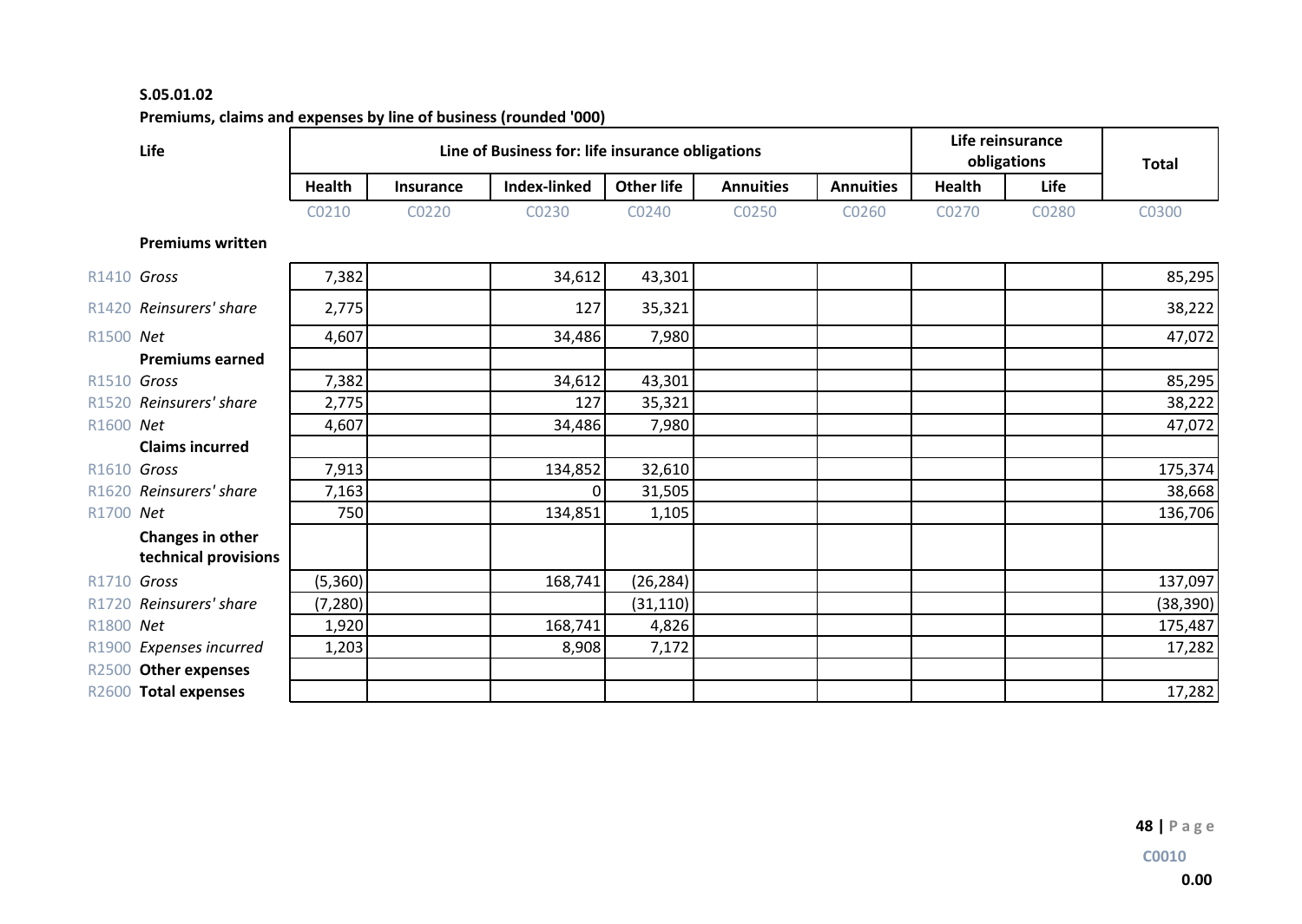## **S.05.02.01**

**Premiums, claims and expenses by country (rounded '000)** 

|              |                                       | <b>C0150</b>        | <b>C0160</b> | <b>C0170</b>                                                             | <b>C0180</b> | C0190 | <b>C0200</b> | <b>CO210</b> |  |
|--------------|---------------------------------------|---------------------|--------------|--------------------------------------------------------------------------|--------------|-------|--------------|--------------|--|
|              | Life                                  | <b>Home Country</b> |              | Top 5 countries (by amount of gross premiums written) - life obligations |              |       |              |              |  |
| R1400        |                                       |                     | <b>GB</b>    |                                                                          |              |       |              | home country |  |
|              |                                       | <b>CO220</b>        | <b>CO230</b> | C0240                                                                    | <b>C0250</b> | C0260 | C0270        | <b>C0280</b> |  |
|              | <b>Premiums written</b>               |                     |              |                                                                          |              |       |              |              |  |
| R1410        | Gross                                 | 85,000              | 295          |                                                                          |              |       |              | 85,295       |  |
| R1420        | Reinsurers' share                     | 38,033              | 189          |                                                                          |              |       |              | 38,222       |  |
| <b>R1500</b> | Net                                   | 46,967              | 106          |                                                                          |              |       |              | 47,072       |  |
|              | <b>Premiums earned</b>                |                     |              |                                                                          |              |       |              |              |  |
| <b>R1510</b> | Gross                                 | 85,000              | 295          |                                                                          |              |       |              | 85,295       |  |
| <b>R1520</b> | Reinsurers' share                     | 38,033              | 189          |                                                                          |              |       |              | 38,222       |  |
| R1600        | <b>Net</b>                            | 46,967              | 106          |                                                                          |              |       |              | 47,072       |  |
|              | <b>Claims incurred</b>                |                     |              |                                                                          |              |       |              |              |  |
| R1610        | Gross                                 | 174,838             | 536          |                                                                          |              |       |              | 175,374      |  |
| R1620        | Reinsurers' share                     | 38,143              | 525          |                                                                          |              |       |              | 38,668       |  |
| R1700        | <b>Net</b>                            | 136,695             | 10           |                                                                          |              |       |              | 136,706      |  |
|              | Changes in other technical provisions |                     |              |                                                                          |              |       |              |              |  |
| <b>R1710</b> | Gross                                 | 137,097             |              |                                                                          |              |       |              | 137,097      |  |
| <b>R1720</b> | Reinsurers' share                     | (38, 390)           |              |                                                                          |              |       |              | (38, 390)    |  |
| <b>R1800</b> | <b>Net</b>                            | 175,487             |              |                                                                          |              |       |              | 175,487      |  |
|              |                                       |                     |              |                                                                          |              |       |              |              |  |
| R1900        | Expenses incurred                     | 17,278              | 4            |                                                                          |              |       |              | 17,282       |  |
| <b>R2500</b> | <b>Other expenses</b>                 |                     |              |                                                                          |              |       |              |              |  |
| <b>R2600</b> | <b>Total expenses</b>                 |                     |              |                                                                          |              |       |              | 17,282       |  |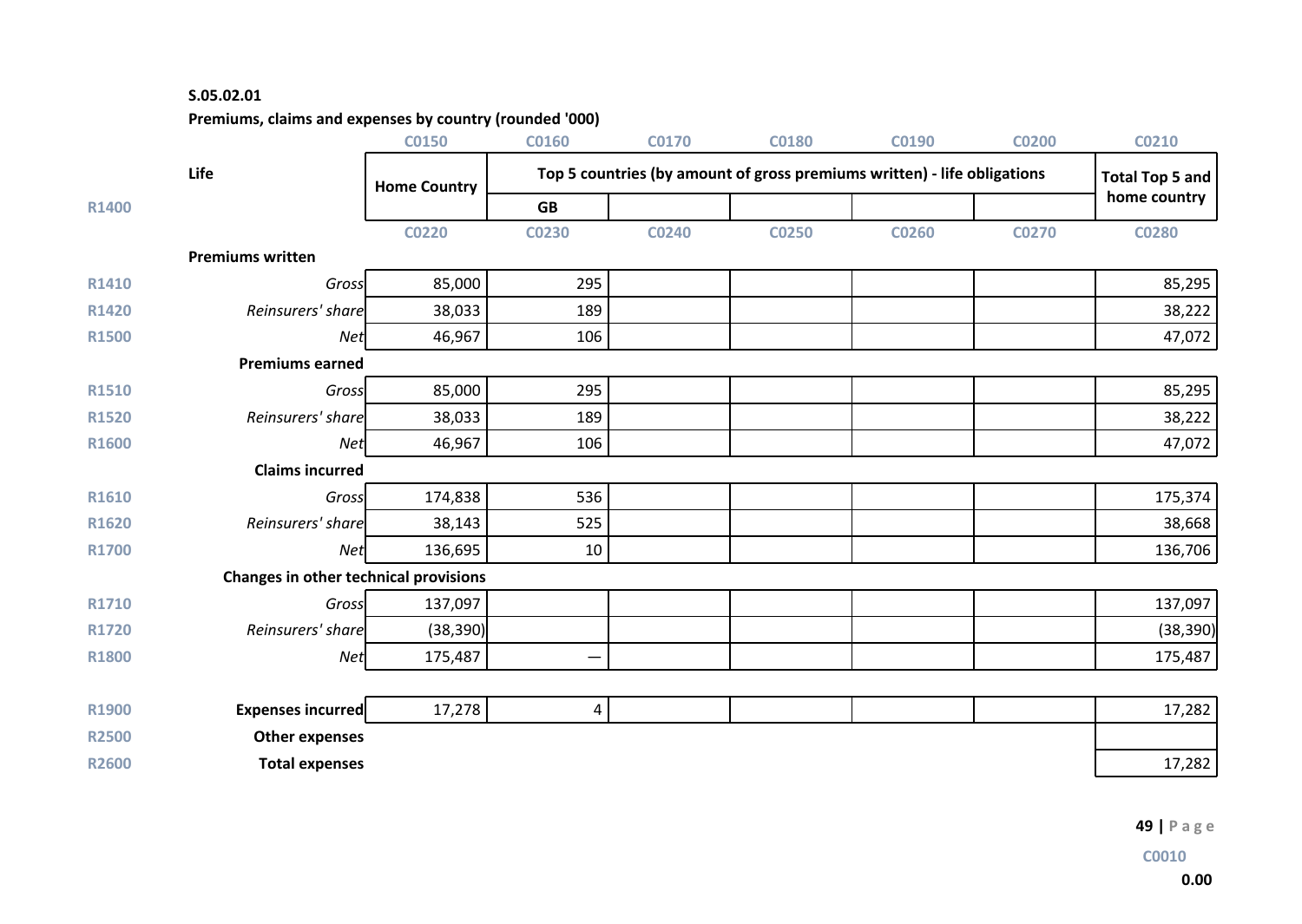| 02           | S.12.01. Life and Health SLT Technical Provisions (rounded in<br>'000                                                            | <b>Insuranc</b><br>e with<br>profit<br>participat | Index-linked and unit-linked<br>insurance |                                                            |                                                          | <b>Other life insurance</b> |                                                             |                                                      | <b>Annuities</b><br>stemming<br>from non-life<br>insurance<br>contracts and<br>relating to<br>insurance<br>obligation |
|--------------|----------------------------------------------------------------------------------------------------------------------------------|---------------------------------------------------|-------------------------------------------|------------------------------------------------------------|----------------------------------------------------------|-----------------------------|-------------------------------------------------------------|------------------------------------------------------|-----------------------------------------------------------------------------------------------------------------------|
|              |                                                                                                                                  | ion                                               |                                           | <b>Contracts</b><br>without<br>options<br>and<br>guarantee | <b>Contracts</b><br>with<br>options or<br>guarantee<br>S |                             | <b>Contracts</b><br>without<br>options<br>and<br>guarantees | <b>Contracts</b><br>with<br>options or<br>guarantees | other than<br>health<br>insurance<br>obligations                                                                      |
|              |                                                                                                                                  | <b>C0020</b>                                      | <b>C0030</b>                              | <b>C0040</b>                                               | <b>C0050</b>                                             | <b>C0060</b>                | <b>C0070</b>                                                | <b>C0080</b>                                         | <b>C0090</b>                                                                                                          |
| <b>R0010</b> | Technical provisions calculated as a whole                                                                                       |                                                   | 2,009,562                                 |                                                            |                                                          |                             |                                                             |                                                      |                                                                                                                       |
|              | Total Recoverables from reinsurance/SPV and Finite<br>Re after the adjustment for expected losses due to                         |                                                   |                                           |                                                            |                                                          |                             |                                                             |                                                      |                                                                                                                       |
| <b>R0020</b> | counterparty default associated to TP calculated as a                                                                            |                                                   |                                           |                                                            |                                                          |                             |                                                             |                                                      |                                                                                                                       |
|              | whole                                                                                                                            |                                                   |                                           |                                                            |                                                          |                             |                                                             |                                                      |                                                                                                                       |
|              | Technical provisions calculated as a sum of BE and<br><b>RM</b>                                                                  |                                                   |                                           |                                                            |                                                          |                             |                                                             |                                                      |                                                                                                                       |
|              | <b>Best estimate</b>                                                                                                             |                                                   |                                           |                                                            |                                                          |                             |                                                             |                                                      |                                                                                                                       |
| <b>R0030</b> | <b>Gross Best Estimate</b>                                                                                                       |                                                   |                                           | (81, 149)                                                  |                                                          |                             | 639,775                                                     |                                                      |                                                                                                                       |
| <b>R0080</b> | Total Recoverables from reinsurance/SPV and Finite<br>Re after the adjustment for expected losses due to<br>counterparty default |                                                   |                                           |                                                            |                                                          |                             | 650,168                                                     |                                                      |                                                                                                                       |
| <b>R0090</b> | Best estimate minus recoverables from reinsurance/<br><b>SPV and Finite Re - total</b>                                           |                                                   |                                           | (81, 149)                                                  |                                                          |                             | (10, 393)                                                   |                                                      |                                                                                                                       |
| <b>R0100</b> | <b>Risk margin</b>                                                                                                               |                                                   | 18,758                                    |                                                            |                                                          | 29,533                      |                                                             |                                                      |                                                                                                                       |
|              | Amount of the transitional on Technical Provisions                                                                               |                                                   |                                           |                                                            |                                                          |                             |                                                             |                                                      |                                                                                                                       |
| <b>R0110</b> | Technical Provisions calculated as a whole                                                                                       |                                                   |                                           |                                                            |                                                          |                             |                                                             |                                                      |                                                                                                                       |
| <b>R0120</b> | <b>Best estimate</b>                                                                                                             |                                                   |                                           |                                                            |                                                          |                             |                                                             |                                                      |                                                                                                                       |
| <b>R0130</b> | Risk margin                                                                                                                      |                                                   |                                           |                                                            |                                                          |                             |                                                             |                                                      |                                                                                                                       |
| <b>R0200</b> | <b>Technical provisions - total</b>                                                                                              |                                                   | 1,947,170                                 |                                                            |                                                          | 669,308                     |                                                             |                                                      | $50$   Page                                                                                                           |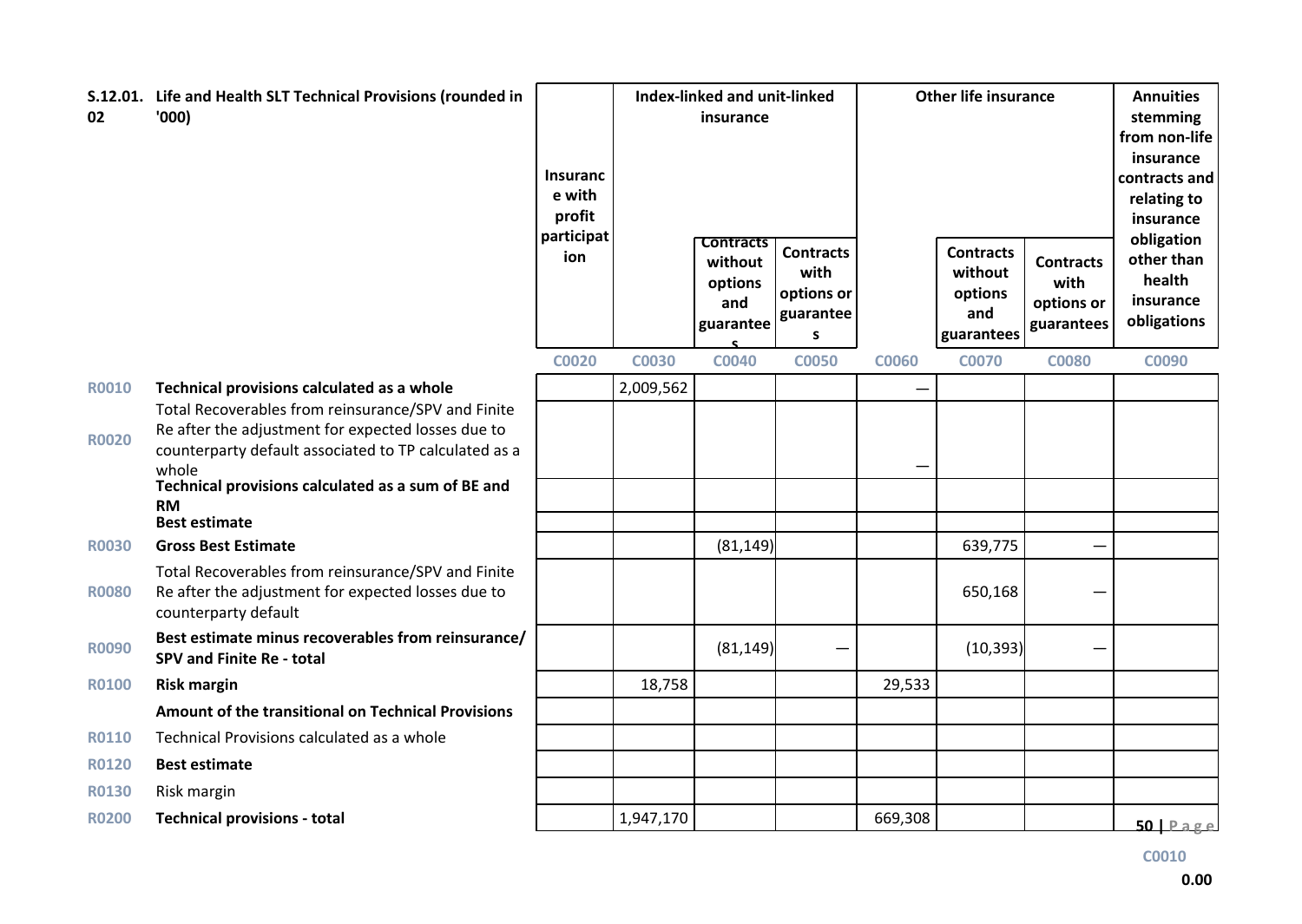|              |                                                                                                                                                                            |              | <b>Total (Life</b><br>other than<br>health          | <b>Health insurance (direct</b><br>business) |                                                             |                                                      | <b>Annuities</b><br>stemming<br>from non-<br>life                | <b>Health</b><br>reinsurance | <b>Total</b><br>(Health          |
|--------------|----------------------------------------------------------------------------------------------------------------------------------------------------------------------------|--------------|-----------------------------------------------------|----------------------------------------------|-------------------------------------------------------------|------------------------------------------------------|------------------------------------------------------------------|------------------------------|----------------------------------|
|              |                                                                                                                                                                            | Accepted     | reinsurance<br>insurance,<br>incl. Unit-<br>Linked) |                                              | <b>Contracts</b><br>without<br>options<br>and<br>guarantees | <b>Contracts</b><br>with<br>options or<br>guarantees | insurance<br>contracts<br>and relating<br>to health<br>insurance | (reinsuranc<br>e accepted)   | similar to<br>life<br>insurance) |
| 02           | S.12.01. Life and Health SLT Technical Provisions (rounded<br>in '000)                                                                                                     | <b>C0100</b> | <b>C0150</b>                                        | <b>C0160</b>                                 | <b>C0170</b>                                                | <b>C0180</b>                                         | C0190                                                            | <b>CO200</b>                 | <b>CO210</b>                     |
| <b>R0010</b> | Technical provisions calculated as a whole                                                                                                                                 |              | 2,009,562                                           |                                              |                                                             |                                                      |                                                                  |                              |                                  |
| <b>R0020</b> | Total Recoverables from reinsurance/SPV and<br>Finite Re after the adjustment for expected losses<br>due to counterparty default associated to TP<br>calculated as a whole |              |                                                     |                                              |                                                             |                                                      |                                                                  |                              |                                  |
|              | Technical provisions calculated as a sum of BE and<br><b>RM</b>                                                                                                            |              |                                                     |                                              |                                                             |                                                      |                                                                  |                              |                                  |
|              | <b>Best estimate</b>                                                                                                                                                       |              |                                                     |                                              |                                                             |                                                      |                                                                  |                              |                                  |
| <b>R0030</b> | <b>Gross Best Estimate</b>                                                                                                                                                 |              | 558,625                                             |                                              | 22,280                                                      |                                                      |                                                                  |                              | 22,280                           |
| <b>R0080</b> | Total Recoverables from reinsurance/SPV and<br>Finite Re after the adjustment for expected losses<br>due to counterparty default                                           |              | 650,168                                             |                                              | 26,162                                                      |                                                      |                                                                  |                              | 26,162                           |
| <b>R0090</b> | Best estimate minus recoverables from<br>reinsurance/SPV and Finite Re                                                                                                     |              | (91, 542)                                           |                                              | (3,883)                                                     |                                                      |                                                                  |                              | (3,883)                          |
| <b>R0100</b> | <b>Risk margin</b>                                                                                                                                                         |              | 48,291                                              | 2,840                                        |                                                             |                                                      |                                                                  |                              | 2,840                            |
|              | Amount of the transitional on Technical Provisions                                                                                                                         |              |                                                     |                                              |                                                             |                                                      |                                                                  |                              |                                  |
| <b>R0110</b> | Technical Provisions calculated as a whole                                                                                                                                 |              |                                                     |                                              |                                                             |                                                      |                                                                  |                              | $\qquad \qquad$                  |
| <b>R0120</b> | Best estimate                                                                                                                                                              |              |                                                     |                                              |                                                             |                                                      |                                                                  |                              | $\overline{\phantom{0}}$         |
| <b>R0130</b> | Risk margin                                                                                                                                                                |              |                                                     |                                              |                                                             |                                                      |                                                                  |                              |                                  |
| <b>R0200</b> | <b>Technical provisions - total</b>                                                                                                                                        |              | 2,616,478 25,119                                    |                                              |                                                             |                                                      |                                                                  |                              | 25,119                           |

**51 | P a g e**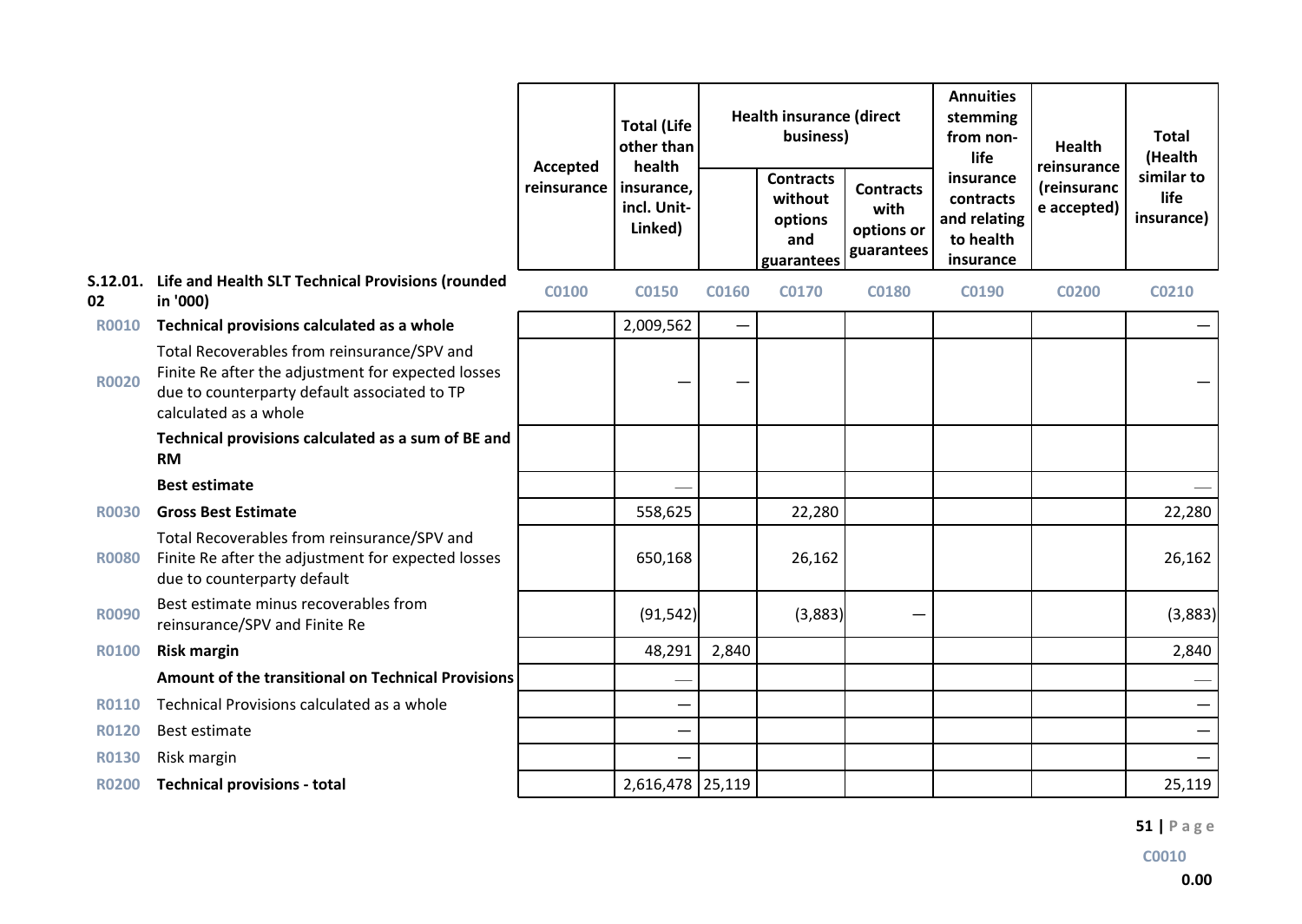| S.23.01.01   | Own Funds (rounded '000)                                                                                                                      |                          |                        |                             |               |                 |
|--------------|-----------------------------------------------------------------------------------------------------------------------------------------------|--------------------------|------------------------|-----------------------------|---------------|-----------------|
|              | Basic own funds before deduction for participations in other<br>financial sector as foreseen in article 68 of Delegated Regulation<br>2015/35 | <b>Total</b>             | Tier 1<br>unrestricted | <b>Tier 1</b><br>restricted | <b>Tier 2</b> | <b>Tier 3</b>   |
|              |                                                                                                                                               | <b>C0010</b>             | <b>C0020</b>           | <b>C0030</b>                | <b>C0040</b>  | <b>CO050</b>    |
| <b>R0010</b> | Ordinary share capital (gross of own shares)                                                                                                  | 18,750                   | 18,750                 |                             |               |                 |
| <b>R0030</b> | Share premium account related to ordinary share capital                                                                                       | 296                      | 296                    |                             |               |                 |
| <b>R0040</b> | Initial funds, members' contributions or the equivalent basic own-fund                                                                        |                          |                        |                             |               |                 |
| <b>R0050</b> | Subordinated mutual member accounts                                                                                                           | $\qquad \qquad$          |                        |                             |               |                 |
| <b>R0070</b> | Surplus funds                                                                                                                                 | $\overline{\phantom{0}}$ |                        |                             |               |                 |
| <b>R0090</b> | Preference shares                                                                                                                             |                          |                        | $\overline{\phantom{0}}$    |               | $\qquad \qquad$ |
| <b>R0110</b> | Share premium account related to preference shares                                                                                            |                          |                        |                             |               |                 |
| <b>R0130</b> | <b>Reconciliation reserve</b>                                                                                                                 | 222,572                  | 222,572                |                             |               |                 |
| <b>R0140</b> | Subordinated liabilities                                                                                                                      |                          |                        |                             |               |                 |
| <b>R0160</b> | An amount equal to the value of net deferred tax assets                                                                                       | $\overline{\phantom{0}}$ |                        |                             |               |                 |
| <b>R0180</b> | Other own fund items approved by the supervisory authority as basic<br>own funds not specified above                                          |                          |                        |                             |               |                 |
| <b>R0220</b> | Own funds from the financial statements that should not be<br>represented by the reconciliation reserve                                       |                          |                        |                             |               |                 |
|              | <b>Deductions</b>                                                                                                                             |                          |                        |                             |               |                 |
| <b>R0230</b> | Deductions for participations in financial and credit institutions                                                                            |                          |                        |                             |               |                 |
| <b>R0290</b> | Total basic own funds after deductions                                                                                                        | 241,618                  | 241,618                |                             |               | —               |
|              | Ancillary own funds                                                                                                                           |                          |                        |                             |               |                 |
| <b>R0300</b> | Unpaid and uncalled ordinary share capital callable on demand                                                                                 | —                        |                        |                             |               |                 |
| <b>R0310</b> | Unpaid and uncalled initial funds, members' contributions or the<br>equivalent basic own fund                                                 |                          |                        |                             |               |                 |
| <b>R0320</b> | Unpaid and uncalled preference shares callable on demand                                                                                      | $\overline{\phantom{0}}$ |                        |                             |               |                 |
| <b>R0330</b> | A legally binding commitment to subscribe and pay for subordinated<br>liabilities on demand                                                   |                          |                        |                             |               |                 |
|              |                                                                                                                                               |                          |                        |                             |               |                 |

**S.23.01.01 Own Funds (rounded '000)**

**52 | P a g e**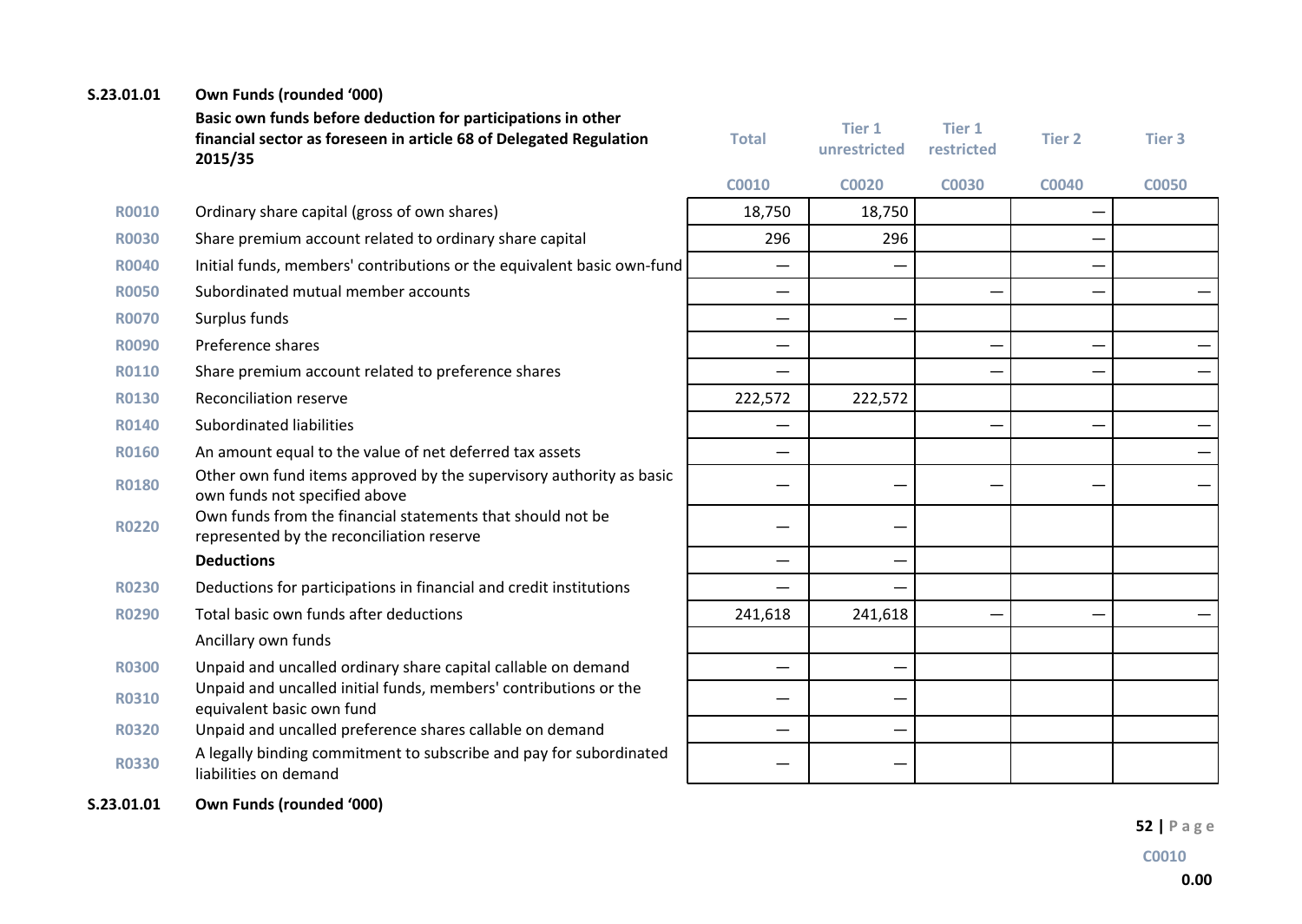|              | Basic own funds before deduction for participations in other<br>financial sector as foreseen in article 68 of Delegated Regulation<br>2015/35 | <b>Total</b>             | <b>Tier 1</b><br>unrestricted | <b>Tier 1</b><br>restricted | Tier 2       | Tier 3       |
|--------------|-----------------------------------------------------------------------------------------------------------------------------------------------|--------------------------|-------------------------------|-----------------------------|--------------|--------------|
|              |                                                                                                                                               | <b>C0010</b>             | <b>C0020</b>                  | <b>C0030</b>                | <b>C0040</b> | <b>CO050</b> |
| <b>R0340</b> | Letters of credit and guarantees under Article 96(2) of the Directive<br>2009/138/EC                                                          |                          |                               |                             |              |              |
| <b>R0350</b> | Letters of credit and guarantees other than under Article 96(2) of the<br>Directive 2009/138/EC                                               |                          |                               |                             |              |              |
| <b>R0360</b> | Supplementary members calls under first subparagraph of Article<br>96(3) of the Directive 2009/138/EC                                         |                          |                               |                             |              |              |
| <b>R0370</b> | Supplementary members calls - other than under first subparagraph of<br>Article 96(3) of the Directive 2009/138/EC                            |                          |                               |                             |              |              |
| <b>R0390</b> | Other ancillary own funds                                                                                                                     | $\overline{\phantom{0}}$ |                               |                             |              |              |
| <b>R0400</b> | Total ancillary own funds                                                                                                                     | —                        |                               |                             |              |              |
| <b>R0500</b> | Total available own funds to meet the SCR                                                                                                     | 241,618                  | 241,618                       | $\overline{\phantom{m}}$    |              |              |
| <b>R0510</b> | Total available own funds to meet the MCR                                                                                                     | 241,618                  | 241,618                       | —                           |              |              |
| <b>R0540</b> | Total eligible own funds to meet the SCR                                                                                                      | 241,618                  | 241,618                       |                             |              |              |
| <b>R0550</b> | Total eligible own funds to meet the MCR                                                                                                      | 241,618                  | 241,618                       |                             |              |              |
| <b>R0580</b> | <b>SCR</b>                                                                                                                                    | 118,433                  |                               |                             |              |              |
| <b>R0600</b> | <b>MCR</b>                                                                                                                                    | 29,608                   |                               |                             |              |              |
| <b>R0620</b> | Ratio of Eligible own funds to SCR                                                                                                            | 204 %                    |                               |                             |              |              |
| <b>R0640</b> | Ratio of Eligible own funds to MCR                                                                                                            | 816 %                    |                               |                             |              |              |
|              | <b>Reconciliation reserve</b>                                                                                                                 | <b>C0060</b>             |                               |                             |              |              |
| <b>R0700</b> | Excess of assets over liabilities                                                                                                             | 258,818                  |                               |                             |              |              |
| <b>R0710</b> | Own shares (held directly and indirectly)                                                                                                     |                          |                               |                             |              |              |
| <b>R0720</b> | Foreseeable dividends, distributions and charges                                                                                              | 17,200                   |                               |                             |              |              |
| <b>R0730</b> | Other basic own fund items                                                                                                                    | 19,046                   |                               |                             |              |              |
| <b>R0740</b> | Adjustment for restricted own fund items in respect of matching<br>adjustment portfolios and ring fenced funds                                |                          |                               |                             |              |              |
| S.23.01.01   | Own Funds (rounded '000)                                                                                                                      |                          |                               |                             |              |              |

**53 | P a g e**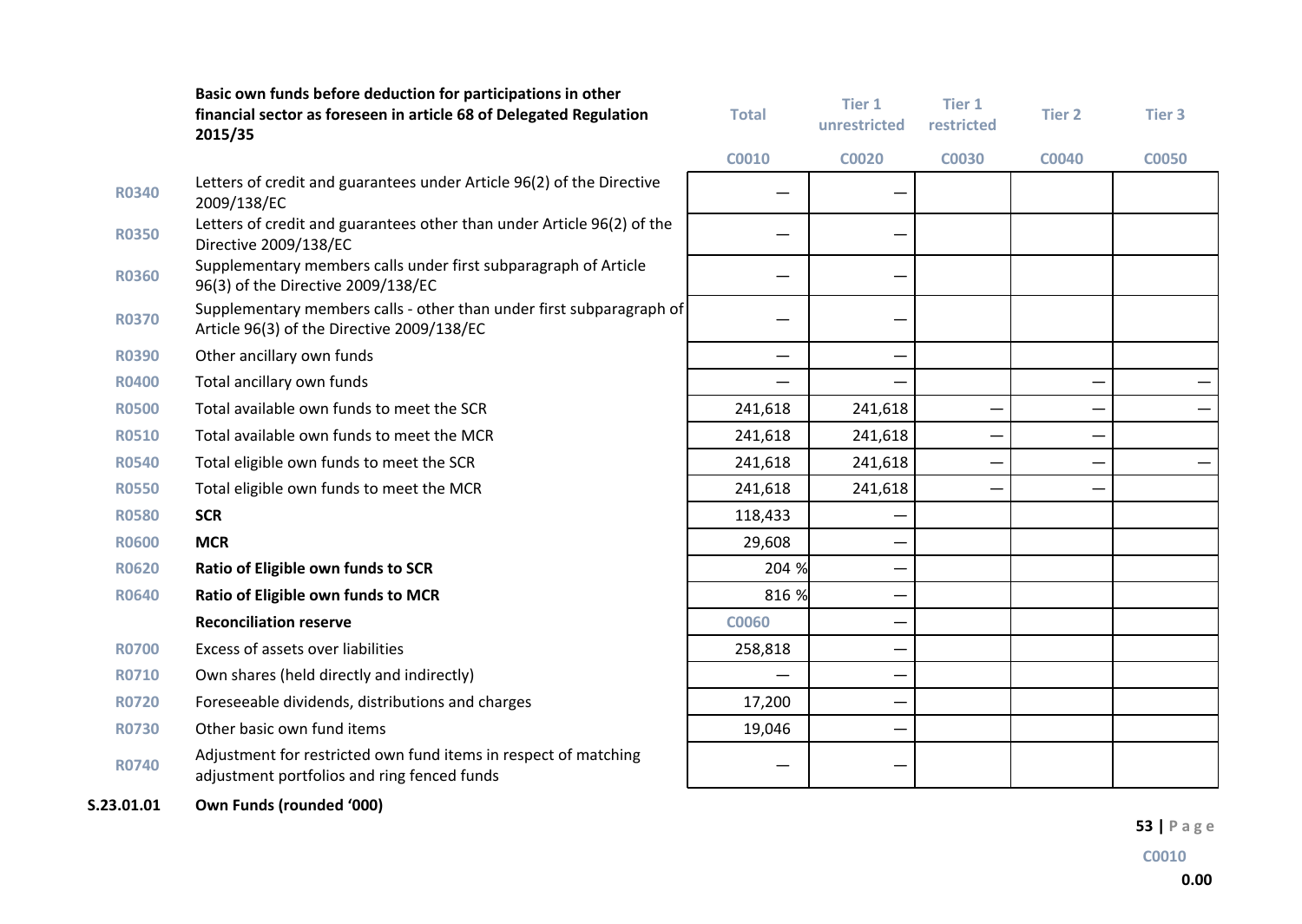**Basic own funds before deduction for participations in other** financial sector as foreseen in article 68 of Delegated Regulation **2015/35**

| <b>Total</b> | Tier 1<br>unrestricted | Tier 1<br>restricted | Tier 2       | Tier 3       |
|--------------|------------------------|----------------------|--------------|--------------|
| C0010        | <b>C0020</b>           | <b>C0030</b>         | <b>C0040</b> | <b>C0050</b> |
| 222,572      |                        |                      |              |              |
| 8,316        |                        |                      |              |              |
|              |                        |                      |              |              |
|              |                        |                      |              |              |
| 8,316        |                        |                      |              |              |

**R0760 Reconciliation reserve** 

## **Expected profits**

R0770 Expected profits included in future premiums (EPIFP) - Life business

R0780 Expected profits included in future premiums (EPIFP) - Non- life business

R0790 Total Expected profits included in future premiums (EPIFP)

**54 | P a g e**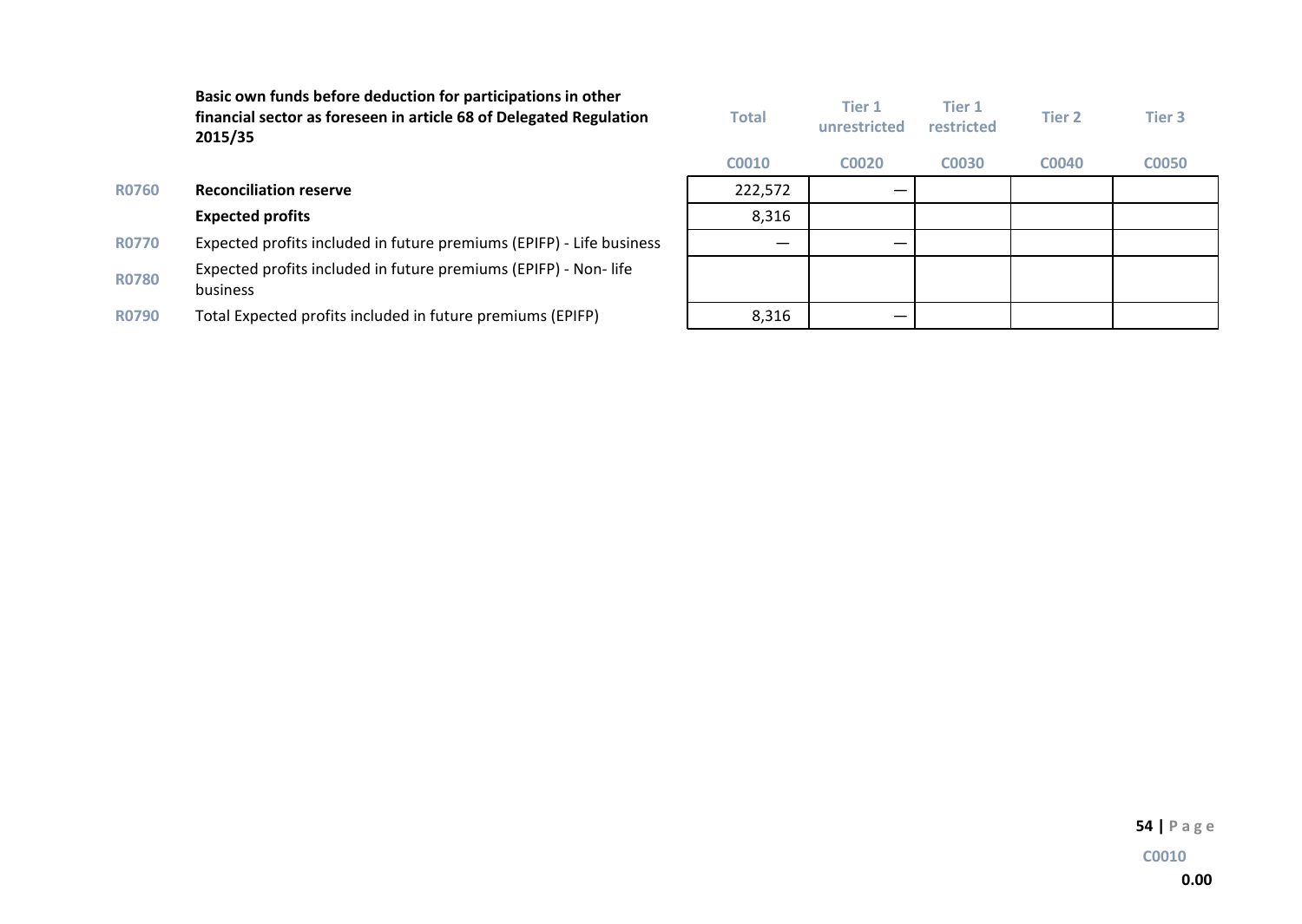## **S.25.01.21 Solvency Capital Requirement** - for undertakings on Standard Formula (rounded '000)

|              |                                                                                             | <b>Gross solvency</b><br>capital<br>requirement | <b>USP</b> | <b>Simplifications</b> |
|--------------|---------------------------------------------------------------------------------------------|-------------------------------------------------|------------|------------------------|
|              |                                                                                             | <b>C0040</b>                                    | C0090      | <b>CO120</b>           |
| <b>R0010</b> | Market risk                                                                                 | 65,261                                          |            |                        |
| <b>R0020</b> | Counterparty default risk                                                                   | 11,293                                          |            |                        |
| <b>R0030</b> | Life underwriting risk                                                                      | 75,003                                          |            |                        |
| <b>R0040</b> | Health underwriting risk                                                                    | 5,293                                           |            |                        |
| <b>R0050</b> | Non-life underwriting risk                                                                  |                                                 |            |                        |
| <b>R0060</b> | Diversification                                                                             | (39, 886)                                       |            |                        |
| <b>R0070</b> | Intangible asset risk                                                                       |                                                 |            |                        |
| <b>R0100</b> | <b>Basic Solvency Capital Requirement</b>                                                   | 116,963                                         |            |                        |
|              | <b>Calculation of Solvency Capital Requirement</b>                                          | C0100                                           |            |                        |
| <b>R0130</b> | Total Capital Requirement for operational risk                                              | 5,844                                           |            |                        |
| <b>R0140</b> | Loss-absorbing capacity of technical provisions                                             |                                                 |            |                        |
| <b>R0150</b> | Loss-absorbing capacity of deferred taxes                                                   | (4, 375)                                        |            |                        |
| <b>R0160</b> | Capital requirement for business operated in accordance with Art. 4 of Directive 2003/41/EC |                                                 |            |                        |
| <b>R0200</b> | Solvency Capital Requirement excluding capital add-on                                       | 118,433                                         |            |                        |
| <b>R0210</b> | Capital add-ons already set                                                                 |                                                 |            |                        |
| <b>R0220</b> | Solvency capital requirement                                                                | 118,433                                         |            |                        |
|              | <b>Other information on SCR</b>                                                             |                                                 |            |                        |
| <b>R0400</b> | Capital requirement for duration-based equity risk sub-module                               |                                                 |            |                        |
| <b>R0410</b> | Total amount of Notional Solvency Capital Requirements for remaining part                   | 118,433                                         |            |                        |
| <b>R0420</b> | Total amount of Notional Solvency Capital Requirements for ring fenced funds                |                                                 |            |                        |
| <b>R0430</b> | Total amount of Notional Solvency Capital Requirements for matching adjustment portfolios   |                                                 |            |                        |
| <b>R0440</b> | Diversification effects due to RFF nSCR aggregation for article 304                         |                                                 |            |                        |

**55 | P a g e**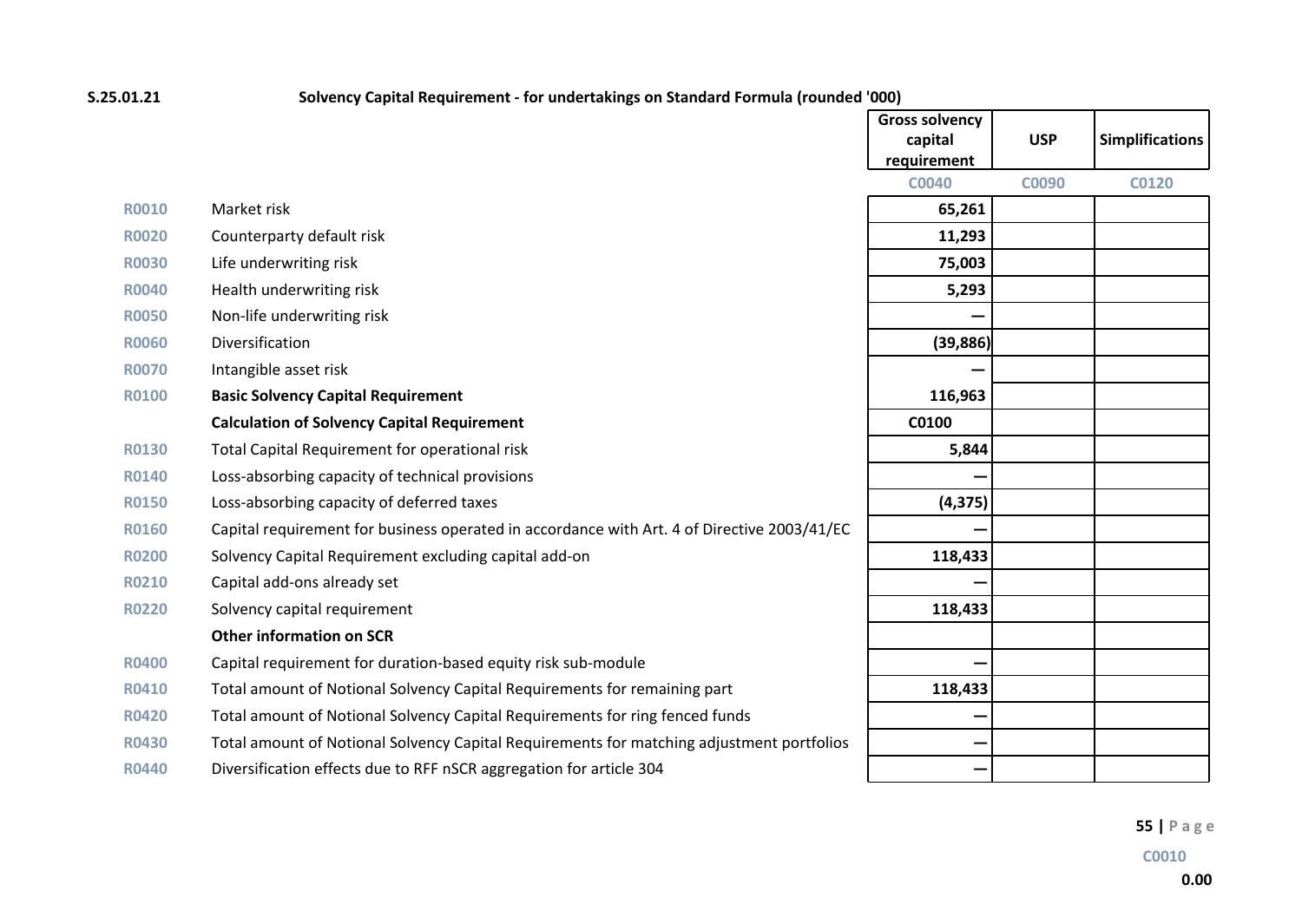| S.25.01.21   | Solvency Capital Requirement - for undertakings on Standard Formula (rounded '000) |               |  |  |  |  |  |
|--------------|------------------------------------------------------------------------------------|---------------|--|--|--|--|--|
|              | Approach to tax rate                                                               | C0109         |  |  |  |  |  |
| <b>R0590</b> | Approach based on average tax rate                                                 | No.           |  |  |  |  |  |
|              | Calculation of loss absorbing capacity of deferred taxes                           | <b>LAC DT</b> |  |  |  |  |  |
|              |                                                                                    | C0130         |  |  |  |  |  |
| <b>R0640</b> | LAC DT                                                                             | (4, 375)      |  |  |  |  |  |
| <b>R0650</b> | LAC DT justified by reversion of deferred tax liabilities                          | (4, 375)      |  |  |  |  |  |
| <b>R0660</b> | LAC DT justified by reference to probable future taxable economic profit           |               |  |  |  |  |  |
| R0670        | LAC DT justified by carry back, current year                                       |               |  |  |  |  |  |
| <b>R0680</b> | LAC DT justified by carry back, future years                                       |               |  |  |  |  |  |
| R0690        | Maximum LAC DT                                                                     | (4, 375)      |  |  |  |  |  |
|              |                                                                                    |               |  |  |  |  |  |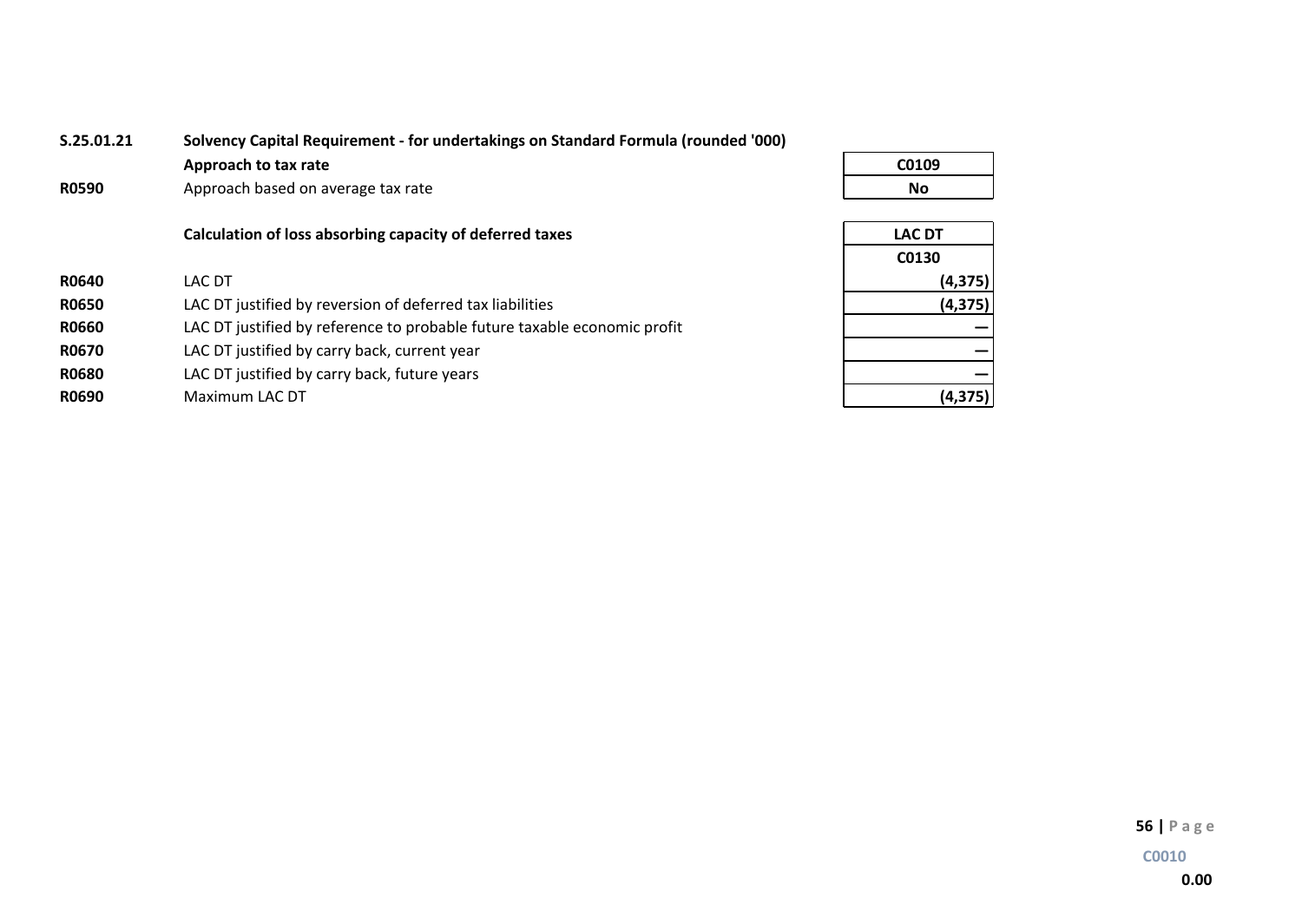| S.28.01.01   | Minimum Capital Requirement - Only life or only non-life insurance or reinsurance activity (rounded '000) |              |                                                                                 |                                                                         |  |  |  |  |
|--------------|-----------------------------------------------------------------------------------------------------------|--------------|---------------------------------------------------------------------------------|-------------------------------------------------------------------------|--|--|--|--|
|              | Linear formula component for non-life insurance and reinsurance obligations                               | <b>C0010</b> |                                                                                 |                                                                         |  |  |  |  |
| <b>R0010</b> | <b>MCRNL Result</b>                                                                                       | 0.00         |                                                                                 |                                                                         |  |  |  |  |
|              |                                                                                                           |              | Net (of<br>reinsurance/SPV)<br>best estimate and<br>TP calculated as a<br>whole | Net (of<br>reinsurance)<br>written premiums<br>in the last 12<br>months |  |  |  |  |
|              |                                                                                                           |              | <b>C0020</b>                                                                    | <b>CO030</b>                                                            |  |  |  |  |
| <b>R0020</b> | Medical expense insurance and proportional reinsurance                                                    |              |                                                                                 |                                                                         |  |  |  |  |
| <b>R0030</b> | Income protection insurance and proportional reinsurance                                                  |              |                                                                                 |                                                                         |  |  |  |  |
| <b>R0040</b> | Workers' compensation insurance and proportional reinsurance                                              |              |                                                                                 |                                                                         |  |  |  |  |
| <b>R0050</b> | Motor vehicle liability insurance and proportional reinsurance                                            |              |                                                                                 |                                                                         |  |  |  |  |
| <b>R0060</b> | Other motor insurance and proportional reinsurance                                                        |              |                                                                                 |                                                                         |  |  |  |  |
| <b>R0070</b> | Marine, aviation and transport insurance and proportional reinsurance                                     |              |                                                                                 |                                                                         |  |  |  |  |
| <b>R0080</b> | Fire and other damage to property insurance and proportional reinsurance                                  |              |                                                                                 |                                                                         |  |  |  |  |
| <b>R0090</b> | General liability insurance and proportional reinsurance                                                  |              |                                                                                 |                                                                         |  |  |  |  |
| <b>R0100</b> | Credit and suretyship insurance and proportional reinsurance                                              |              |                                                                                 |                                                                         |  |  |  |  |
| <b>R0110</b> | Legal expenses insurance and proportional reinsurance                                                     |              |                                                                                 |                                                                         |  |  |  |  |
| <b>R0120</b> | Assistance and proportional reinsurance                                                                   |              |                                                                                 |                                                                         |  |  |  |  |
| <b>R0130</b> | Miscellaneous financial loss insurance and proportional reinsurance                                       |              |                                                                                 |                                                                         |  |  |  |  |
| <b>R0140</b> | Non-proportional health reinsurance                                                                       |              |                                                                                 |                                                                         |  |  |  |  |
| <b>R0150</b> | Non-proportional casualty reinsurance                                                                     |              |                                                                                 |                                                                         |  |  |  |  |
| <b>R0160</b> | Non-proportional marine, aviation and transport reinsurance                                               |              |                                                                                 |                                                                         |  |  |  |  |
| <b>R0170</b> | Non-proportional property reinsurance                                                                     |              |                                                                                 |                                                                         |  |  |  |  |

**57 | P a g e**